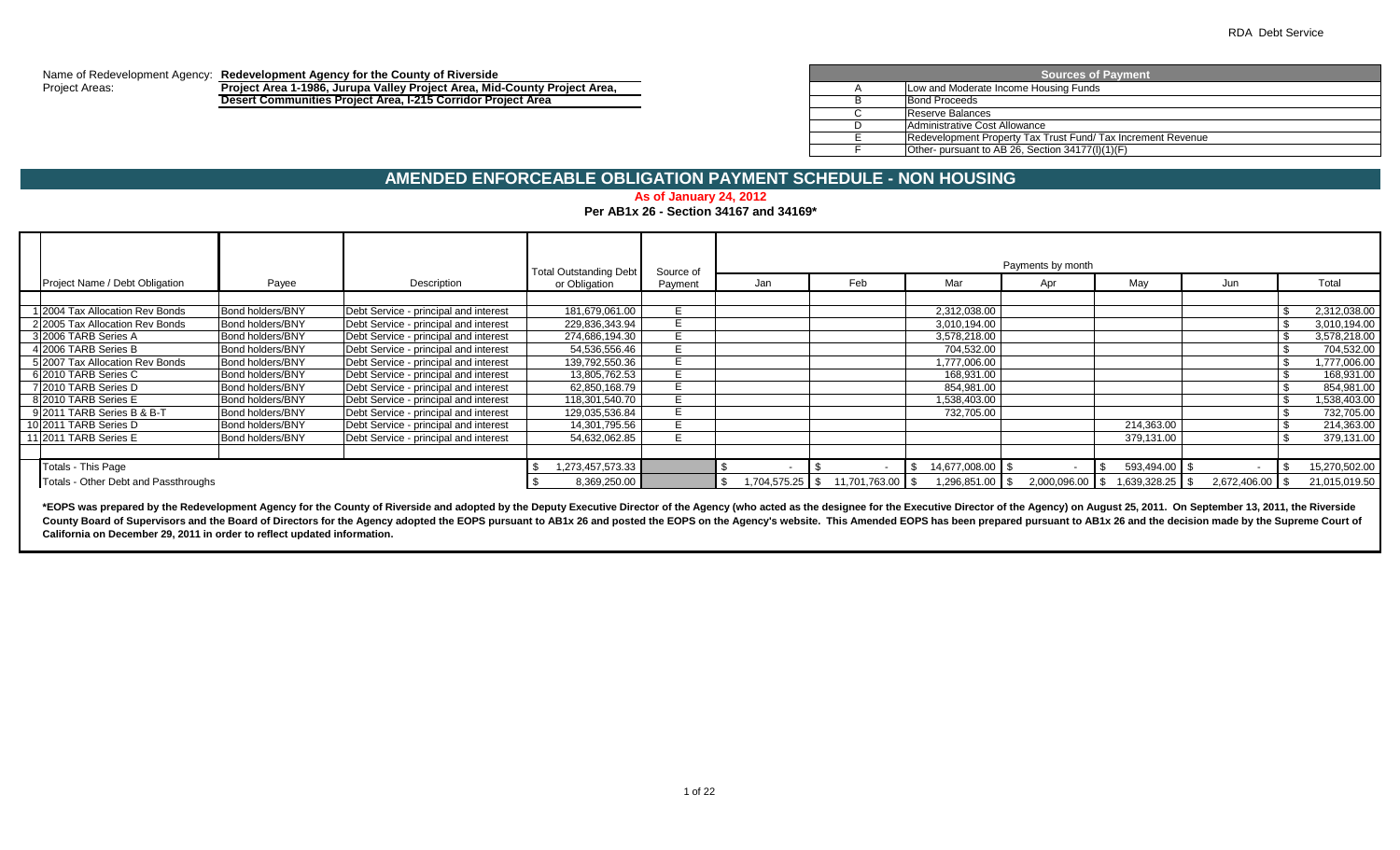Name of Redevelopment Agency: **Redevelopment Agency for the County of Riverside**

Project Areas: **Project Area 1-1986, Jurupa Valley Project Area, Mid-County Project Area, Desert Communities Project Area, I-215 Corridor Project Area** 

|   | <b>Sources of Payment</b>                                    |  |  |  |  |  |  |  |  |
|---|--------------------------------------------------------------|--|--|--|--|--|--|--|--|
| A | Low and Moderate Income Housing Funds                        |  |  |  |  |  |  |  |  |
| B | <b>Bond Proceeds</b>                                         |  |  |  |  |  |  |  |  |
|   | Reserve Balances                                             |  |  |  |  |  |  |  |  |
|   | Administrative Cost Allowance                                |  |  |  |  |  |  |  |  |
|   | Redevelopment Property Tax Trust Fund/ Tax Increment Revenue |  |  |  |  |  |  |  |  |
|   | Other- pursuant to AB 26, Section 34177(I)(1)(F)             |  |  |  |  |  |  |  |  |

# **AMENDED ENFORCEABLE OBLIGATION PAYMENT SCHEDULE - NON HOUSING**

# **As of January 24, 2012**

## **Per AB1x 26 - Section 34167 and 34169\***

|                                    |                             |                                            | <b>Total Outstanding</b> | Source of |            |               |            | Payments by month |                                                                                    |              |                               |
|------------------------------------|-----------------------------|--------------------------------------------|--------------------------|-----------|------------|---------------|------------|-------------------|------------------------------------------------------------------------------------|--------------|-------------------------------|
| Project Name / Debt Obligation     | Payee                       | Description                                | Debt or Obligation       | Payment   | Jan        | Feb           | Mar        | Apr               | May                                                                                | Jun          | Total                         |
|                                    |                             |                                            |                          |           |            |               |            |                   |                                                                                    |              |                               |
| 1 CORAL - ACES                     | <b>BNY Mellon</b>           | 1985 CORAL Certif. of Participation        | 2,585,248.00             |           |            |               |            | 473,412.00        |                                                                                    |              | 473,412.00                    |
| 2 CORAL - Bellegrave               | EO - County of Riverside    | RDA share-County of Riverside CORAL        | 2,299,788.00             |           |            | 91,069.00     |            | 182,138.00        |                                                                                    | 91,069.00    | 364,276.00                    |
| 3 Coachella Valley Assn of Govts   | <b>CVAG</b>                 | <b>CVAG Reimbursement</b>                  | 376,000.00               |           |            |               |            |                   |                                                                                    | 94,000.00    | 94,000.00                     |
| 4 CFD 87-1/ CFD88-8                | <b>US Bank Trust</b>        | <b>CFD Special Tax levy</b>                | 3,108,214.00             |           |            |               |            |                   |                                                                                    | 419,667.00   | 419,667.00                    |
| 5 City of Corona Pass Through      | City of Corona              | Pass Through Agreement                     | based on % of tax        |           |            |               |            | 26,000.00         |                                                                                    |              | 26,000.00                     |
| 6 City of Palm Desert              | City of Palm Desert         | Pass Through Agreement                     | based on % of tax        |           |            |               |            | 16,695.00         |                                                                                    |              | 16,695.00                     |
| 7 Est Pass through & ACO fees      | Sch District, colleges, etc | RDA pass through pmts & ACO fees           | based on AVR             |           |            | 10,313,843.00 |            |                   |                                                                                    |              | 10,313,843.00                 |
| 8 Riverside Centre Lease           | <b>EDA</b> - Facilities Mgt | Lease for the Riverside Centre Blg         | ongoing                  |           | 19,003.00  | 19,003.00     | 19,003.00  | 19,003.00         | 19,003.00                                                                          | 38,006.00    | 133,021.00                    |
| 9 Tenant Improvement Loan          | <b>EDA</b> - Facilities Mgt | Loan for moving expenses                   | Cost sharing             |           |            |               |            |                   | 66.424.00                                                                          |              | 66,424.00                     |
| 10 Admin Services - Coop Agreement | various                     | Reimbursement of Salaries & Benefits       | ongoing                  |           | 700,566.00 | 700,566.00    | 700,566.00 | 700,566.00        | 700,566.00                                                                         | 1,401,132.00 | 4,903,962.00                  |
| 11 Cost sharing with EDA           | various                     | Cost Sharing for services                  | ongoing                  |           | 386,474.25 |               |            |                   | 276,053.25                                                                         |              | 662,527.50                    |
| 12 Professional Services           | various                     | <b>Professional Services</b>               | ongoing                  |           | 21,250.00  |               |            | 5,000.00          |                                                                                    | 51,250.00    | 77,500.00                     |
|                                    |                             |                                            |                          |           |            |               |            |                   |                                                                                    |              |                               |
| 14 Administrative Cost Allowance   | various                     | <b>Administrative Expenses</b>             | ongoing                  |           | 577,282.00 | 577,282.00    | 577,282.00 | 577,282.00        | 577,282.00                                                                         | 577,282.00   | 3,463,692.00                  |
|                                    |                             |                                            |                          |           |            |               |            |                   |                                                                                    |              |                               |
|                                    |                             | RDA Other Debt and Pass-Throughs Totals \$ | 8,369,250.00             |           |            |               |            |                   | $1,704,575.25$ \$ 11,701,763.00 \$ 1,296,851.00 \$ 2,000,096.00 \$ 1,639,328.25 \$ |              | 2,672,406.00 \$ 21,015,019.50 |

\*EOPS was prepared by the Redevelopment Agency for the County of Riverside and adopted by the Deputy Executive Director of the Agency (who acted as the designee for the Executive Director of the Agency) on August 25, 2011. Riverside County Board of Supervisors and the Board of Directors for the Agency adopted the EOPS pursuant to AB1x 26 and posted the EOPS on the Agency's website. This Amended EOPS has been prepared pursuant to AB1x 26 and **the Supreme Court of California on December 29, 2011 in order to reflect updated information.**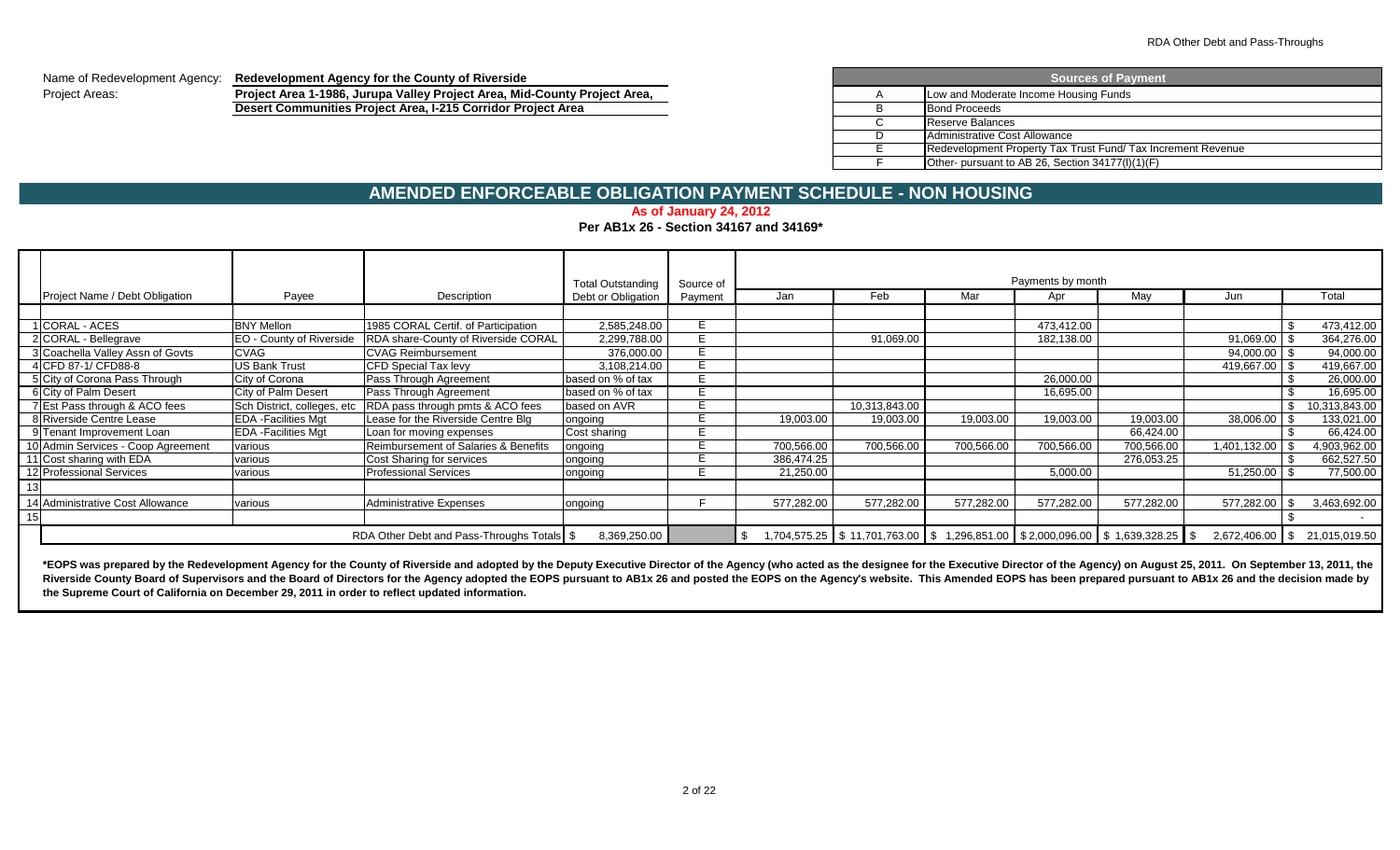Name of Redevelopment Agency: **Redevelopment Agency for the County of Riverside**<br>**Project Area Agency: Redevelopment Agency for the County of Riverside**<br>**Project Area Agency** Project Areas: **Project Area 1-1986, Jurupa Valley Project Area, Mid-County Project Area,** A **Desert Communities Project Area, I-215 Corridor Project Area** B

| <b>Sources of Payment</b> |                                                              |  |  |  |  |  |  |  |  |
|---------------------------|--------------------------------------------------------------|--|--|--|--|--|--|--|--|
| Α                         | Low and Moderate Income Housing Funds                        |  |  |  |  |  |  |  |  |
|                           | <b>Bond Proceeds</b>                                         |  |  |  |  |  |  |  |  |
|                           | Reserve Balances                                             |  |  |  |  |  |  |  |  |
|                           | Administrative Cost Allowance                                |  |  |  |  |  |  |  |  |
|                           | Redevelopment Property Tax Trust Fund/ Tax Increment Revenue |  |  |  |  |  |  |  |  |
|                           | Other- pursuant to AB 26, Section 34177(I)(1)(F)             |  |  |  |  |  |  |  |  |

# **AMENDED ENFORCEABLE OBLIGATION PAYMENT SCHEDULE - HOUSING**

#### **As of January 24, 2012**

#### **Per AB1x 26 - Section 34167 and 34169\***

|     |                                    |                                     |                                             | <b>Total Outstanding</b> | Source of |               |               |                 | Payments by month |                 |               |                          |
|-----|------------------------------------|-------------------------------------|---------------------------------------------|--------------------------|-----------|---------------|---------------|-----------------|-------------------|-----------------|---------------|--------------------------|
|     | Project Name / Debt Obligation     | Payee                               | Description                                 | Debt or Obligation       | Payment   | Jan           | Feb           | Mar             | Apr               | May             | Jun           | Total                    |
|     |                                    |                                     |                                             |                          |           |               |               |                 |                   |                 |               |                          |
|     | 1 2004 Hsg Bond Series A           | <b>Bond holders/BNY</b>             | Debt Service - principal and interest       | 81.476.687.50            |           |               |               | 945,313.00      |                   |                 |               | 945,313.00               |
|     | 2 2004 Hsg Bond Series A-T         | <b>Bond holders/BNY</b>             | Debt Service - principal and interest       | 49,415,065.22            |           |               |               | 757,984.00      |                   |                 |               | 757,984.00               |
|     | 3 2005 Hsg Bond Series A           | <b>Bond holders/BNY</b>             | Debt Service - principal and interest       | 26,250,978.22            |           |               |               | 360,084.00      |                   |                 |               | 360,084.00               |
|     | 4 2010 Hsq Bond Series A           | <b>Bond holders/BNY</b>             | Debt Service - principal and interest       | 41,882,550.00            |           |               |               | 476,550.00      |                   |                 |               | 476,550.00               |
|     | 5 2010 Hsg Bond Series A-T         | <b>Bond holders/BNY</b>             | Debt Service - principal and interest       | 114,378,024.99           |           |               |               | 1,828,962.50    |                   |                 |               | 828,962.50               |
|     | 6 2011 TA Hsg Bonds Series A       | <b>Bond holders/BNY</b>             | Debt Service - principal and interest       | 62, 357, 252. 71         |           |               |               | 234,413.00      |                   |                 |               | 234,413.00               |
|     | 7 2011 TA Hsg Bonds Series A-T     | <b>Bond holders/BNY</b>             | Debt Service - principal and interest       | 20,087,709.69            |           |               |               | 412,516.00      |                   |                 |               | 412,516.00               |
|     | 8 CALHFA Revolving Loan            | <b>CALHFA</b>                       | Revolving loan with CALHFA                  | 1,750,000.00             |           |               |               |                 |                   |                 |               |                          |
|     | 9 Housing ACO fees                 | Sch District, colleges, etcACO fees |                                             | based on AVR             |           |               | 185,000.00    |                 |                   |                 |               | 185,000.00               |
|     | 10 Riverside Centre Lease          | <b>EDA</b> - Facilities Mgt         | Lease for the Riverside Centre Blg          | ongoing                  |           |               | 15,200.00     | 7,600.00        | 7,600.00          | 7,600.00        | 7,600.00 \$   | 45,600.00                |
|     | 11 Tenant Improvement Loan         | <b>EDA</b> - Facilities Mgt         | Loan for moving expenses                    | Cost sharing             |           |               |               |                 |                   | 36,456.00       |               | 36,456.00                |
|     | 12 Admin Services - Coop Agreement | various                             | Reimbursement of Salaries & Benefit ongoing |                          |           | 114,287.00    | 114,287.00    | 114,287.00      | 114,287.00        | 344,272.00      | 228,574.00 \$ | ,029,994.00              |
|     | 13) Professional Services          | various                             | <b>Professional Services</b>                | ongoing                  |           | 5,312.50      |               | 1,250.00        | 4,800.00          | 4,800.00        | 4,800.00      | 20,962.50                |
|     |                                    |                                     |                                             |                          |           |               |               |                 |                   |                 |               | $\sim$                   |
|     | 15) Administrative Cost Allowance  | various                             | <b>Administrative Expenses</b>              | ongoing                  |           |               | 145,000.00    | 145,000.00      | 145,000.00        | 145,000.00      | 290,000.00    | 870,000.00               |
| 16) |                                    |                                     |                                             |                          |           |               |               |                 |                   |                 |               | $\overline{\phantom{a}}$ |
| 17) |                                    |                                     |                                             |                          |           |               |               |                 |                   |                 |               |                          |
| 18) |                                    |                                     |                                             |                          |           |               |               |                 |                   |                 |               | $\sim$                   |
| 19) |                                    |                                     |                                             |                          |           |               |               |                 |                   |                 |               | $\sim$                   |
|     |                                    |                                     |                                             |                          |           |               |               |                 |                   |                 |               |                          |
|     | Totals - This Page                 |                                     |                                             | 397,598,268.33           |           | 119,599.50 \$ | 459,487.00 \$ | 5,283,959.50 \$ | 271,687.00 \$     | $538,128.00$ \$ | 530,974.00 \$ | 7,203,835.00             |

\*EOPS was prepared by the Redevelopment Agency for the County of Riverside and adopted by the Deputy Executive Director of the Agency (who acted as the designee for the Executive Director of the Agency) on August 25, 2011. Board of Supervisors and the Board of Directors for the Agency adopted the EOPS pursuant to AB1x 26 and posted the EOPS on the Agency's website. This Amended EOPS has been prepared pursuant to AB1x 26 and the decision made **December 29, 2011 in order to reflect updated information.**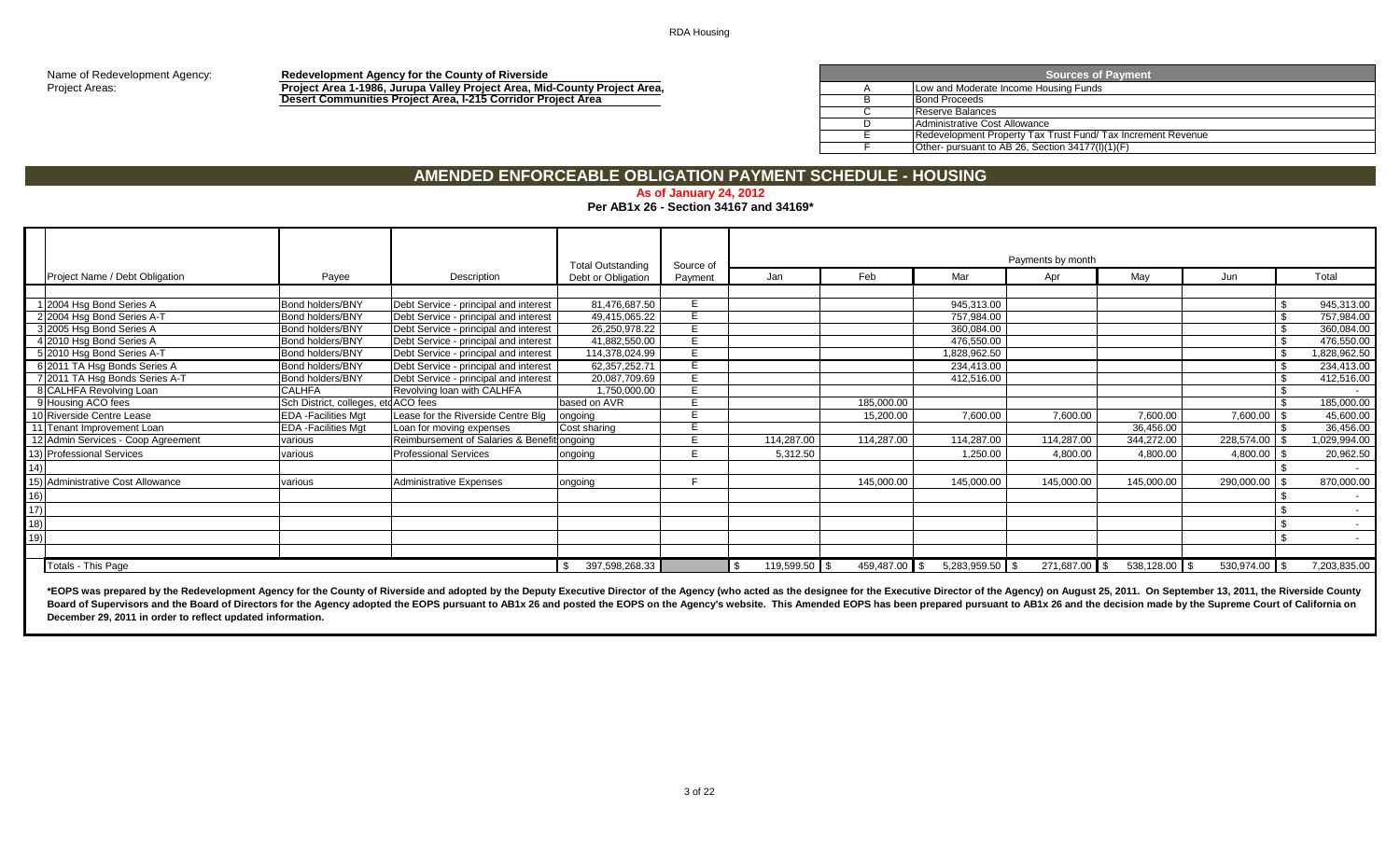Redevelopment Project Areas **Project Area 1-1986** B

Name of Redevelopment Agency: **Redevelopment Agency for the County of Riverside** A

|  | <b>Sources of Payment</b>                                   |
|--|-------------------------------------------------------------|
|  | Low and Moderate Income Housing Funds                       |
|  | <b>Bond Proceeds</b>                                        |
|  | Reserve Balances                                            |
|  | Administrative Cost Allowance                               |
|  | Redevelopment Property Tax Trust Fund/Tax Increment Revenue |
|  | Other- pursuant to AB 26, Section 34177(I)(1)(F)            |

### **AMENDED ENFORCEABLE OBLIGATION PAYMENT SCHEDULE**

## **As of January 24, 2012**

**Per AB1x 26 - Section 34167 and 34169\***

|                                                               |                                                                             |                                                                                                                                                                        | Total<br><b>Outstanding Debt</b>         | Source of               |                                   |                                   |                                   | Payments by month                 |                                   |                                   |                                    |
|---------------------------------------------------------------|-----------------------------------------------------------------------------|------------------------------------------------------------------------------------------------------------------------------------------------------------------------|------------------------------------------|-------------------------|-----------------------------------|-----------------------------------|-----------------------------------|-----------------------------------|-----------------------------------|-----------------------------------|------------------------------------|
| Project Name / Debt Obligation                                | Payee                                                                       | Description                                                                                                                                                            | or Obligation<br>(Approximate<br>Amount) | Payment<br>(See Legend) | Jan '12                           | Feb '12                           | Mar '12                           | Apr '12                           | Mav '12                           | Jun '12                           | Total                              |
|                                                               |                                                                             | Funding to City of Murrieta for street                                                                                                                                 |                                          |                         |                                   |                                   |                                   |                                   |                                   |                                   |                                    |
| 1 Murrieta Street Improvements                                | City of Murrieta                                                            | improvements within the Murrieta sub-area                                                                                                                              | 529,678.24                               | B                       | 25,000.00                         | 50,000.00                         | 50,000.00                         | 50,000.00                         | 50,000.00                         | 50,000.00                         | 275,000.00                         |
| 2 Historic Downtown Specific Plan Update                      | City of Murrieta                                                            | Improvements within the Murrieta sub-area                                                                                                                              | 302.123.00                               | B                       |                                   | 5,000.00                          | 5,000.00                          | 29,212.50                         | 29,212.50                         | 29,212.50                         | 97,637.50                          |
| 3 Second Avenue Park                                          | City of Murrieta                                                            | Improvements within the Murrieta sub-area                                                                                                                              | 478,650.00                               | B                       | $\sim$                            | $\sim$                            | $\sim$                            | $\sim$                            | 10,000.00                         | 10,000.00                         | 20,000.00                          |
| 4 Juniper: Washington to 3rd Street                           | City of Murrieta                                                            | Improvements within the Murrieta sub-area                                                                                                                              | 723.259.00                               | B                       | $\sim$                            | $\sim$                            | $\sim$                            | $\sim$                            | 10,000.00                         | 10,000.00                         | 20,000.00                          |
| 5 B Street: Murrieta Creek to Washington                      | City of Murrieta                                                            | Improvements within the Murrieta sub-area                                                                                                                              | 1,495,968.00                             | B                       |                                   | $\sim$                            |                                   | $\sim$                            | 10,000.00                         | 10,000.00                         | 20,000.00                          |
| Grand Ave. and Blackwell Blvd. Signalization<br>6             | Riverside County-TLMA                                                       | Funding agreement with TLMA for design<br>and construction of a traffic signalization<br>project within the Lakeland Village/Wildomar<br>sub-area                      | 484,343.92                               | <sub>B</sub>            | 100,000.00                        | 100.000.00                        | 100.000.00                        | 84,343.92                         |                                   |                                   | 384,343.92                         |
| 7 Lakeland Village/Wildomar Trails                            | <b>Riverside County-TLMA</b>                                                | Funding agreement for design and<br>construction of a trails project within the<br>Lakeland Village/Wildomar sub-area<br>Funding agreement for infrastructure          | 225.812.35                               | <sub>R</sub>            |                                   |                                   | 50.000.00                         | 50.000.00                         |                                   | 25.812.35                         | 125.812.35                         |
| 8 Grand Avenue Improvement                                    | Riverside County- TLMA                                                      | improvments along Grand Ave. within the<br>Lakeland Village/Wildomar sub-area<br>Plan check and inspection fees for park                                               | 4,453.20                                 | B                       |                                   |                                   |                                   |                                   |                                   |                                   |                                    |
|                                                               | Riverside County- Plan Check &<br>Inspections                               | improvements within the Lakeland<br>Village/Wildomar sub-area                                                                                                          | 1.646.00                                 |                         |                                   |                                   |                                   |                                   |                                   |                                   |                                    |
| Perret Park Phase II<br>10                                    | David Evans and Associates, Inc.                                            | design services for park improvements                                                                                                                                  | 15,381.00                                | <sub>B</sub>            | 3.000.00                          |                                   |                                   |                                   |                                   |                                   | 3.000.00                           |
| 11                                                            | <b>RC Flood Control</b>                                                     | Plan check fees                                                                                                                                                        | 1.645.50                                 |                         |                                   | 1,645.50                          |                                   |                                   |                                   |                                   | 1,645.50                           |
| 12<br>13<br>14                                                | Krieger & Stewart<br><b>Strategic Connections</b><br>Riverside County- TLMA | professional services for road and storm<br>drain improvements within the El<br>Cerrito/Temescal Canyon sub-area<br>utility consulting services<br>agreement with TLMA | 600.000.00<br>20.000.00<br>50,000.00     |                         | 45.650.00<br>2.500.00<br>1,500.00 | 45.650.00<br>1.000.00<br>1,500.00 | 45.650.00<br>1.000.00<br>1,500.00 | 45.650.00<br>1.000.00<br>1,500.00 | 45.650.00<br>1.000.00<br>1,500.00 | 45.650.00<br>1.000.00<br>1,500.00 | 273.900.00<br>7,500.00<br>9,000.00 |
| 15                                                            | <b>Riverside Construction</b>                                               | General contractor                                                                                                                                                     | 3.631.140.70                             |                         | 332.854.00                        | 332.854.00                        | 332.854.00                        | 332.854.00                        | 332.854.00                        | 332.854.00                        | 1.997.124.00                       |
| El Cerrito Road Beautification and Channel<br>16 Improvements | Riverside Construction Contract<br>Changes                                  | change orders to contract                                                                                                                                              | 1.631.000.00                             | B,E                     |                                   |                                   |                                   |                                   |                                   |                                   | $\sim 100$                         |
| 17                                                            | So Cal Gas                                                                  | Relocation and replacement of gas lines                                                                                                                                | 300.000.00                               |                         |                                   | 272.000.00                        |                                   |                                   | 28.000.00                         |                                   | 300.000.00                         |
| 18                                                            | City of Corona                                                              | Water line relocation                                                                                                                                                  | 430,000.00                               |                         |                                   |                                   |                                   |                                   |                                   | 25,000.00                         | 25,000.00                          |
| 19                                                            | Southern California Edison                                                  | Utility connection and review fees                                                                                                                                     | 35.000.00                                |                         | 15.000.00                         | 1.000.00                          | 1.000.00                          | 3.000.00                          | 5.000.00                          | 5.000.00                          | 30,000.00                          |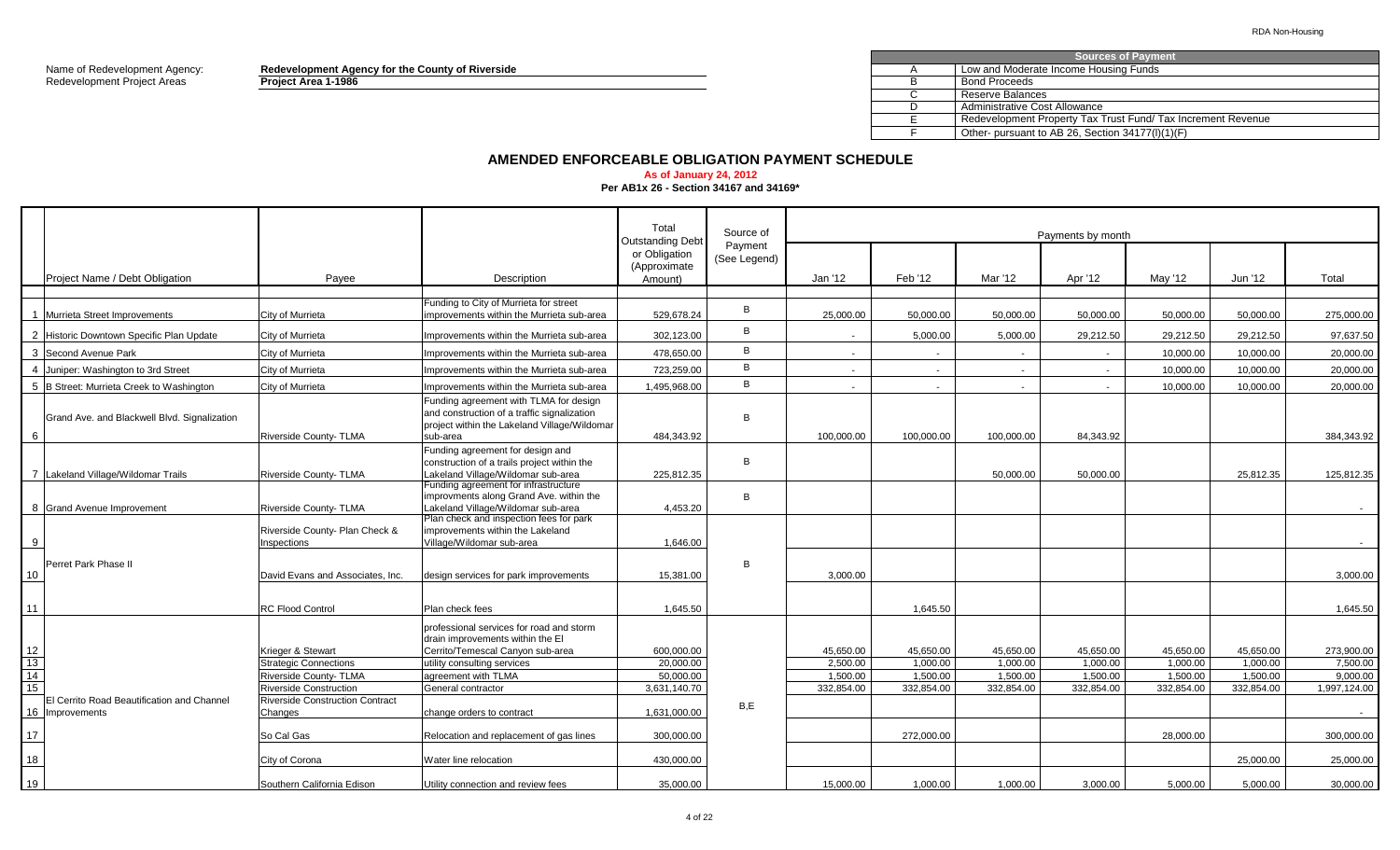|                 |                                                                           |                                                               |                                                                                         | Total<br><b>Outstanding Debt</b>         | Source of               |              |                |              | Payments by month |            |              |               |
|-----------------|---------------------------------------------------------------------------|---------------------------------------------------------------|-----------------------------------------------------------------------------------------|------------------------------------------|-------------------------|--------------|----------------|--------------|-------------------|------------|--------------|---------------|
|                 | Project Name / Debt Obligation                                            | Payee                                                         | Description                                                                             | or Obligation<br>(Approximate<br>Amount) | Payment<br>(See Legend) | Jan '12      | Feb '12        | Mar '12      | Apr '12           | May '12    | Jun '12      | Total         |
|                 |                                                                           |                                                               |                                                                                         |                                          |                         |              |                |              |                   |            |              |               |
|                 | El Cerrito Road Beautification and Channel<br>20 Improvements (Continued) | Elsinore Valley Muncipal Water<br><b>District</b>             | engineering review                                                                      | 15,000.00                                |                         |              | 1,000.00       | 1,000.00     | 1,000.00          | 1,000.00   | 1,000.00     | 5,000.00      |
| 21              |                                                                           | Army Corps of Engineer                                        | Review and permit fees                                                                  | 25,000.00                                |                         |              |                |              |                   | 4,000.00   | 2,000.00     | 6,000.00      |
| 22              |                                                                           | Department of Fish and Game                                   | Review and permit fees                                                                  | 50,000.00                                | B,E                     |              |                |              |                   | 3,000.00   | 2,000.00     | 5,000.00      |
| 23              |                                                                           | <b>Riverside County Facilities</b><br>Management              | <b>Inspection services</b>                                                              | 460.000.00                               |                         | 4.000.00     | 8,000.00       | 8,000.00     | 8.000.00          | 8,000.00   | 8,000.00     | 44,000.00     |
| 24              |                                                                           | Plan IT Reprographics                                         | printing services                                                                       | 10,000.00                                |                         | 200.00       | 500.00         | 300.00       | 300.00            | 500.00     | 700.00       | 2,500.00      |
| 25              |                                                                           | Southern California Soils and Testing Testing and inspection  |                                                                                         | 115,000.00                               |                         | 6,133.00     | 6,133.00       | 6,133.00     | 8.400.00          | 8,400.00   | 8,400.00     | 43,599.00     |
|                 |                                                                           | Riverside County Flood Control and                            |                                                                                         |                                          |                         |              |                |              |                   |            |              |               |
| 26              | Lakeland Village/Wildomar Master Drainage Plar                            | <b>Water Conservation District</b>                            | Development of Master Drainage Plan                                                     | 200.000.00                               | В                       |              | 200,000.00     |              |                   |            |              | 200,000.00    |
| 27              |                                                                           | <b>Trans Pacific Consultants</b>                              | Consulting services for road widening within<br>the El Cerrito/Temescal Canyon sub-area | 431,721.95                               |                         | 50,000.00    | 50,000.00      | 50,000.00    | 50,000.00         | 50,000.00  | 20,000.00    | 270,000.00    |
| 28              | 29 Temescal Canyon Road Improvements                                      | Lawyer's Title                                                | title related services                                                                  | 400.00                                   |                         | 400.00       | $\blacksquare$ |              |                   |            |              | 400.00        |
|                 |                                                                           | Lawyer's Title Amendment                                      | title related services                                                                  | 7,500.00                                 | B                       | 4,600.00     | 2,000.00       | 300.00       | 300.00            | 300.00     | $\sim$       | 7,500.00      |
|                 |                                                                           | PBS&J (Post, Buckley, Schuh &                                 |                                                                                         |                                          |                         |              |                |              |                   |            |              |               |
| 30              |                                                                           | Jernigan Corp.                                                | civil engineering services                                                              | 5,160.00                                 |                         | 300.00       | 500.00         | 500.00       | 500.00            | 500.00     | 500.00       | 2,800.00      |
| 31              |                                                                           | <b>Utilities</b>                                              | Utility fees and expenses                                                               | 13,402.15                                |                         | $\sim$       | $\sim$         | $\sim$       |                   |            |              |               |
| 32              |                                                                           | Riverside County TLMA                                         | Plan review services                                                                    | 33,855.34                                |                         | 1,200.00     | 1,200.00       | 1,000.00     | 700.00            | 700.00     | 700.00       | 5,500.00      |
| $\frac{33}{34}$ |                                                                           | Southern California Edison                                    | Utility fees and expenses                                                               | 35.000.00                                |                         | 5.000.00     | 5.000.00       | 5,000.00     | 5.000.00          | 5,000.00   | 5,000.00     | 30.000.00     |
|                 |                                                                           | Soltek Pacific                                                | construction services                                                                   | 5.000.000.00                             |                         | 1.000.000.00 | 1.500.000.00   | 1.500.000.00 | 300.000.00        |            | 700,000.00   | 5.000.000.00  |
| 35              | Deleo Regional Sports Park                                                | Soltek Pacific Change Orders                                  | construction services                                                                   | 521,000.00                               | B                       | 100,000.00   | 200,000.00     | 200,000.00   | 21.000.00         |            |              | 521,000.00    |
| 36              |                                                                           | Lee Lake Utility Fees                                         | construction services                                                                   | 350,000.00                               |                         | 100,000.00   | 100,000.00     | 150,000.00   |                   |            |              | 350,000.00    |
| 37              |                                                                           | David Evans and Associates, Inc.                              | consulting services                                                                     | 300,000.00                               |                         | 50.000.00    | 50.000.00      | 50,000.00    | 50.000.00         | 50.000.00  | 50.000.00    | 300,000.00    |
| $\overline{38}$ |                                                                           | <b>Atkins</b>                                                 | consulting services                                                                     | 34,343.00                                |                         | 6,730.60     |                |              |                   |            |              | 6,730.60      |
|                 |                                                                           | Peter Hamilton - Enforceable<br>Obligation as Forgivable Loan |                                                                                         |                                          | E.                      |              |                |              |                   |            |              |               |
|                 | 39 Facade - Murrieta Funeral Home                                         | Agreement was Signed on 9-23-08                               | Design, permits, and construction                                                       | 100.000.00                               |                         |              | 25.000.00      | 50.000.00    | 25.000.00         |            |              | 100,000.00    |
|                 | 40 Home Gardens Code Enforcement H&S                                      | <b>Construction Contractor</b>                                | Construction                                                                            | 75,000.00                                | E                       |              | 10,000.00      | 60,000.00    | 5.000.00          |            |              | 75,000.00     |
| 41              |                                                                           | <b>Inland Tri Tech</b>                                        | Graffiti Abatement Services - Home Gardens<br>Sub Area                                  |                                          |                         | 350.00       | 350.00         | 300.00       |                   |            |              | 1,000.00      |
|                 |                                                                           |                                                               | Graffiti Abatement Services - El                                                        | 1,000.00                                 |                         |              |                |              |                   |            |              |               |
| 42              | Graffiti Abatement Program                                                | <b>Inland Tri Tech</b>                                        | Cerrito/Temescal<br>Graffiti Abatement Services - Lakeland                              | 1,905.05                                 | E                       | 650.00       | 650.00         | 605.05       |                   |            |              | 1,905.05      |
| 43              |                                                                           | <b>Inland Tri Tech</b>                                        | Village/Wildomar Sub Area                                                               | 1,715.85                                 |                         | 570.00       | 570.00         | 575.85       |                   |            |              | 1,715.85      |
|                 |                                                                           |                                                               |                                                                                         |                                          |                         |              |                |              |                   |            |              |               |
|                 |                                                                           |                                                               | 1-1986 Totals                                                                           | 18,747,104.25                            |                         | 1,855,637.60 | 2,971,552.50   | 2,670,717.90 | 1,072,760.42      | 654,616.50 | 1,344,328.85 | 10,569,613.77 |

\*EOPS was prepared by the Redevelopment Agency for the County of Riverside and adopted by the Deputy Executive Director of the Agency (who acted as the designee for the Executive Director of the Agency) on August 25, 2011. Directors for the Agency adopted the EOPS pursuant to AB1x 26 and posted the EOPS on the Agency's website. This Amended EOPS has been prepared pursuant to AB1x 26 and the decision made by the Supreme Court of California on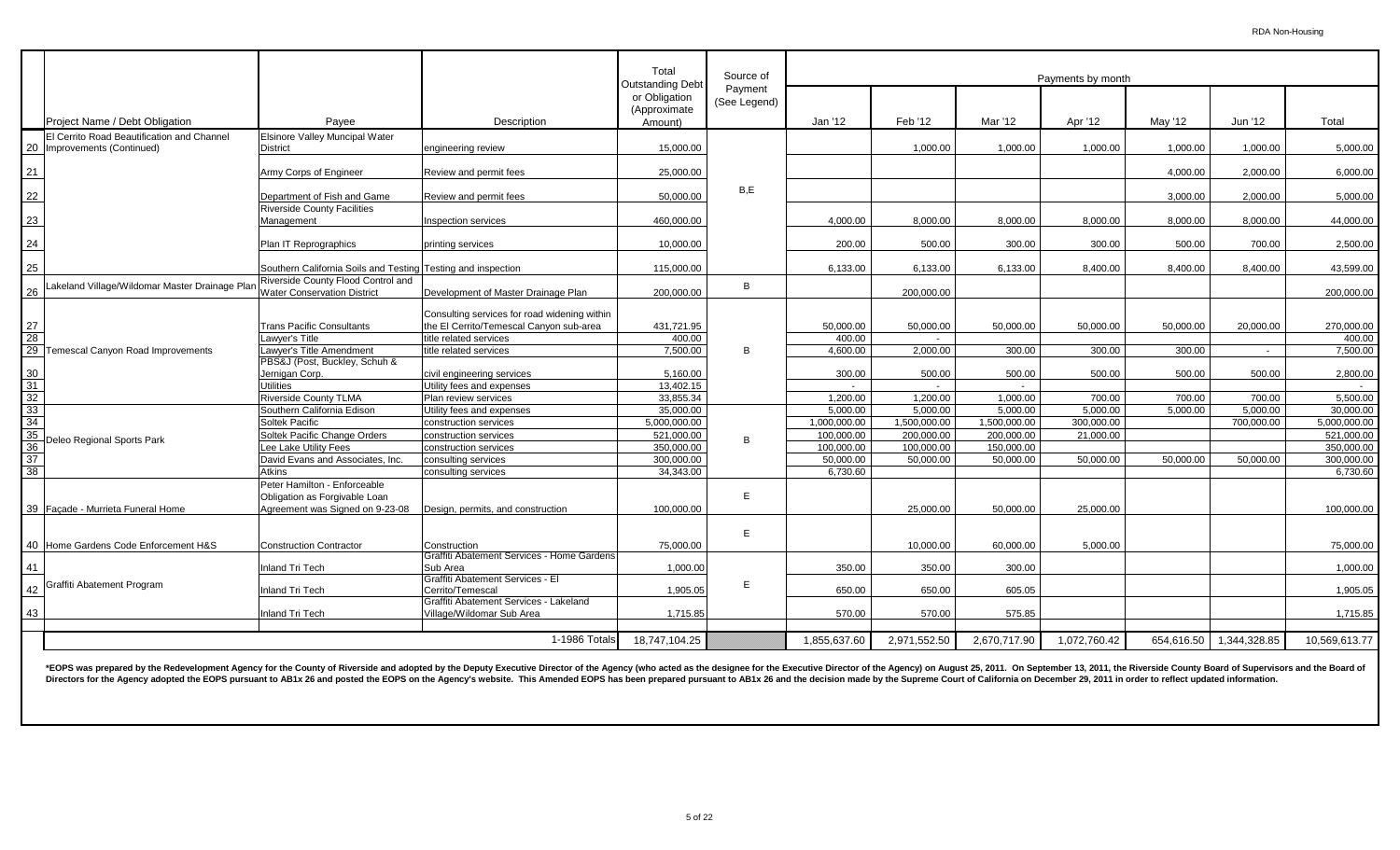Name of Redevelopment Agency: **Redevelopment Agency for the County of Riverside** A Redevelopment Project Areas **Jurupa Valley Project Area** B

|    | <b>Sources of Payment</b>                                    |
|----|--------------------------------------------------------------|
|    | Low and Moderate Income Housing Funds                        |
|    | <b>Bond Proceeds</b>                                         |
|    | Reserve Balances                                             |
|    | Administrative Cost Allowance                                |
|    | Redevelopment Property Tax Trust Fund/ Tax Increment Revenue |
|    | Other- pursuant to AB 26, Section 34177(I)(1)(F)             |
| -… |                                                              |

## **AMENDED ENFORCEABLE OBLIGATION PAYMENT SCHEDULE**

**As of January 24, 2012 Per AB1x 26 - Section 34167 and 34169\***

|    |                                                                                   |                                    |                                           |                          | Source of    |                          |                |                          |                              |                          |            |               |
|----|-----------------------------------------------------------------------------------|------------------------------------|-------------------------------------------|--------------------------|--------------|--------------------------|----------------|--------------------------|------------------------------|--------------------------|------------|---------------|
|    |                                                                                   |                                    | Description                               | <b>Total Outstanding</b> | Payment      | Jan '12                  | Feb '12        | Mar '12                  | Payments by month<br>Apr '12 | May '12                  | Jun '12    | Total         |
|    |                                                                                   | Payee                              |                                           | Debt or Obligation       | (See Legend) |                          |                |                          |                              |                          |            |               |
|    |                                                                                   | J.D. Diffenbaugh/ Safeco Insurance |                                           |                          |              |                          |                |                          |                              |                          |            |               |
|    | 1 Northwest Riverside Animal Shelter                                              | Company of America                 | <b>Construction Services</b>              | 2,537,240.47             | B            | $\sim$                   | 500,000.00     | 500,000.00               | 500,000.00                   | 500,000.00               | 537,240.47 | 2,537,240.47  |
|    |                                                                                   | Southern Californa Edison          | Utility fees and expenses                 | 77,935.00                |              | $\sim$                   | $\sim$         | 77,935.00                | $\sim$                       | $\overline{\phantom{a}}$ | $\sim$     | 77,935.00     |
|    |                                                                                   | <b>Strategic Connections</b>       | professional consulting services          | 6,600.00                 |              | 1,600.00                 | 1,000.00       | 3,000.00                 | 1,000.00                     |                          |            | 6,600.00      |
|    |                                                                                   | <b>PTM Engineering</b>             | <b>Construction Services</b>              | 16,311.00                |              | $\overline{a}$           | 14.679.90      | 1.631.10                 | $\sim$ $-$                   | $\overline{a}$           | $\sim$     | 16.311.00     |
|    | Mission Boulevard Ph. III                                                         |                                    |                                           |                          | B            |                          |                |                          |                              |                          |            |               |
|    |                                                                                   | <b>PTM</b> Engineering             | Contingency for construction services     | 1,631.10                 |              | $\overline{\phantom{a}}$ |                | 1,631.00                 | $\sim$                       | $\overline{\phantom{a}}$ |            | 1,631.00      |
|    |                                                                                   | <b>Riverside County TLMA</b>       | Plan review, permits, inspections         | 6,000.00                 |              | $\sim$                   | 3.500.00       | 2,500.00                 | $\sim$                       | $\sim$                   | $\sim$     | 6,000.00      |
|    |                                                                                   | <b>A&amp;I</b> Reprographics       | Reprographics                             | 1,500.00                 |              | $\sim$                   | $\overline{a}$ | $\sim$                   | 1.500.00                     | $\sim$                   | $\sim$     | 1,500.00      |
|    |                                                                                   |                                    | professional consulting services for      |                          |              |                          |                |                          |                              |                          |            |               |
|    |                                                                                   |                                    | engineering, design, and construction     |                          |              |                          |                |                          |                              |                          |            |               |
|    |                                                                                   |                                    | management of street improvements         |                          |              |                          |                |                          |                              |                          |            |               |
|    |                                                                                   | Krieger & Stewart, Inc.            | along Mission Blvd.                       | 58,000.00                |              | 23,000.00                | 35,000.00      |                          | $\overline{\phantom{a}}$     |                          |            | 58,000.00     |
|    |                                                                                   |                                    | agreement with TLMA for plan check,       |                          |              |                          |                |                          |                              |                          |            |               |
|    |                                                                                   |                                    | permits, and inspection to ensure         |                          |              |                          |                |                          |                              |                          |            |               |
|    |                                                                                   |                                    | improvements comply with county           |                          |              |                          |                |                          |                              |                          |            |               |
|    |                                                                                   | <b>Riverside County TLMA</b>       | standards                                 | 75,000.00                | B            | 500.00                   | 500.00         | 1.500.00                 | 300.00                       | 200.00                   | $\sim$     | 3.000.00      |
| 10 | Project Name / Debt Obligation<br>Mission Boulevard Ph. V<br><b>Mission Plaza</b> | <b>Strategic Connections</b>       | utility consulting services               | 5,200.00                 |              | 3.000.00                 | 2.000.00       | $\sim$                   | $\sim$                       | $\sim$                   | $\sim$     | 5,000.00      |
| 11 |                                                                                   | Jtilities                          | Utility fees and expenses                 | 10,000.00                |              | 1,000.00                 | 1,000.00       | 1,000.00                 | 1,000.00                     | 1,000.00                 | $\sim$     | 5,000.00      |
| 12 |                                                                                   | All American Asphalt               | Construction services                     | 928,452.03               |              | 200,000.00               | 200,000.00     | 500,000.00               | $\sim$                       | $\sim$                   | $\sim$     | 900,000.00    |
| 13 |                                                                                   | All American Asphalt               | Construction contingency                  | 392,447.89               |              | $\sim$                   | $\sim$         | $\sim$                   | $\sim$                       | $\sim$                   | $\sim$     | $\sim$        |
| 14 |                                                                                   | All American Asphalt               | Retention                                 | 499,935.74               |              | $\overline{a}$           | $\sim$         | $\sim$                   | 300.000.00                   | 199.935.74               | $\sim$     | 499,935.74    |
| 15 |                                                                                   | Heider Engineering Services, Inc.  | engineering services                      | 4.000.00                 |              | 2.000.00                 | 1.000.00       | $\sim$                   | $\sim$ $-$                   | $\sim$                   | $\sim$     | 3.000.00      |
| 16 |                                                                                   | <b>MCG Architecture</b>            | architectural services                    | 3,289.81                 |              |                          |                | $\overline{\phantom{a}}$ | $\sim$                       | $\overline{\phantom{a}}$ | $\sim$     | $\sim$        |
| 17 |                                                                                   | <b>URS Corporation Amendment 1</b> | professional consulting services          | 60.000.00                |              | $\overline{\phantom{a}}$ | $\sim$         | $\sim$                   | $\sim$                       | $\sim$                   | $\sim$     | $\sim$        |
| 18 |                                                                                   | Harvey Partners, LLC               | professional consulting services          | 112,500.00               |              | 6.250.00                 | 6.250.00       | 6.250.00                 | 6,250.00                     | 6,250.00                 | 6,250.00   | 37,500.00     |
| 19 |                                                                                   | KTGY Group, Inc.                   | architectural services                    | 5.00                     |              | $\overline{\phantom{a}}$ | $\sim$         | $\sim$                   | $\sim$                       | $\sim$                   | $\sim$     | $\sim$ $\sim$ |
| 20 |                                                                                   | Albert A. Webb Associates          | civil engineering services                | 171,906.87               |              | 3.000.00                 | 3,000.00       | 3,000.00                 | 3,000.00                     | 3,000.00                 | 3,000.00   | 18,000.00     |
| 21 |                                                                                   | Albert A. Webb Ass. Amendment      | civil engineering services                | 59.000.00                |              | $\sim$                   | $\sim$         | 59.000.00                |                              |                          |            | 59,000.00     |
|    |                                                                                   |                                    |                                           |                          |              |                          |                |                          |                              |                          |            |               |
|    |                                                                                   |                                    | CUP 03665 Obligation (utilities, grading, |                          |              |                          |                |                          |                              |                          |            |               |
| 22 |                                                                                   | <b>Permit Fees</b>                 | transportation)                           | 2,400,000.00<br>\$       |              | 3,000.00                 | 3,000.00       | 15,000.00                | 18,000.00                    | 30,000.00                | 40,000.00  | 109,000.00    |
|    |                                                                                   |                                    | CUP 03665 Obligation (roads, median,      |                          |              |                          |                |                          |                              |                          |            |               |
| 23 |                                                                                   | <b>Off-site Construction Costs</b> | sidewalks, etc.)                          | 2,224,428.00             | B            |                          |                |                          |                              |                          | 75,000.00  | 75,000.00     |
|    |                                                                                   |                                    |                                           |                          |              |                          |                |                          |                              |                          |            |               |
|    |                                                                                   |                                    | CUP 03665 Obligation (this cost would     |                          |              |                          |                |                          |                              |                          |            |               |
|    |                                                                                   |                                    | entail the additional sampling under the  |                          |              |                          |                |                          |                              |                          |            |               |
|    |                                                                                   |                                    | building; soil removal, haul and dump;    |                          |              |                          |                |                          |                              |                          |            |               |
|    |                                                                                   |                                    | and most likely the install of monitoring |                          |              |                          |                |                          |                              |                          |            |               |
| 24 |                                                                                   | Gelato Remediation                 | wells)                                    | 1,500,000.00             |              |                          |                |                          | $\overline{\phantom{a}}$     |                          | 50.000.00  | 50,000.00     |
|    |                                                                                   |                                    |                                           |                          |              |                          |                |                          |                              |                          |            |               |
|    |                                                                                   | Monitoring wells semi-annual       | Environmental consultant costs for        | Estimate \$25,000 per    |              |                          |                |                          |                              |                          |            |               |
|    |                                                                                   | sampling                           | sampling (a minimum of 1yr up to 4yrs).   | year                     |              |                          |                |                          |                              |                          |            |               |
|    |                                                                                   |                                    |                                           |                          |              |                          |                |                          |                              |                          |            |               |
| 25 |                                                                                   |                                    |                                           |                          |              |                          |                |                          |                              |                          | 25,000.00  | 25,000.00     |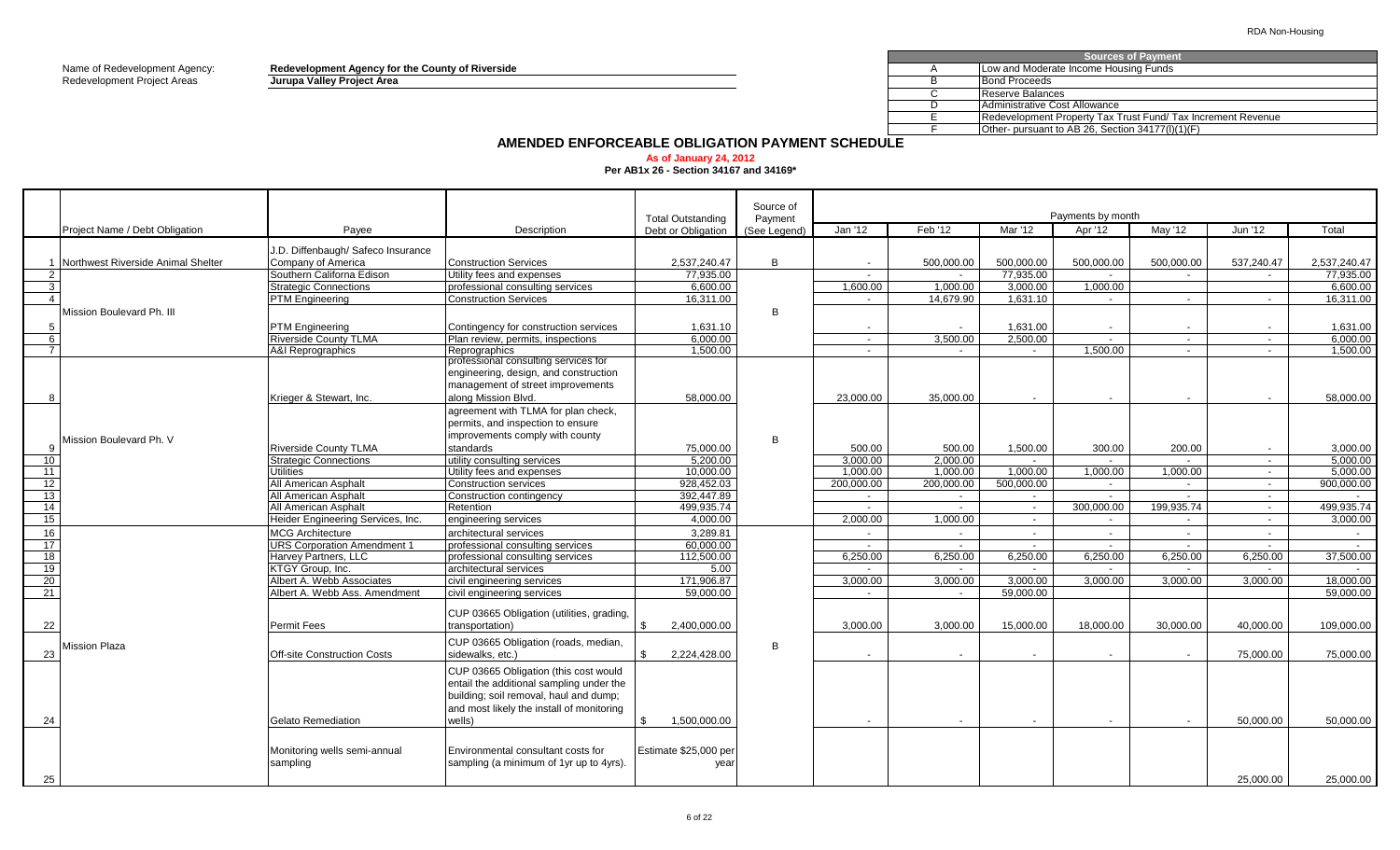|          |                                      |                                                                  |                                                                                                          |                                 | Source of    | Payments by month                   |                        |                          |                    |                    |                     |                        |
|----------|--------------------------------------|------------------------------------------------------------------|----------------------------------------------------------------------------------------------------------|---------------------------------|--------------|-------------------------------------|------------------------|--------------------------|--------------------|--------------------|---------------------|------------------------|
|          | Project Name / Debt Obligation       | Payee                                                            | Description                                                                                              | <b>Total Outstanding</b>        | Payment      | Jan '12                             | Feb '12                | Mar '12                  | Apr '12            | May '12            | Jun '12             | Total                  |
|          |                                      |                                                                  |                                                                                                          | Debt or Obligation              | (See Legend) |                                     |                        |                          |                    |                    |                     |                        |
| 26       |                                      | <b>On-site Demolition Costs</b>                                  | CUP 03665 Obligation (Auga Pura,<br>parking lot, utilites, etc.)                                         | \$<br>150,000.00                |              |                                     |                        |                          | $\sim$             | 10,000.00          | 70,000.00           | 80,000.00              |
| 27       | Mission Plaza (continued)            | Inspection Fees (RC FM and Jurupa V of JV, Geotech, etc.)        | CUP 03665 Obligation (FM, Flood, City                                                                    | 300,000.00                      | B            | 300.00                              | 800.00                 | 1,500.00                 | 1,500.00           | 1,500.00           | 1,500.00            | 7,100.00               |
| 28       |                                      | On-site Construction Costs                                       | CUP 03665 Obligation (parking lot,<br>grading, paving etc.)                                              | \$<br>5,000,000.00              |              |                                     |                        |                          |                    | 10,000.00          | 50,000.00           | 60,000.00              |
| 29<br>30 |                                      | <b>Site Utilities</b><br><b>Riverside County TLMA</b>            | CUP 03665 Obligation (wet and dry<br>utilities)                                                          | \$<br>1,000,000.00<br>30,640.00 |              | $\overline{a}$                      | 500.00                 | 500.00                   | 500.00             | 500.00             | 50,000.00<br>500.00 | 50,000.00<br>2,500.00  |
| 31       |                                      | Riverside County Planning Dept.                                  | plan check, permits, and inspection fees<br>plan check, permits, and inspection fees                     | 15,000.00                       |              |                                     | 300.00                 | 300.00                   | 1,000.00           | 1.000.00           | 1,000.00            | 3.600.00               |
|          | 32 Rubidoux Area 3                   | <b>Riverside County TLMA</b>                                     | Funding agreement for the design,<br>construction, and construction<br>management of street improvements | 99,022.26                       | B            | 20,100.00                           | 44,000.00              | 34,000.00                |                    |                    |                     | 98,100.00              |
|          | 33 Market Street Improvements        | <b>Riverside County TLMA</b>                                     | Funding agreement for street<br>mprovements                                                              | 52.744.12                       | B            | $\overline{a}$                      | 52,736.88              |                          | $\sim$             | $\sim$             | $\overline{a}$      | 52,736.88              |
| 34       | 35 Jurupa Valley Aquatic Center      | <b>RJM Design Group</b><br>Riverside County TLMA                 | Planning and design services<br>plan check, permits, and inspection fees                                 | 110,000.00<br>5,000.00          | B            | 2,000.00                            | 110,000.00<br>2,000.00 | 1,000.00                 | $\sim$<br>$\sim$   | $\sim$<br>$\sim$   | $\sim$<br>$\sim$    | 110,000.00<br>5,000.00 |
| 36       |                                      | SC Engineers, Inc.                                               | Commissioning agent                                                                                      | 22,000.00                       |              | 22,000.00                           |                        | $\sim$                   | $\sim$             | $\sim$             | $\sim$              | 22,000.00              |
| 37       |                                      | JD Diffenbaugh, Inc.                                             | <b>Construction services</b>                                                                             | 100,000.00                      |              |                                     | 100,000.00             | $\overline{\phantom{a}}$ | $\sim$             | $\sim$             | $\sim$              | 100,000.00             |
|          | 38 Butchko Animal Hospital Expansion | <b>Strategic Connections</b>                                     | RDA/Butchko DDA assistance with utility<br>relocation<br>RDA/Butchko DDA: construction of new            | 7,500.00                        | E            | 200.00                              | 2,000.00               | 3,000.00                 |                    |                    |                     | 5,200.00               |
| 39       |                                      | Butchko Veterinary Management LLC                                | facility                                                                                                 | 403,000.00                      |              | 210,000.00                          | 193,000.00             |                          |                    |                    |                     | 403,000.00             |
|          | 40 VFW Glen Avon Rehabilitation      | ASR Constructors, Inc.                                           | Construction services                                                                                    | 198,245.67                      | B            | 45,000.00                           |                        |                          | 153.245.67         |                    |                     | 198,245.67             |
| 41<br>42 |                                      | <b>RHA Landscape</b><br><b>Riverside County Facilities Mngmt</b> | landscape architectural services<br>plan check and environmental fees                                    | 20,000.00<br>45,000.00          |              | $\overline{10,000.00}$<br>10,000.00 | 10,000.00<br>10,000.00 | 15,000.00                | 10,000.00          |                    |                     | 20,000.00<br>45,000.00 |
| 43       |                                      | Krieger & Stewart, Inc.                                          | engineering services                                                                                     | 15,000.00                       |              | 10,000.00                           | 5,000.00               |                          |                    |                    |                     | 15,000.00              |
| 44       |                                      | MTGL. Inc                                                        | geotechnical engineering services                                                                        | 20,000.00                       |              | 10,000.00                           | 10.000.00              | $\sim$                   | $\sim$             | $\sim$             | $\sim$              | 20,000.00              |
| 45       |                                      | <b>ASR Constructors, Inc.</b>                                    | <b>Construction services</b>                                                                             | ,565,000.00                     | B            | 200,000.00                          | 200,000.00             | 100,000.00               | 100,000.00         | 965,000.00         |                     | ,565,000.00            |
| 46       | Rancho Jurupa Sports Park            | <b>ASR Change Orders</b>                                         | <b>Construction services</b>                                                                             | 40,000.00                       |              | 20,000.00                           | 20,000.00              |                          |                    |                    |                     | 40,000.00              |
| 47       |                                      | t Rom                                                            | <b>Construction services</b>                                                                             | 25,000.00                       |              | 10,000.00                           | 5,000.00               | 10,000.00                |                    |                    |                     | 25,000.00              |
| 48       |                                      | <b>Well Construction Phase II</b>                                | <b>Construction services</b>                                                                             | 600,000.00                      |              |                                     | 100,000.00             | 100,000.00               | 200,000.00         | 150,000.00         | 50,000.00           | 600,000.00             |
| 49       |                                      | Bakersfield Well & Pump                                          | Construction services                                                                                    | 42,853.10                       |              |                                     | 42,853.10              |                          |                    |                    |                     | 42,853.10              |
| 50       |                                      | <b>Strategic Connections</b>                                     | utility consulting services                                                                              | 50,000.00                       |              | 250.00                              | 3,000.00               |                          |                    |                    |                     | 250.00<br>18,000.00    |
| 51<br>52 |                                      | Ruhnau Ruhnau, Inc.<br><b>Strategic Connections</b>              | professional consulting services<br>utility consulting services                                          | 117,975.22<br>55,000.00         |              | 3,000.00<br>2,000.00                | 1,000.00               | 3,000.00<br>1,000.00     | 3,000.00<br>500.00 | 3,000.00<br>300.00 | 3,000.00<br>$\sim$  | 4,800.00               |
| 53       |                                      | <b>Riverside County Facilities Mngmt</b>                         | plan check fees                                                                                          | 496,357.64                      |              | 1,000.00                            | 1,000.00               | 1,000.00                 | 1,000.00           | 1,000.00           | 1,000.00            | 6,000.00               |
| 54       |                                      | Glumac                                                           | consulting engineering services                                                                          | 20,500.00                       |              | 300.00                              | 300.00                 | 300.00                   | 300.00             | 300.00             | 300.00              | 1.800.00               |
|          | 55 Rubidoux Child Development Center | <b>RIC Construction</b>                                          | construction services                                                                                    | 4,674,469.20                    | B            | 200,000.00                          | 300,000.00             | 500,000.00               | 500,000.00         | 300,000.00         | 800,000.00          | 2,600,000.00           |
| 56       |                                      | <b>RIC Construction Contingency</b>                              | construction services                                                                                    | 439,481.61                      |              | 30,000.00                           | 180,000.00             | 30,000.00                | 30,000.00          | 10,000.00          | 220,000.00          | 500,000.00             |
| 57       |                                      | Heider Engineering Services, Inc.                                | special inspections                                                                                      | 65,642.50                       |              | 6,000.00                            | 10,000.00              | 10,000.00                | 6,000.00           | 6,000.00           | 10,000.00           | 48,000.00              |
| 58       |                                      | Riverside County Facilities Mngmt                                | general inspections                                                                                      | 56,000.00                       |              | 1,000.00                            | 1,000.00               | 1,000.00                 | 1,000.00           | 1,000.00           | 1,000.00            | 6,000.00               |
| 59       |                                      | <b>Jtilities</b>                                                 | Utility fees and expenses                                                                                | 220,858.38                      |              |                                     | 3,000.00               | 3,000.00                 | 15,000.00          | 2,000.00           | 1,000.00            | 24,000.00              |
| 60       |                                      | <b>STK Architects</b><br><b>Riverside County TLMA</b>            | professional consulting services                                                                         | 10.000.00                       |              | 5,000.00                            | 5,000.00               | 1,000.00                 |                    |                    |                     | 10,000.00              |
| 61       |                                      |                                                                  | Inspections                                                                                              | 5,000.00                        |              | 2,000.00                            | 2,000.00               |                          | $\sim$             | $\sim$             | $\sim$              | 5,000.00               |
|          | 62 Eastvale Fire Station             | <b>Riverside County Fire Department</b>                          | Inspections                                                                                              | 5,000.00                        | $\mathsf{B}$ | 2,000.00                            | 2,000.00               | 1,000.00                 |                    |                    |                     | 5,000.00               |
| 63       |                                      | <b>RIC Construction</b>                                          | <b>Construction services</b>                                                                             | 355,000.00                      |              |                                     |                        | 355,000.00               |                    |                    |                     | 355,000.00             |
|          |                                      | Jurupa Community Services District                               |                                                                                                          |                                 |              |                                     |                        |                          |                    |                    |                     |                        |
| 64       |                                      | (JCSD)                                                           | water district inspections                                                                               | 10,000.00                       |              | 5,000.00                            | 5,000.00               |                          |                    |                    |                     | 10,000.00              |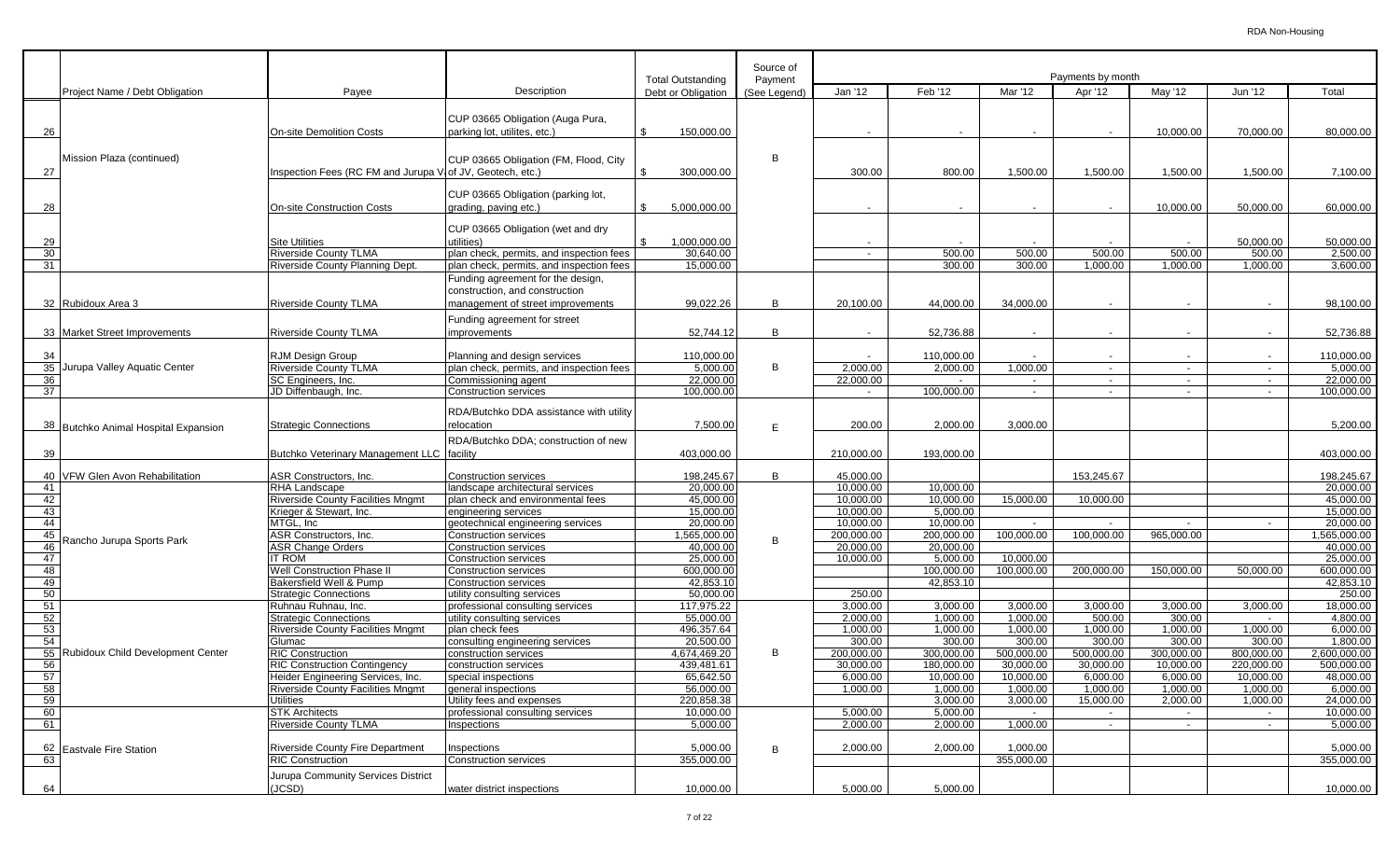|            |                                      |                                                              |                                                                         |                                                | Source of    |                          |                          |                          |                              |                    |                       |                        |
|------------|--------------------------------------|--------------------------------------------------------------|-------------------------------------------------------------------------|------------------------------------------------|--------------|--------------------------|--------------------------|--------------------------|------------------------------|--------------------|-----------------------|------------------------|
|            | Project Name / Debt Obligation       | Payee                                                        | Description                                                             | <b>Total Outstanding</b><br>Debt or Obligation | Payment      | Jan '12                  | Feb '12                  | Mar '12                  | Payments by month<br>Apr '12 | May '12            | Jun '12               | Total                  |
|            |                                      |                                                              |                                                                         |                                                | (See Legend) |                          |                          |                          |                              |                    |                       |                        |
| 65 I<br>66 | Mission Boulevard Parking Lot        | Rick Engineering<br><b>Riverside County Facilities Mngmt</b> | engineering services<br>plan check fees                                 | 15,000.00<br>5,000.00                          | B            | $\sim$                   | 3,000.00                 | 3,000.00<br>300.00       | 3,000.00<br>300.00           | 4,000.00<br>300.00 | 300.00                | 13,000.00<br>1,200.00  |
|            |                                      |                                                              |                                                                         |                                                |              |                          |                          |                          |                              |                    |                       |                        |
|            |                                      |                                                              |                                                                         |                                                |              |                          |                          |                          |                              |                    |                       |                        |
| 67         |                                      | <b>Holt Architects</b><br>Holt Architects Amendment #1       | architectural services                                                  | 27,257.00<br>25,000.00                         |              | 4,053.00                 | 4,053.00                 | 4,053.00                 | 4,250.00                     | 5,000.00           | 5,000.00<br>25,000.00 | 26,409.00<br>25,000.00 |
| 68         |                                      |                                                              | architectural services                                                  |                                                |              |                          |                          |                          |                              |                    |                       |                        |
|            |                                      |                                                              |                                                                         |                                                |              |                          |                          |                          |                              |                    |                       |                        |
| 69         |                                      | <b>MRC</b> Engineering                                       | engineering services                                                    | 6,783.00                                       |              | 1,250.00                 | 1,250.00                 | 1,250.00                 | 1,000.00                     | 1,000.00           | 1,000.00              | 6,750.00               |
| 70         |                                      | <b>MRC Engineering Amendment #1</b>                          | engineering services                                                    | 10,000.00                                      |              |                          |                          |                          |                              |                    |                       |                        |
| 71         |                                      | Albert A. Webb Associates                                    | civil engineering services                                              | 2,512.00                                       |              | 500.00                   | 400.00                   | 400.00                   | 400.00                       | 400.00             | 400.00                | 2,500.00               |
| 72         |                                      | Albert A. Webb Amendment #1                                  | civil engineering services                                              | 15,000.00                                      |              |                          |                          |                          |                              |                    | 10,000.00             | 10,000.00              |
| 73         |                                      | <b>Westgroup Design</b>                                      | professional consulting services<br>Information Technology services and | 607.00                                         |              | $\sim$                   | $\sim$                   | $\sim$                   | 607.00                       | $\sim$             | $\sim$                | 607.00                 |
| 74         |                                      | <b>Riverside County IT</b>                                   | fees                                                                    | 36,400.00                                      |              |                          |                          |                          | 11,400.00                    | 12,500.00          | 12,500.00             | 36,400.00              |
|            |                                      |                                                              |                                                                         |                                                |              |                          |                          |                          |                              |                    |                       |                        |
| 75         |                                      | Riverside County EDA/FM                                      | Project Support and inspection fees                                     | 58,425.00                                      |              | 2,500.00                 | 4,000.00                 | 4,500.00                 | 4,500.00                     | 5,500.00           | 15,000.00             | 36,000.00              |
|            |                                      |                                                              |                                                                         |                                                |              |                          |                          |                          |                              |                    |                       |                        |
| 76         |                                      | Riverside County EDA/FM                                      | additional inspection fees                                              | 25,000.00                                      |              |                          | $\overline{a}$           |                          | $\sim$                       | $\sim$             | 25,000.00             | 25,000.00              |
|            |                                      | <b>Riverside County Conservation</b>                         |                                                                         |                                                |              |                          |                          |                          |                              |                    |                       |                        |
| 77         |                                      | Authority                                                    | <b>CEQA</b>                                                             | 238.00                                         |              |                          | $\overline{\phantom{a}}$ | $\overline{\phantom{a}}$ | 238.00                       | $\sim$             |                       | 238.00                 |
|            |                                      |                                                              |                                                                         |                                                |              |                          |                          |                          |                              |                    |                       |                        |
| 78         | Jurupa Valley Sheriff's Warehouse    | <b>Riverside County Fire Department</b>                      | Plan review, inpection fees                                             | 12,000.00                                      | B            | $\overline{\phantom{a}}$ | $\overline{\phantom{a}}$ | $\overline{\phantom{a}}$ |                              | $\sim$             | 12,000.00             | 12,000.00              |
| 79         |                                      | SC Engineers, Inc.                                           | professional consulting services                                        | 11,300.00                                      |              |                          | $\overline{\phantom{a}}$ | $\overline{\phantom{a}}$ | 4,000.00                     | 4,000.00           | 3,300.00              | 11,300.00              |
|            |                                      | Construction Testing and Engineering                         |                                                                         |                                                |              |                          |                          |                          |                              |                    |                       |                        |
| 80         |                                      | Inc.                                                         | professional consulting services                                        | 28,072.00                                      |              | 4,000.00                 | 4,000.00                 | 4,500.00                 | 5,000.00                     | 5,500.00           | 4,500.00              | 27,500.00              |
|            |                                      | Construction Testing and Engineering                         |                                                                         |                                                |              |                          |                          |                          |                              |                    |                       |                        |
| 81         |                                      | Inc. Amendment #1                                            | additional inspection fees                                              | 12,000.00                                      |              |                          |                          |                          |                              | $\sim$             | 12,000.00             | 12,000.00              |
| 82         |                                      | PCN3 Construction                                            | <b>Construction services</b>                                            | 2,666,025.00                                   |              | 200,000.00               | 350,000.00               | 400,000.00               | 450,000.00                   | 450,000.00         | 450,000.00            | 2,300,000.00           |
| 83         |                                      | PCN3 Construction Change Order 1                             | <b>Construction services</b>                                            | 50,000.00                                      |              |                          |                          |                          |                              |                    | 15,500.00             | 15,500.00              |
|            |                                      |                                                              |                                                                         |                                                |              |                          |                          |                          |                              |                    |                       |                        |
|            |                                      | PCN3 Construction Additional Change                          |                                                                         |                                                |              |                          |                          |                          |                              |                    |                       |                        |
| 84         |                                      | Orders                                                       | <b>Construction services</b>                                            | 250,000.00                                     |              |                          |                          |                          |                              |                    | 150,000.00            | 150,000.00             |
|            |                                      |                                                              |                                                                         |                                                |              |                          |                          |                          |                              |                    |                       |                        |
| 85         |                                      | Southern Californa Edison                                    | Electrical connection (solar)                                           | 50,000.00                                      |              |                          |                          |                          |                              |                    | 50,000.00             | 50,000.00              |
|            |                                      |                                                              |                                                                         |                                                |              |                          |                          |                          |                              |                    |                       |                        |
|            |                                      |                                                              | Reprographics for plans and                                             |                                                |              |                          |                          |                          |                              |                    |                       |                        |
| 86         |                                      | PlanIT Reprographics                                         | specifications                                                          | 15,685.00                                      |              |                          |                          |                          |                              |                    | 15,685.00             | 15,685.00              |
|            |                                      |                                                              |                                                                         |                                                |              |                          |                          |                          |                              |                    |                       |                        |
| 87         |                                      | PCN3 Construction                                            | Furniture, fixtures, and equipment                                      | 50,000.00                                      |              |                          |                          |                          |                              |                    | 50,000.00             | 50,000.00              |
|            |                                      |                                                              |                                                                         |                                                |              |                          |                          |                          |                              |                    |                       |                        |
|            |                                      |                                                              |                                                                         |                                                |              |                          |                          |                          |                              |                    |                       |                        |
|            |                                      |                                                              | Reimbursement agreement for the                                         |                                                |              |                          |                          |                          |                              |                    |                       |                        |
|            |                                      |                                                              | design and construction of concrete                                     |                                                |              |                          |                          |                          |                              |                    |                       |                        |
|            |                                      |                                                              | curb, gutter, sidewalk, and asphalt                                     |                                                |              |                          |                          |                          |                              |                    |                       |                        |
|            |                                      |                                                              | paving along the south side of Ben Nevis                                |                                                |              |                          |                          |                          |                              |                    |                       |                        |
|            | 88 Ben Nevis Blvd Street Improvement | <b>Riverside County TLMA</b>                                 | Boulevard                                                               | 289,985.04                                     | B            |                          | 31,043.00                |                          |                              |                    |                       | 31,043.00              |
| 89         |                                      | <b>Strategic Connections</b>                                 | utility consulting services                                             | 13,101.00                                      |              |                          | 13,101.00                |                          |                              |                    |                       | 13,101.00              |
|            | Avalon Street Improvements           |                                                              |                                                                         |                                                | B            |                          |                          |                          |                              |                    |                       |                        |
| 90         |                                      | Cozad & Fox, Inc.                                            | civil engineering and survey consulting<br>services                     | 35,231.71                                      |              |                          | 35,000.00                |                          |                              |                    |                       | 35,000.00              |
|            |                                      |                                                              | Reimbursement agreement for the                                         |                                                |              |                          |                          |                          |                              |                    |                       |                        |
|            |                                      |                                                              | construction of a six hundred and fifty                                 |                                                |              |                          |                          |                          |                              |                    |                       |                        |
|            |                                      |                                                              | foot by twenty six foot roadway on Ash                                  |                                                |              |                          |                          |                          |                              |                    |                       |                        |
|            |                                      |                                                              |                                                                         |                                                | B            |                          |                          |                          |                              |                    |                       |                        |
|            | 91 Ash Street Road Construction      | <b>Riverside County TLMA</b>                                 | Street between 58th and 59th Street                                     | 30,253.01                                      |              |                          | 30,253.01                |                          |                              |                    |                       | 30,253.01              |
|            |                                      |                                                              | Reimbursement agreement for                                             |                                                |              |                          |                          |                          |                              |                    |                       |                        |
|            |                                      |                                                              | construction of an approximately six                                    |                                                |              |                          |                          |                          |                              |                    |                       |                        |
|            |                                      |                                                              | hundred and fifty feet by twenty four feet                              |                                                |              |                          |                          |                          |                              |                    |                       |                        |
|            | 92 Vernon Avenue Street Improvements | <b>Riverside County TLMA</b>                                 | roadway on Vernon Avenue                                                | 18,541.16                                      | B            |                          | 16,373.84                |                          |                              |                    |                       | 16,373.84              |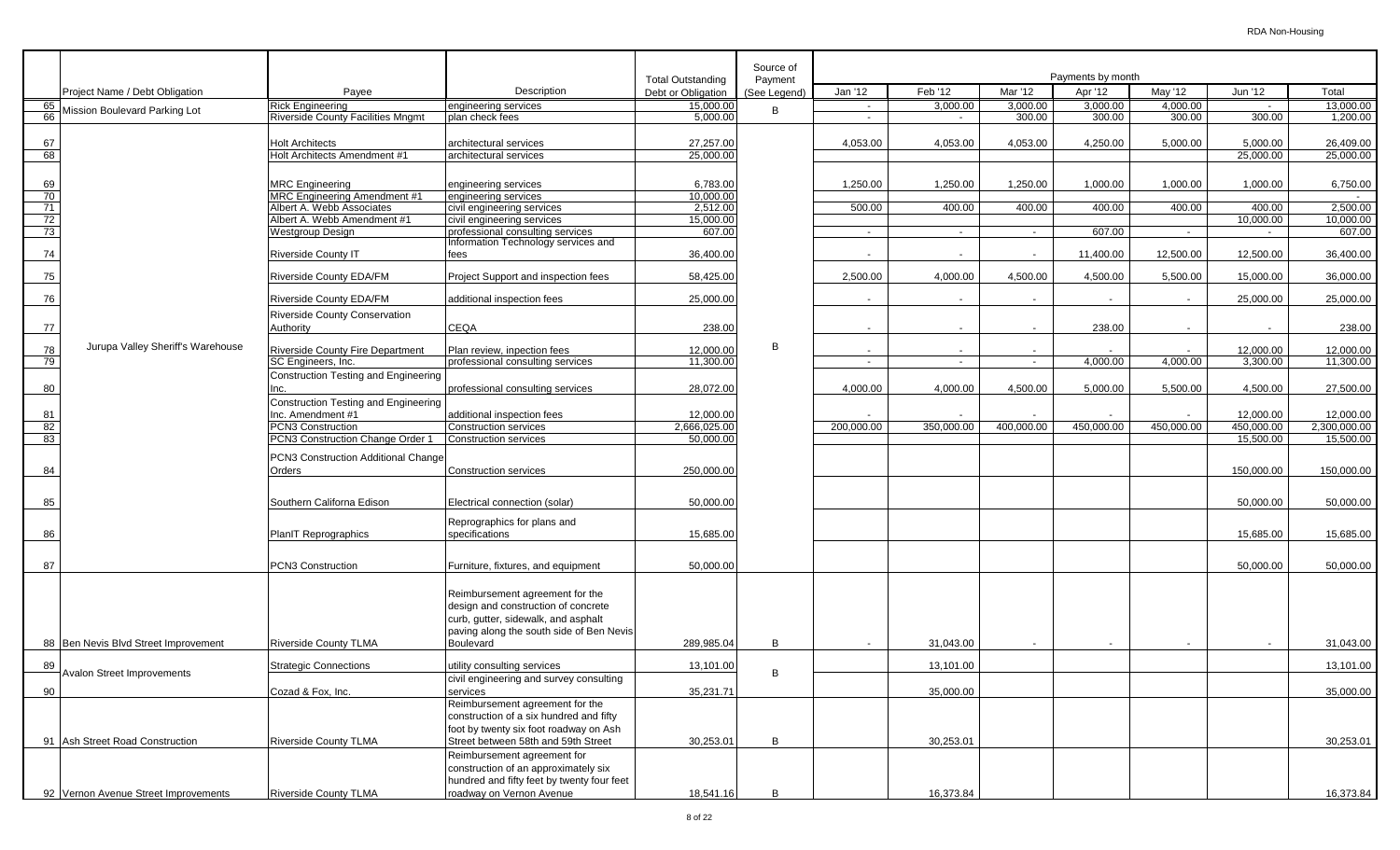|     |                                                                  |                                    |                                                                 |                                                | Source of               |              |                          |                          |                              |                |                          |               |
|-----|------------------------------------------------------------------|------------------------------------|-----------------------------------------------------------------|------------------------------------------------|-------------------------|--------------|--------------------------|--------------------------|------------------------------|----------------|--------------------------|---------------|
|     | Project Name / Debt Obligation                                   | Payee                              | Description                                                     | <b>Total Outstanding</b><br>Debt or Obligation | Payment<br>(See Legend) | Jan '12      | Feb '12                  | Mar '12                  | Payments by month<br>Apr '12 | May '12        | Jun '12                  | Total         |
|     |                                                                  |                                    |                                                                 |                                                |                         |              |                          |                          |                              |                |                          |               |
|     |                                                                  | Riverside County Flood Control and | Contruction of Rubidoux Area II Street                          |                                                |                         |              |                          |                          |                              |                |                          |               |
|     | 93 Rubidoux-Daly Avenue Storm Drain                              | <b>Water Conservation District</b> | Improvements                                                    | 4,000,000.00                                   | B                       |              |                          |                          |                              |                |                          |               |
|     |                                                                  |                                    |                                                                 |                                                |                         |              |                          |                          |                              |                |                          |               |
|     |                                                                  | Riverside County Flood Control and | Purchase and Sale Agreement (Acquire                            |                                                |                         |              |                          |                          |                              |                |                          |               |
|     | 94 Emerald Meadows                                               | <b>Water Conservation District</b> | from District and Convey to Developer)                          | 5,000,000.00                                   | B                       |              |                          |                          |                              |                |                          |               |
|     |                                                                  |                                    | Agreement for design consulting<br>services, environmental, and |                                                |                         |              |                          |                          |                              |                |                          |               |
|     | 95 Clay Street Improvement Project                               | <b>Riverside County TLMA</b>       | engineering serivces of the project                             | 2,822.32                                       | B                       |              | 2,822.32                 |                          |                              |                |                          | 2,822.32      |
|     |                                                                  |                                    |                                                                 |                                                |                         |              |                          |                          |                              |                |                          |               |
|     | Market Street, Rubidoux Boulevard, Agua<br>96 Mansa Improvements | Riverside County TLMA              | Funding agreement for street<br>improvements                    | 2.397.000.00                                   | B                       |              | $\overline{\phantom{a}}$ | $\overline{\phantom{a}}$ | $\sim$                       | $\sim$         | $\overline{\phantom{a}}$ | $\sim$        |
|     | 97 Car Quest Façade                                              | <b>Broeske Architects</b>          |                                                                 | 2,538.00                                       | E.                      | 2,538.00     |                          |                          |                              | $\overline{a}$ |                          | 2,538.00      |
|     |                                                                  |                                    | Design services<br>Reimbursement agreement for design           |                                                |                         |              |                          |                          |                              |                |                          |               |
|     | 98 City Church of Riverside Facade                               | City Church of Riverside           | services of façade project.                                     | 5,000.00                                       | E                       | 5.000.00     |                          |                          |                              |                |                          | 5,000.00      |
|     | 99 Woody's TV Façade                                             | <b>Broeske Architects</b>          | Design services                                                 | 3,305.00                                       | E.                      | 3,305.00     |                          |                          |                              |                |                          | 3,305.00      |
|     | 100 Jurupa Lions Club Façade                                     | <b>Broeske Architects</b>          | Design                                                          | 584.71                                         | E.                      | 584.71       |                          |                          |                              |                |                          | 584.71        |
|     | 101 Jurupa Cultural Center                                       | <b>Broeske Architects</b>          | Design                                                          | 5,843.98                                       | E.                      | 5,843.98     |                          |                          |                              |                |                          | 5,843.98      |
|     |                                                                  |                                    |                                                                 |                                                |                         |              |                          |                          |                              |                |                          |               |
|     | 102 L.A. Circus Façade                                           | <b>Falcon Builders</b>             | Construction                                                    | 62,650.00                                      | E.                      | 25,000.00    | 30,000.00                | 7,650.00                 |                              |                |                          | 62,650.00     |
|     | 103 Butchko Façade                                               | <b>Broeske Architects</b>          | Design                                                          | 3,604.00                                       | E.                      | 3,604.00     |                          |                          |                              |                |                          | 3,604.00      |
|     |                                                                  |                                    |                                                                 |                                                |                         |              |                          |                          |                              |                |                          |               |
|     | 104 Mercado Los Montes Facade                                    | <b>Estrella Construction</b>       | Construction                                                    | 8,442.14                                       | E.                      | 8,442.14     |                          |                          |                              |                |                          | 8,442.14      |
| 105 | New Beginnings Façade                                            | <b>Broeske Architects</b>          | Design                                                          | 1,033.63                                       | E.                      | 1,033.63     |                          |                          |                              |                |                          | 1,033.63      |
| 106 |                                                                  | Falcon Builders, Inc.              | <b>Construction services</b>                                    | 10,919.00                                      |                         | 6,000.00     | 4,919.00                 |                          |                              |                |                          | 10,919.00     |
|     |                                                                  |                                    |                                                                 |                                                |                         |              |                          |                          |                              |                |                          |               |
| 107 | Riviera Restaurant Facade                                        | <b>Broeske Architects</b>          | Design                                                          | 7,000.00                                       | F                       | 7,000.00     |                          |                          |                              |                |                          | 7,000.00      |
| 108 |                                                                  | Falcon Builders, Inc.              | Construction                                                    | 100,000.00                                     |                         | 15,000.00    | 25,000.00                | 25,000.00                | 25,000.00                    | 10,000.00      |                          | 100,000.00    |
|     | 109 Smart Buy Facade                                             | <b>Falcon Builders</b>             | Construction                                                    | 10,000.00                                      | E.                      | 5,000.00     | 5,000.00                 |                          |                              |                |                          | 10,000.00     |
|     | 110 Los Compadres H&S                                            | <b>Construction Contractor</b>     | Construction                                                    | 75,000.00                                      | E.                      |              | 25,000.00                | 10,000.00                | 20,000.00                    | 20.000.00      |                          | 75,000.00     |
|     | 111 Graffiti Abatement Program                                   | Inland Tri Tech                    | Graffiti Abatement Services - Jurupa<br>Valley Project Area     | 47,101.76                                      | F.                      | 15,000.00    | 15,000.00                | 17,101.76                |                              |                |                          | 47,101.76     |
|     |                                                                  |                                    |                                                                 |                                                |                         |              |                          |                          |                              |                |                          |               |
|     |                                                                  |                                    | <b>JVPA Totals</b>                                              | 40,563,692.60<br>\$                            |                         | 1,386,154.46 | 2,292,635.05             | 2,321,801.86             | 1,883,790.67                 | 2,220,185.74   | 2,315,735.00             | 12,420,302.78 |

**\*AB 26- Section 34169: "***Until successor agencies are authorized pursuant to Part 1.85 (commencing with Section 34170), redevelopment agencies shall do all of the following:*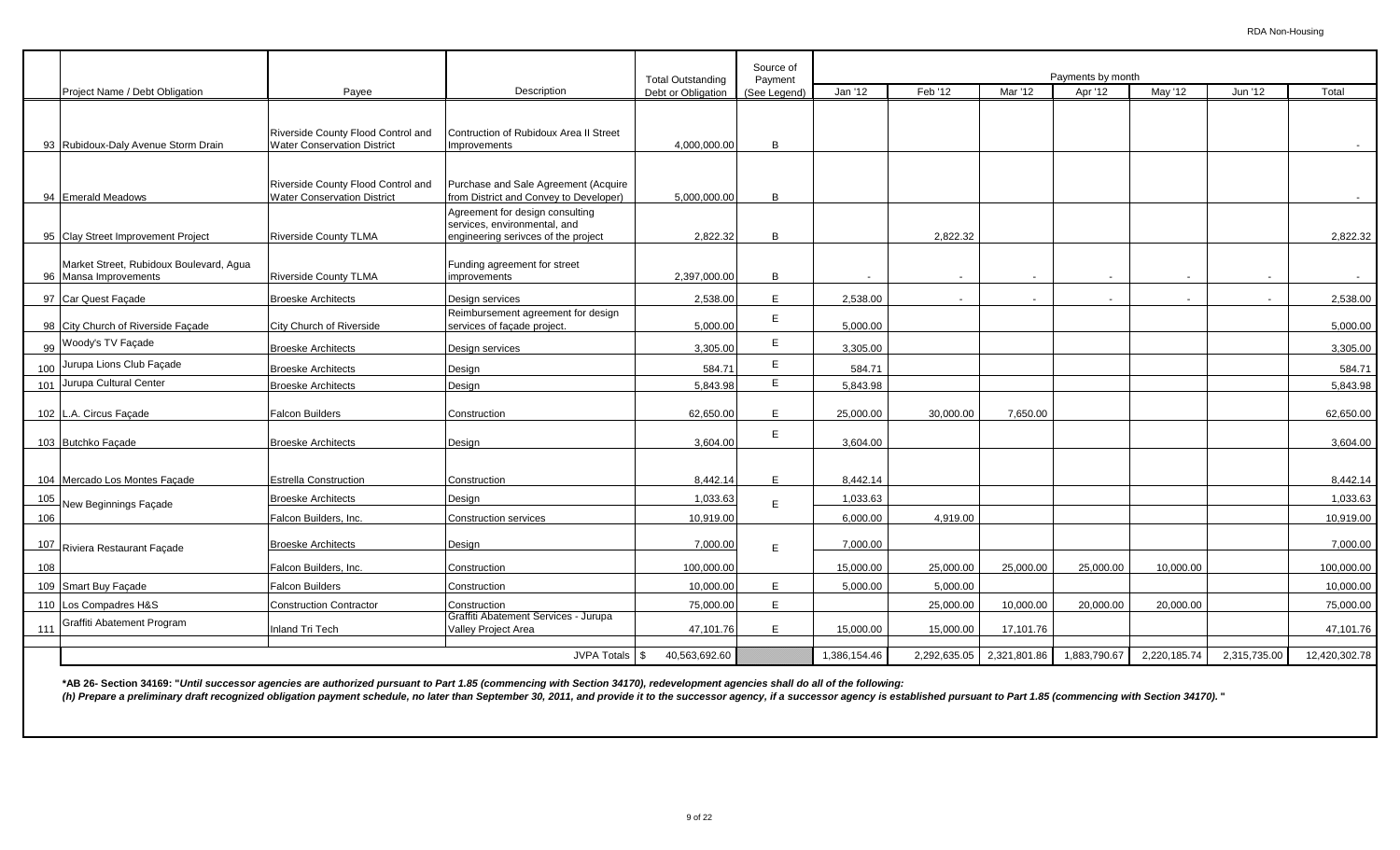Name of Redevelopment Agency: **Redevelopment Agency for the County of Riverside** A

Redevelopment Project Areas: **Mid-County Project Area** B

|      |  |  |  | evelopment Agency for the County of Riverside |  |  |  |
|------|--|--|--|-----------------------------------------------|--|--|--|
| ____ |  |  |  |                                               |  |  |  |

 $\overline{c}$  $\overline{D}$ E F Other- pursuant to AB 26, Section  $34177(1)(1)(F)$ **Sources of Payment** Low and Moderate Income Housing Funds Bond Proceeds Reserve Balances Administrative Cost Allowance Redevelopment Property Tax Trust Fund/ Tax Increment Revenue

# **AMENDED ENFORCEABLE OBLIGATION PAYMENT SCHEDULE**

#### **As of January 24, 2012**

**Per AB1x 26 - Section 34167 and 34169\***

|                                                                                                                        |                                                |                                                                                                                                                                                                                                                                                                                                                                                                                                                                                                                                                                                                                                                                                      |                                                                                                                                                                                                                                                                                                                                                                                                                                                                         | <b>Total Outstanding</b>                                                                                                     | Source of<br>Payment |                                                                                                                      |                                                                                                                      |                                                                                                                    | Payments by month                                                                                                    |                                                                                                                      |                                                                                                                      |                                                                                                                            |
|------------------------------------------------------------------------------------------------------------------------|------------------------------------------------|--------------------------------------------------------------------------------------------------------------------------------------------------------------------------------------------------------------------------------------------------------------------------------------------------------------------------------------------------------------------------------------------------------------------------------------------------------------------------------------------------------------------------------------------------------------------------------------------------------------------------------------------------------------------------------------|-------------------------------------------------------------------------------------------------------------------------------------------------------------------------------------------------------------------------------------------------------------------------------------------------------------------------------------------------------------------------------------------------------------------------------------------------------------------------|------------------------------------------------------------------------------------------------------------------------------|----------------------|----------------------------------------------------------------------------------------------------------------------|----------------------------------------------------------------------------------------------------------------------|--------------------------------------------------------------------------------------------------------------------|----------------------------------------------------------------------------------------------------------------------|----------------------------------------------------------------------------------------------------------------------|----------------------------------------------------------------------------------------------------------------------|----------------------------------------------------------------------------------------------------------------------------|
|                                                                                                                        | Project Name / Debt Obligation                 | Payee                                                                                                                                                                                                                                                                                                                                                                                                                                                                                                                                                                                                                                                                                | Description                                                                                                                                                                                                                                                                                                                                                                                                                                                             | Debt or Obligation                                                                                                           | (See Legend)         | Jan '12                                                                                                              | Feb '12                                                                                                              | Mar '12                                                                                                            | Apr '12                                                                                                              | May '12                                                                                                              | Jun '12                                                                                                              | Total                                                                                                                      |
|                                                                                                                        |                                                |                                                                                                                                                                                                                                                                                                                                                                                                                                                                                                                                                                                                                                                                                      |                                                                                                                                                                                                                                                                                                                                                                                                                                                                         |                                                                                                                              |                      |                                                                                                                      |                                                                                                                      |                                                                                                                    |                                                                                                                      |                                                                                                                      |                                                                                                                      |                                                                                                                            |
|                                                                                                                        |                                                | Dahlin Group Consulting Services                                                                                                                                                                                                                                                                                                                                                                                                                                                                                                                                                                                                                                                     | Consulting services                                                                                                                                                                                                                                                                                                                                                                                                                                                     | 6.000.00                                                                                                                     |                      | 2.000.00                                                                                                             | 2.000.00                                                                                                             | 2.000.00                                                                                                           |                                                                                                                      |                                                                                                                      |                                                                                                                      | 6.000.00                                                                                                                   |
|                                                                                                                        | 2 Marion V. Ashley Romoland/Homeland Community | Riverside County Transportation                                                                                                                                                                                                                                                                                                                                                                                                                                                                                                                                                                                                                                                      | nspections                                                                                                                                                                                                                                                                                                                                                                                                                                                              | 5.000.00                                                                                                                     | $\mathbf{B}$         | 2.000.00                                                                                                             | 2.000.00                                                                                                             | 1.000.00                                                                                                           |                                                                                                                      |                                                                                                                      |                                                                                                                      | 5.000.00                                                                                                                   |
|                                                                                                                        | 3 Center                                       | Riverside County Fire Department                                                                                                                                                                                                                                                                                                                                                                                                                                                                                                                                                                                                                                                     | nspections                                                                                                                                                                                                                                                                                                                                                                                                                                                              | 5.000.00                                                                                                                     |                      | 2.000.00                                                                                                             | 2.000.00                                                                                                             | 1.000.00                                                                                                           |                                                                                                                      |                                                                                                                      |                                                                                                                      | 5,000.00                                                                                                                   |
| $\overline{4}$                                                                                                         |                                                | <b>Edge Development</b>                                                                                                                                                                                                                                                                                                                                                                                                                                                                                                                                                                                                                                                              | Construction services                                                                                                                                                                                                                                                                                                                                                                                                                                                   | 300.000.00                                                                                                                   |                      | 20,000,00                                                                                                            | 150,000,00                                                                                                           | 130.000.00                                                                                                         |                                                                                                                      |                                                                                                                      |                                                                                                                      | 300,000,00                                                                                                                 |
| 5                                                                                                                      |                                                | Westberg & White                                                                                                                                                                                                                                                                                                                                                                                                                                                                                                                                                                                                                                                                     | professional consulting services                                                                                                                                                                                                                                                                                                                                                                                                                                        | 28.228.00                                                                                                                    |                      | 20.000.00                                                                                                            | 30.000.00                                                                                                            |                                                                                                                    |                                                                                                                      |                                                                                                                      |                                                                                                                      | 50.000.00                                                                                                                  |
| 6                                                                                                                      |                                                | <b>MTGL</b>                                                                                                                                                                                                                                                                                                                                                                                                                                                                                                                                                                                                                                                                          | geotechnical engineering services                                                                                                                                                                                                                                                                                                                                                                                                                                       | 3,353.00                                                                                                                     |                      | 3,000.00                                                                                                             | 2,000.00                                                                                                             |                                                                                                                    |                                                                                                                      |                                                                                                                      |                                                                                                                      | 5,000.00                                                                                                                   |
|                                                                                                                        | 7 Hemet Service Center                         | Hamel Contracting, Inc.                                                                                                                                                                                                                                                                                                                                                                                                                                                                                                                                                                                                                                                              | construction services                                                                                                                                                                                                                                                                                                                                                                                                                                                   | 226.526.00                                                                                                                   | B.E                  | 200.000.00                                                                                                           | 300.000.00                                                                                                           | 134.843.00                                                                                                         |                                                                                                                      |                                                                                                                      |                                                                                                                      | 634.843.00                                                                                                                 |
|                                                                                                                        |                                                | San Bernardino and Riverside Fire                                                                                                                                                                                                                                                                                                                                                                                                                                                                                                                                                                                                                                                    |                                                                                                                                                                                                                                                                                                                                                                                                                                                                         |                                                                                                                              |                      |                                                                                                                      |                                                                                                                      |                                                                                                                    |                                                                                                                      |                                                                                                                      |                                                                                                                      |                                                                                                                            |
|                                                                                                                        |                                                | Equipment                                                                                                                                                                                                                                                                                                                                                                                                                                                                                                                                                                                                                                                                            | equipment                                                                                                                                                                                                                                                                                                                                                                                                                                                               | 50.000.00                                                                                                                    |                      | 269.38                                                                                                               |                                                                                                                      |                                                                                                                    |                                                                                                                      |                                                                                                                      |                                                                                                                      | 269.38                                                                                                                     |
|                                                                                                                        | King Road Paving                               |                                                                                                                                                                                                                                                                                                                                                                                                                                                                                                                                                                                                                                                                                      | funding agreement for construction of                                                                                                                                                                                                                                                                                                                                                                                                                                   |                                                                                                                              | B                    |                                                                                                                      |                                                                                                                      |                                                                                                                    |                                                                                                                      |                                                                                                                      |                                                                                                                      |                                                                                                                            |
|                                                                                                                        |                                                | <b>Riverside County TLMA</b>                                                                                                                                                                                                                                                                                                                                                                                                                                                                                                                                                                                                                                                         | project                                                                                                                                                                                                                                                                                                                                                                                                                                                                 | 325,000.00                                                                                                                   |                      | 75.000.00                                                                                                            | 75,000.00                                                                                                            |                                                                                                                    | 2,500.00                                                                                                             | 2,500.00<br>50.000.00                                                                                                | 2,500.00<br>50.000.00                                                                                                | 7,500.00<br>400.000.00                                                                                                     |
| 10 <sup>°</sup><br>11                                                                                                  |                                                | Krieger & Stewart, Inc.                                                                                                                                                                                                                                                                                                                                                                                                                                                                                                                                                                                                                                                              | professional consulting services                                                                                                                                                                                                                                                                                                                                                                                                                                        | 464,881.61                                                                                                                   |                      |                                                                                                                      |                                                                                                                      | 75,000.00                                                                                                          | 75,000.00                                                                                                            |                                                                                                                      |                                                                                                                      |                                                                                                                            |
| 12                                                                                                                     |                                                | <b>Riverside County Flood Control</b><br>CA Dept. of Fish and Game                                                                                                                                                                                                                                                                                                                                                                                                                                                                                                                                                                                                                   | Plan check<br>Permit fees                                                                                                                                                                                                                                                                                                                                                                                                                                               |                                                                                                                              |                      |                                                                                                                      |                                                                                                                      |                                                                                                                    |                                                                                                                      |                                                                                                                      | 500.00                                                                                                               | 500.00                                                                                                                     |
| 13                                                                                                                     |                                                | <b>Press Enterprise</b>                                                                                                                                                                                                                                                                                                                                                                                                                                                                                                                                                                                                                                                              | Publication                                                                                                                                                                                                                                                                                                                                                                                                                                                             |                                                                                                                              |                      |                                                                                                                      |                                                                                                                      |                                                                                                                    |                                                                                                                      |                                                                                                                      | 200.00                                                                                                               | 200.00                                                                                                                     |
| 14                                                                                                                     | Cabazon Sewer Project                          | Metropolitan Water District                                                                                                                                                                                                                                                                                                                                                                                                                                                                                                                                                                                                                                                          | Permit fees                                                                                                                                                                                                                                                                                                                                                                                                                                                             | 4,541.84                                                                                                                     | B                    |                                                                                                                      |                                                                                                                      |                                                                                                                    |                                                                                                                      |                                                                                                                      | 1,000.00                                                                                                             | 1,000.00                                                                                                                   |
| 15                                                                                                                     |                                                | Desert Sun                                                                                                                                                                                                                                                                                                                                                                                                                                                                                                                                                                                                                                                                           | Publication                                                                                                                                                                                                                                                                                                                                                                                                                                                             |                                                                                                                              |                      |                                                                                                                      |                                                                                                                      |                                                                                                                    |                                                                                                                      |                                                                                                                      | 200.00                                                                                                               | 200.00                                                                                                                     |
|                                                                                                                        |                                                | County Clerk Recorder                                                                                                                                                                                                                                                                                                                                                                                                                                                                                                                                                                                                                                                                | Recording fees                                                                                                                                                                                                                                                                                                                                                                                                                                                          |                                                                                                                              |                      |                                                                                                                      |                                                                                                                      |                                                                                                                    |                                                                                                                      |                                                                                                                      |                                                                                                                      | $\sim$ $-$                                                                                                                 |
| $\frac{16}{17}$                                                                                                        |                                                | <b>Cabazon Water District</b>                                                                                                                                                                                                                                                                                                                                                                                                                                                                                                                                                                                                                                                        | Plan check, inspection                                                                                                                                                                                                                                                                                                                                                                                                                                                  |                                                                                                                              |                      |                                                                                                                      |                                                                                                                      |                                                                                                                    |                                                                                                                      |                                                                                                                      | 2,000.00                                                                                                             | 2,000.00                                                                                                                   |
| 18                                                                                                                     |                                                | <b>Riverside County TLMA</b>                                                                                                                                                                                                                                                                                                                                                                                                                                                                                                                                                                                                                                                         | plan check, permits, and inspection fees                                                                                                                                                                                                                                                                                                                                                                                                                                | 21,160.47                                                                                                                    |                      | 1,500.00                                                                                                             | 1,500.00                                                                                                             | 1,500.00                                                                                                           | 1,500.00                                                                                                             | 1,500.00                                                                                                             | 1,500.00                                                                                                             | 9.000.00                                                                                                                   |
|                                                                                                                        |                                                |                                                                                                                                                                                                                                                                                                                                                                                                                                                                                                                                                                                                                                                                                      |                                                                                                                                                                                                                                                                                                                                                                                                                                                                         |                                                                                                                              |                      |                                                                                                                      |                                                                                                                      |                                                                                                                    |                                                                                                                      |                                                                                                                      |                                                                                                                      |                                                                                                                            |
| 19                                                                                                                     |                                                | <b>Harley Ellis Devereaux</b>                                                                                                                                                                                                                                                                                                                                                                                                                                                                                                                                                                                                                                                        | architectural services                                                                                                                                                                                                                                                                                                                                                                                                                                                  | 20.718.38                                                                                                                    |                      | 2.188.16                                                                                                             | 2.000.00                                                                                                             | 2.000.00                                                                                                           | 2.000.00                                                                                                             | 2.000.00                                                                                                             | 2.000.00                                                                                                             | 12.188.16                                                                                                                  |
| 20<br>21<br>$\begin{array}{r} 22 \\ 23 \\ 24 \end{array}$<br>$\begin{array}{r} 25 \\ 26 \\ 26 \\ 27 \end{array}$<br>28 | Cabazon Civic Center                           | Miscellaneous - US Green building<br>Council, Riverside County<br>Environmental Health, Cabazon<br>Water District, Riverside County<br>Flood Control. Riverside County<br>Clerk Recorder, Riverside County<br>Fire, OCB Reprographics, URS,<br>Press Enterprise, CSA 85, Max<br>Equipment Rental, Stantec, The Gas Survey, bid advertisement, advanced<br>Company, Riverside County TLMA,<br>A&I Reprographics, Mobile Mini<br><b>Riverside County Facilities Mngmt</b><br>Contingency - Doug Wall<br>Construction, Inc.<br>Enovity, Inc.<br>MTGL. Inc.<br>Doug Wall Construction, Inc.<br>Doug Wall Construction, Inc.<br><b>Holt Architects</b><br>Armstrong and Brooks Consulting | LEED certification, plan check, plan<br>check, plan check, County admin fee,<br>plan check, plan reproduction, asbestos<br>energy fees, equipment rental, asbestos<br>survey, service fees<br>plan check and inspection fees<br>Allowance for changes in scope due to<br>unforseen circumstance<br>professional consulting services<br>Construction testing and inspection<br>construction services<br>FF&E<br>professional consulting services<br>engineering services | 964,919.07<br>167,464.00<br>1,110,214.00<br>148,097.00<br>101,768.60<br>9.831.726.17<br>600,000.00<br>84,267.89<br>41,811.10 | B                    | 52,200.00<br>11.000.00<br>80,000.00<br>20,000.00<br>17.000.00<br>1.000.000.00<br>100,000.00<br>15.000.00<br>5,000.00 | 42,200.00<br>11,000.00<br>80,000.00<br>20,000.00<br>17.000.00<br>1.000.000.00<br>100,000.00<br>15.000.00<br>5,000.00 | 42,200.00<br>11.000.00<br>80,000.00<br>20,000.00<br>17.000.00<br>900.000.00<br>100,000.00<br>20.000.00<br>5,000.00 | 92,200.00<br>11,000.00<br>80,000.00<br>20,000.00<br>17.000.00<br>1.000.000.00<br>100,000.00<br>20.000.00<br>5,000.00 | 94.100.00<br>11.000.00<br>80,000.00<br>20.000.00<br>17,000.00<br>2.000.000.00<br>100,000.00<br>20.000.00<br>5,000.00 | 94,100.00<br>11.000.00<br>80.000.00<br>20,000.00<br>16.000.00<br>1.100.000.00<br>100,000.00<br>20.000.00<br>5,000.00 | 417,000.00<br>66,000.00<br>480.000.00<br>120.000.00<br>101,000.00<br>7.000.000.00<br>600,000.00<br>110.000.00<br>30,000.00 |
|                                                                                                                        |                                                |                                                                                                                                                                                                                                                                                                                                                                                                                                                                                                                                                                                                                                                                                      | design, construction, and installation of                                                                                                                                                                                                                                                                                                                                                                                                                               |                                                                                                                              |                      |                                                                                                                      |                                                                                                                      |                                                                                                                    |                                                                                                                      |                                                                                                                      |                                                                                                                      |                                                                                                                            |
|                                                                                                                        |                                                |                                                                                                                                                                                                                                                                                                                                                                                                                                                                                                                                                                                                                                                                                      | community signs throughout the project                                                                                                                                                                                                                                                                                                                                                                                                                                  |                                                                                                                              |                      |                                                                                                                      |                                                                                                                      |                                                                                                                    |                                                                                                                      |                                                                                                                      |                                                                                                                      |                                                                                                                            |
|                                                                                                                        | 29 Winchester Community Signs                  | Outdoor Design Group                                                                                                                                                                                                                                                                                                                                                                                                                                                                                                                                                                                                                                                                 | area                                                                                                                                                                                                                                                                                                                                                                                                                                                                    | 13,536.91                                                                                                                    | E                    | 13.536.91                                                                                                            |                                                                                                                      |                                                                                                                    |                                                                                                                      |                                                                                                                      |                                                                                                                      | 13,536.91                                                                                                                  |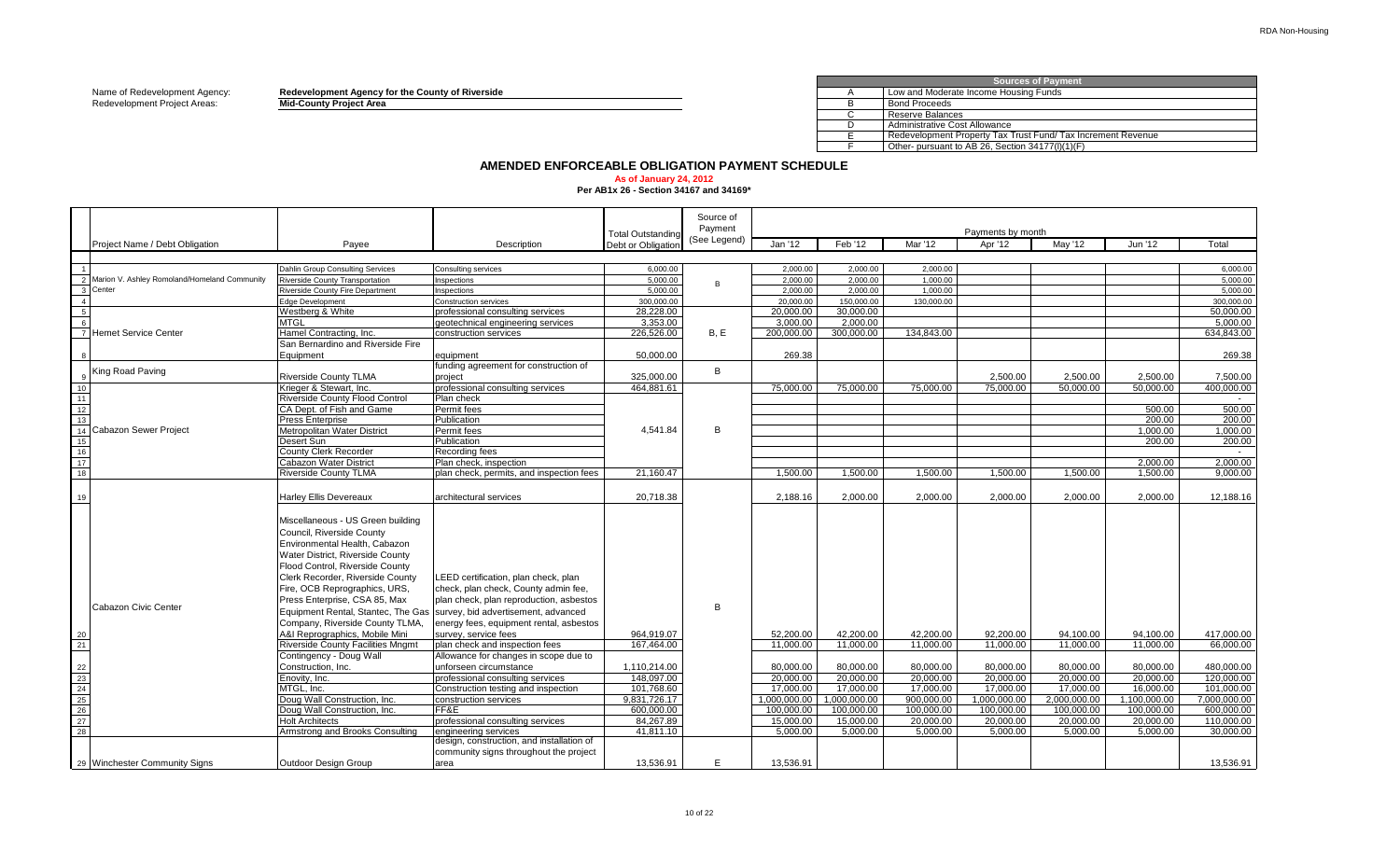|                                     |                                  |                                           | <b>Total Outstanding</b> | Source of<br>Payment |              |              |              | Payments by month |              |              |               |
|-------------------------------------|----------------------------------|-------------------------------------------|--------------------------|----------------------|--------------|--------------|--------------|-------------------|--------------|--------------|---------------|
| Project Name / Debt Obligation      | Payee                            | Description                               | Debt or Obligation       | (See Legend)         | Jan '12      | Feb '12      | Mar '12      | Apr '12           | May '12      | Jun '12      | Total         |
|                                     |                                  | Prepare a land use beautification plan    |                          |                      |              |              |              |                   |              |              |               |
|                                     | <b>Tierra Verde</b>              | for the community of Winchester           | 75,000.00                |                      | 2,000.00     | 5,000.00     | 5,000.00     | 10,000.00         | 4,000.00     | 4,000.00     | 30,000.00     |
| Winchester Community Land Use Study | <b>Riverside County Planning</b> | Maps, exhibits, and data                  | 3,000.00                 |                      | 1,000.00     | 1,000.00     | 1,000.00     |                   |              |              | 3,000.00      |
| $\frac{31}{32}$                     | <b>Patty Anders</b>              | Land use, environmental planner           | 22,000.00                |                      | 1,500.00     | 1,500.00     | 1,000.00     | 1,000.00          | 00.000,1     | 1,000.00     | 7,000.00      |
|                                     |                                  | Architect services for design and         |                          |                      |              |              |              |                   |              |              |               |
| 33                                  | <b>Walt Allen</b>                | quidelines                                | 12.000.00                |                      |              |              | 2,000.00     | 2,000.00          | 2.000.00     | 2,000.00     | 8,000.00      |
| 34 Corbin's Country Corner Facade   | <b>Brentwood Designs</b>         | Desian                                    | 15,200.00                |                      | 8,000.00     | 7,200.00     |              |                   |              |              | 15,200.00     |
|                                     | Valley Wide Recreation and Parks | Graffiti Abatement Services - Homeland    |                          |                      |              |              |              |                   |              |              |               |
| 35                                  | <b>District</b>                  | Sub Area                                  | 14.907.08                |                      | 5,000.00     | 5,000.00     | 4,907.08     |                   |              |              | 14,907.08     |
| Graffiti Abatement Program          | Valley Wide Recreation and Parks | Graffiti Abatement Services - Valle Vista |                          |                      |              |              |              |                   |              |              |               |
| 36                                  | <b>District</b>                  | Sub Area                                  | 29,648.46                |                      | 10.000.00    | 10,000.00    | 9,648.46     |                   |              |              | 29,648.46     |
|                                     |                                  | Graffiti Abatement Service - Cabazon      |                          |                      |              |              |              |                   |              |              |               |
| 37                                  | Inland Tri Tech                  | Sub Area                                  | 996.00                   |                      |              |              |              |                   |              |              |               |
|                                     |                                  |                                           |                          |                      |              |              |              |                   |              |              |               |
|                                     |                                  | <b>MCPA Totals</b>                        | 14,696,965.58            |                      | 1,669,194.45 | 1,886,400.00 | 1,566,098.54 | 1,439,200.00      | 2,410,100.00 | 1,513,000.00 | 10,483,992.99 |

**\*AB 26- Section 34169: "***Until successor agencies are authorized pursuant to Part 1.85 (commencing with Section 34170), redevelopment agencies shall do all of the following:*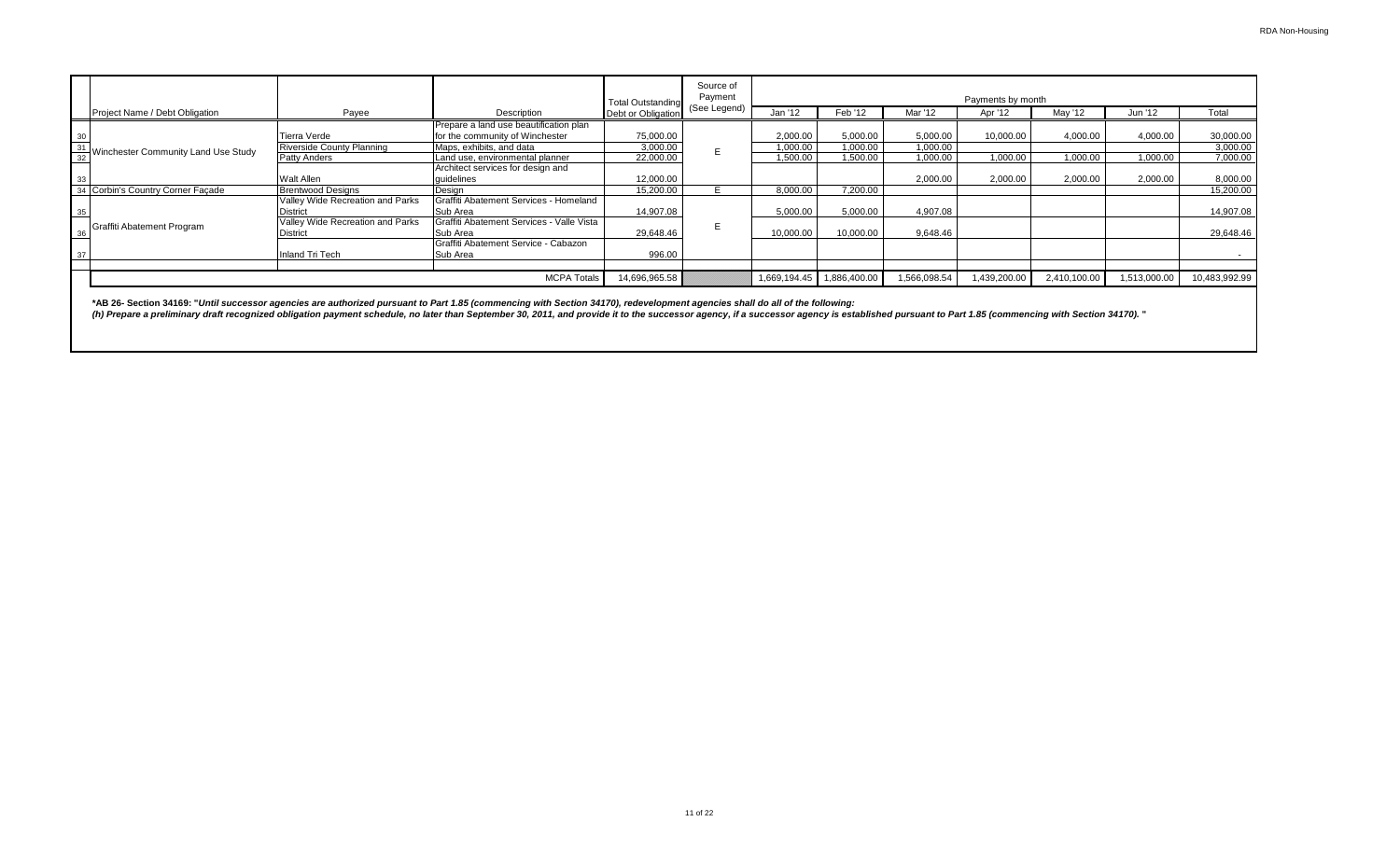Name of Redevelopment Agency: **Redevelopment Agency for the County of Riverside** A Redevelopment Project Areas: **Desert Communities Project Area** B

| <b>Sources of Payment</b>                                    |
|--------------------------------------------------------------|
| A   Low and Moderate Income Housing Funds                    |
| <b>Bond Proceeds</b>                                         |
| Reserve Balances                                             |
| Administrative Cost Allowance                                |
| Redevelopment Property Tax Trust Fund/ Tax Increment Revenue |
| Other- pursuant to AB 26, Section 34177(I)(1)(F)             |
|                                                              |

### **AMENDED ENFORCEABLE OBLIGATION PAYMENT SCHEDULE**

**As of January 24, 2012**

**Per AB1x 26 - Section 34167 and 34169\***

|                |                                        |                                                                       |                                               | <b>Total Outstanding</b> | Source of Payment<br>(See Legend) |            |            |                          | Payments by month |                          |              |                          |
|----------------|----------------------------------------|-----------------------------------------------------------------------|-----------------------------------------------|--------------------------|-----------------------------------|------------|------------|--------------------------|-------------------|--------------------------|--------------|--------------------------|
|                | Project Name / Debt Obligation         | Payee                                                                 | Description                                   | Debt or Obligation       |                                   | Jan '12    | Feb '12    | Mar '12                  | Apr '12           | May '12                  | Jun '12      | Total                    |
|                |                                        |                                                                       |                                               |                          |                                   |            |            |                          |                   |                          |              |                          |
| $\overline{1}$ |                                        | <b>Webb Associates</b>                                                | Engineering, inspection, and survey           | 5,000.00                 |                                   |            |            | 2,500.00                 |                   | 2,500.00                 |              | 5,000.00                 |
| $\overline{2}$ |                                        | EDA                                                                   | Site containment and monitoring expenses      | 75.000.00                |                                   |            | 7.000.00   |                          | 20,000,00         | 15.000.00                | 15,000.00    | 57,000.00                |
|                | 3 Mecca Senior Center                  | <b>Stantec Consulting</b>                                             | Contaminant mitigation                        | 443,383.41               | R.                                |            |            |                          |                   |                          |              |                          |
| $\overline{4}$ |                                        | Atkins North America                                                  | <b>Environmental review CEQA</b>              | 5.317.27                 |                                   | 1.500.00   | 1.500.00   | 1.500.00                 | 817.27            |                          |              | 5.317.27                 |
| 5              |                                        | <b>Stantec Consulting</b>                                             | Environmental site assessment                 | 12,000.00                |                                   | 1,000.00   | 1,500.00   | 1,000.00                 | 1,500.00          | 1,000.00                 | 1.500.00     | 7,500.00                 |
| 6              |                                        | <b>Webb Associates</b>                                                | Engineering, inspection, and survey           | 3,000.00                 |                                   |            |            | 3,000.00                 |                   |                          |              | 3,000.00                 |
| $\overline{7}$ |                                        | <b>WLC Architects</b>                                                 | Agreement for architectural services          | 35.000.00                |                                   | 5.500.00   | 5.500.00   | 5.500.00                 | 5.500.00          | 5.500.00                 | 5.500.00     | 33,000.00                |
| $\overline{8}$ |                                        | <b>Jtility Agencies</b>                                               | Utility                                       | 30,000.00                |                                   |            | 14.000.00  |                          |                   |                          |              | 14,000.00                |
|                |                                        | <b>Riverside County Facilities</b>                                    |                                               |                          |                                   |            |            |                          |                   |                          |              |                          |
|                |                                        | Management                                                            | Permit and inspection fees                    | 30.000.00                |                                   | 780.00     | 780.00     | 780.00                   | 780.00            | 2.000.00                 | 2.000.00     | 7.120.00                 |
|                | 10 Mecca Fire Station                  | Converse Consultants                                                  | Special Testing                               | 62.980.00                | B                                 | 3.000.00   | 3.000.00   | 3.000.00                 | 3.000.00          | 3.000.00                 | 3.000.00     | 18,000.00                |
| 11             |                                        | <b>GM Furniture</b>                                                   | Furniture and equipment bidding/acquisition   | 295,000.00               |                                   |            |            |                          | 100,000.00        | 100,000.00               | 95,000.00    | 295,000.00               |
| 12             |                                        | Riverside County Facilities Management                                | Environmental services during construction    | 4,680.00                 |                                   | 780.00     | 780.00     | 780.00                   | 780.00            | 1,000.00                 | 1,000.00     | 5,120.00                 |
| 13             |                                        | Riverside County Facilities Management                                | Mitigation monitoring and remediation         | 75,000.00                |                                   | 1,000.00   | 1,000.00   | 1,000.00                 | 1,000.00          | 1,000.00                 | 1,000.00     | 6,000.00                 |
| 14             |                                        | <b>Eberhardt Construction</b>                                         | Construction contingency                      | 163,149.00               |                                   |            |            |                          |                   |                          |              | $\sim$                   |
| 15             |                                        | <b>Eberhardt Construction</b>                                         | <b>Construction services</b>                  | 2,323,990.10             |                                   | 387,331.68 | 387,331.68 | 387,331.68               | 387,331.68        | 387,331.68               | 387,331.68   | 2,323,990.08             |
| 16             |                                        | <b>Holt Architects</b>                                                | Agreement for architectural services          | 46,696.00                |                                   | 23,348.00  | 23.348.00  |                          |                   |                          |              | 46.696.00                |
|                |                                        |                                                                       |                                               |                          |                                   |            |            |                          |                   |                          |              |                          |
| 17             |                                        | Riverside County Facilities Management Plan check and inspection fees |                                               | 3,800.00                 |                                   | 1,500.00   | 1,500.00   | 800.00                   |                   |                          |              | 3,800.00                 |
| 18             |                                        | <b>Jtility Agencies</b>                                               | Plan check, permits, and utility fees         | 3.000.00                 |                                   | 1,500.00   | 1.500.00   | $\sim$                   | $\sim$            | $\sim$                   | $\sim$       | 3.000.00                 |
|                | 19 Mecca Boys & Girls Club             | <b>Stantec Consulting</b>                                             | Professional design and consulting services   | 500.00                   | <b>B.E</b>                        | 500.00     |            |                          |                   |                          |              | 500.00                   |
| 20             |                                        | eighton Consulting                                                    | Professional consulting services              | 26,760.00                |                                   | 4,460.00   | 4,460.00   | 4,460.00                 | 4,460.00          | 4,460.00                 | 4,460.00     | 26,760.00                |
| 21             |                                        | Heery                                                                 | Professional consulting services              | 6,189.00                 |                                   | 1,032.00   | 1,031.00   | 1.031.00                 | 1.031.00          | 1,032.00                 | 1,032.00     | 6,189.00                 |
| 22             |                                        | Parkwest Construction                                                 | Construction services                         | 132,683.42               |                                   | 132,683.42 |            | $\overline{\phantom{a}}$ | $\sim$            | $\overline{\phantom{a}}$ | $\sim$       | 132,683.42               |
| 23             |                                        | Purchasing and Fleet Services                                         | Furniture and equipment bidding/acquisition   | 44,000.00                |                                   | 22,000.00  | 22,000.00  | $\sim$                   | $\sim$            | $\sim$                   | $\sim$       | 44.000.00                |
| 24             | Brown Street Vacation                  | Albert A. Webb and Associates                                         | <b>Engineering services</b>                   | 7,805.21                 | B                                 |            |            | 2,000.00                 |                   |                          | 2,000.00     | 4,000.00                 |
| 25             |                                        | Krieger & Stewart                                                     | <b>Engineering services</b>                   | 449,761.28               | B                                 | 13,406.92  |            |                          |                   |                          | $\sim$       | 13,406.92                |
| 26             | Mecca 18" Waterline Extension          | Jones Bros & CVWD                                                     | <b>Construction services</b>                  | 89,822.00                |                                   | 11,470.00  | 11,470.00  | 11,470.00                | 11,470.00         | 11,470.00                | 11,470.00    | 68,820.00                |
| 27             |                                        | DACE                                                                  | Temporary Shelter - Operating Cost (3 years)  | 400.000.00               |                                   |            |            | 120.000.00               |                   |                          |              | 120.000.00               |
| 28             | <b>Mecca Comfort Station</b>           | Contractor to be selected                                             | Permanent Shelter - Construction              | 3,000,000.00             | B                                 |            |            |                          | 850,000.00        |                          | 25,000.00    | 875,000.00               |
| 29             |                                        | Operator to be selected                                               | Permanent Shelter - Operating Costs (5 years) | 640,000.00               |                                   |            |            |                          |                   |                          |              |                          |
| 30             |                                        | Webb Associates                                                       | Engineering, inspection, and survey           | 25,000.00                |                                   |            | 2,000.00   |                          | 2,000.00          |                          |              | 4,000.00                 |
| 31             |                                        | Riverside County Survey Department                                    | parcel merger, lot line adjustments           | 25.000.00                |                                   |            |            | 10.000.00                | 15.000.00         |                          |              | 25.000.00                |
| 32             |                                        | Sam's Fence Co.                                                       | Fencing                                       | 10.000.00                | B                                 |            |            |                          |                   |                          |              | $\sim$                   |
| 33             | Aecca Downtown Revitalization          | <b>Itility Agencies</b>                                               | Plan check, permits and utility fees          | 15,000.00                |                                   | 7.00       | 7.00       | 7.00                     | 7.00              | 7.00                     | 7.00         | 42.00                    |
| 34             |                                        | Young's Land Clearing                                                 | Demolition, site clearing                     | 57,572.00                |                                   |            |            |                          |                   |                          |              |                          |
| 35             |                                        | <b>Riverside County Transportation</b>                                | Road and right of way coordination            | 15,000.00                |                                   |            |            |                          |                   |                          |              | $\sim$                   |
| 36             | Aecca Post Office                      | Webb Associates                                                       | Engineering, inspection, and survey           | 2,000.00                 | B                                 |            |            | 2.000.00                 |                   |                          |              | 2.000.00                 |
| 37             |                                        | <b>STK Architecture, Inc.</b>                                         | Architectural and engineering services        | 196,560.00               |                                   |            |            |                          |                   |                          |              | $\overline{\phantom{a}}$ |
|                | 38 Mecca Roundabout Street Improvement | Riverside County Transportation                                       | Design and construction services              | 536,428.70               | B                                 | 89,404.78  | 89,404.78  | 89,404.78                | 89,404.78         | 89,404.78                | 89,404.78    | 536,428.68               |
| 39             | Mecca Street Revitalization Phase 2    | Riverside County Transportation                                       | <b>Construction services</b>                  | 2,927,113.01             | B                                 | 747,000.00 |            | 1,076,500.00             |                   |                          | 1,076,500.00 | 2.900.000.00             |
|                | 40 Mecca Street Revitalization Phase 3 | Riverside County Transportation                                       | <b>Construction services</b>                  | 2,067,652.11             | B                                 |            |            | 1,067,500.00             |                   |                          | 1,000,000.00 | 2,067,500.00             |
| 41             |                                        | <b>Holt Architects</b>                                                | Agreement for architectural services          | 197,145.12               |                                   | 8,393.25   |            |                          | 7,594.09          | 7,594.09                 | 7,594.09     | 31,175.52                |
| 42             | North Shore Fire Station               | Riverside County Survey Department                                    | parcel merger, lot line adjustments           | 15,000.00                | B                                 |            |            |                          | 10,000.00         |                          |              | 10,000.00                |
| 43             |                                        | Webb Associates                                                       | Engineering, inspection, and survey           | 2.000.00                 |                                   |            |            | 2.000.00                 |                   |                          |              | 2,000.00                 |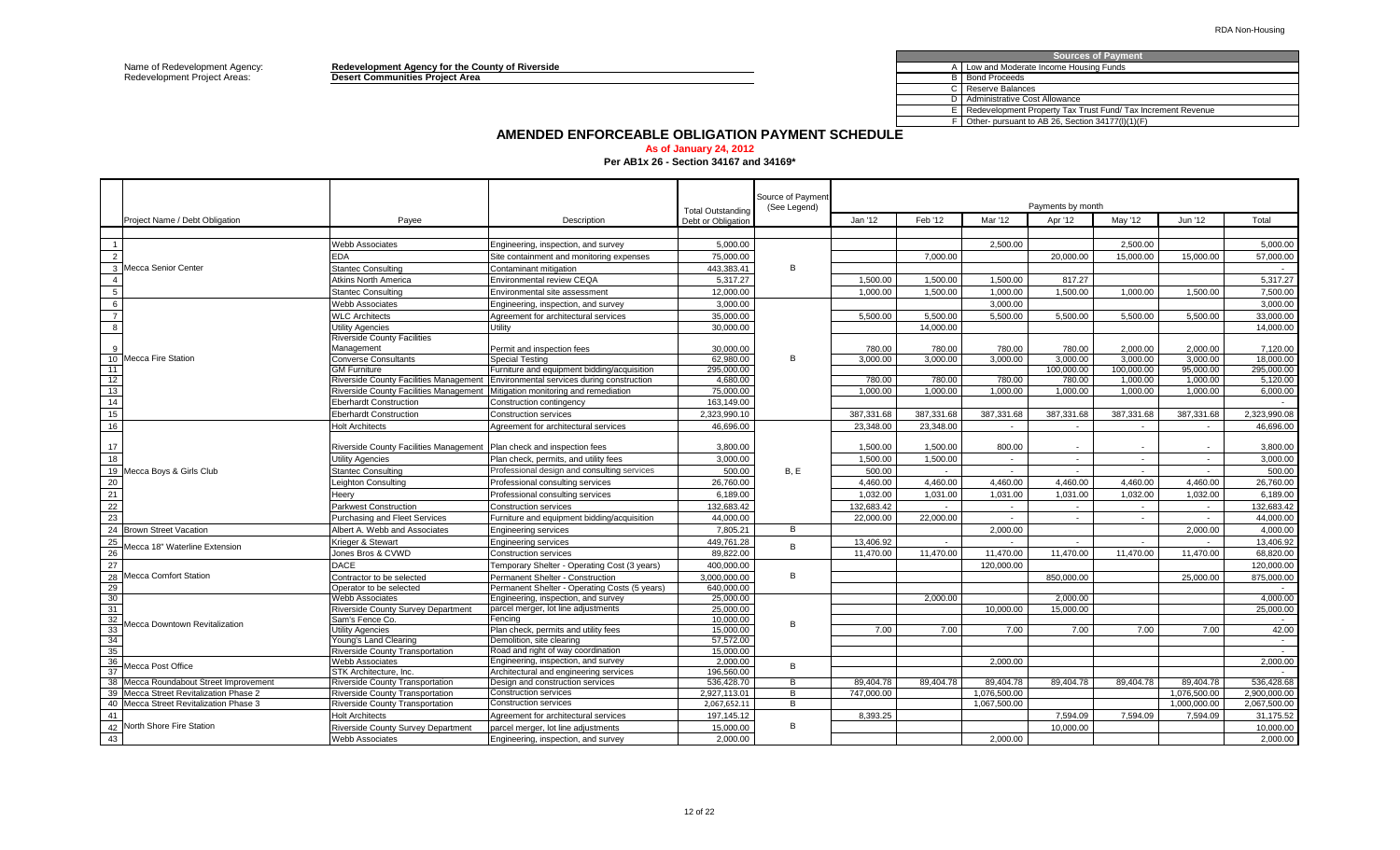|          |                                                                           |                                                                       |                                                                                          | <b>Total Outstanding</b> | Source of Payment<br>(See Legend) |            |            |            | Payments by month |            |              |              |
|----------|---------------------------------------------------------------------------|-----------------------------------------------------------------------|------------------------------------------------------------------------------------------|--------------------------|-----------------------------------|------------|------------|------------|-------------------|------------|--------------|--------------|
|          | Project Name / Debt Obligation                                            | Payee                                                                 | Description                                                                              | Debt or Obligation       |                                   | Jan '12    | Feb '12    | Mar '12    | Apr '12           | May '12    | Jun '12      | Total        |
| 44       | North Shore Yacht Club Harbor Master Plan                                 | <b>Holt Architects</b>                                                | Professional consulting services                                                         | 33.900.00                | E                                 |            | 9,725.00   | 9,725.00   | 5,200.00          | 4.850.00   | 4.400.00     | 33,900.00    |
|          |                                                                           | Coachella Valley Enterprise Zone                                      |                                                                                          |                          | B                                 |            |            |            |                   |            |              |              |
| 45       | Coachella Valley Enterprise Zone Membership                               | Authority (CVEZA)                                                     | Membership fees                                                                          | 900.000.00               |                                   |            |            |            | 100.000.00        |            |              | 100.000.00   |
| 46       |                                                                           | <b>HDR Architecture</b>                                               | Agreement for architectural services                                                     | 31,329.96                |                                   | 5,221.66   | 5,221.66   | 5,221.66   | 5,221.66          | 5,221.66   | 5,221.66     | 31,329.96    |
| 47       |                                                                           | <b>Utility Agencies</b>                                               | Plan check, utility, and permit fees<br>inal Site & Aviation Inspections/Heliport Insp & | 100.000.00               |                                   | 13.000.00  | 13,000.00  | 13.000.00  | 13.000.00         | 13.000.00  | 13.000.00    | 78,000.00    |
| 48       |                                                                           | Mead and Hunt                                                         | Certification                                                                            | 52,297.23                |                                   | 8,716.21   | 8,716.21   | 8,716.21   | 8,716.21          | 8,716.21   | 8,716.21     | 52,297.26    |
| 49       | Thermal Sheriff Station & Aviation Education Center                       | <b>CTE</b>                                                            | Materials Testing and Inspection                                                         | 69,640.90                | B                                 | 11,606.00  | 11,606.00  | 11,606.00  | 11,606.00         | 11,606.00  | 11.610.90    | 69.640.90    |
| 50       |                                                                           | Riverside County IT                                                   | Installation of Phone & Computer Systems                                                 | 343,357.12               |                                   | 57,226.18  | 57,226.18  | 57,226.18  | 57,226.18         | 57,226.18  | 57,226.22    | 343,357.12   |
| 51       |                                                                           | Enovity                                                               | Commissioning of HVAC & Building Systems                                                 | 32,870.00                |                                   | 5,478.00   | 5,478.00   | 5,478.00   | 5,478.00          | 5,478.00   | 5,478.00     | 32,868.00    |
| 52       |                                                                           | Riverside County Facilities Management                                | Plan check and inspection fees                                                           | 179,126.32               |                                   | 29,854.40  | 29,854.40  | 29,854.40  | 29,854.40         | 29,854.40  | 29,854.32    | 179,126.32   |
| 53       |                                                                           | ASR Constructors, Inc.                                                | <b>Construction services</b>                                                             | 2,000,000.00             |                                   | 100,000.00 | 100,000.00 | 100,000.00 | 100,000.00        | 100,000.00 | 100,000.00   | 600,000.00   |
| 54       |                                                                           | Katz, Okitsu and Associates                                           | Professional planning and engineering services                                           | 256.588.00               |                                   | 33.500.00  | 66.088.00  | 65.000.00  | 42.000.00         | 50.000.00  |              | 256.588.00   |
| 55       |                                                                           | <b>Hazard Construction Company</b>                                    | <b>Construction services</b>                                                             | 2,500,115.00             |                                   | 675,000.00 | 790.000.00 | 650,000.00 | 157.832.00        | 227,283.00 |              | 2,500,115.00 |
| 56       |                                                                           | Krieger & Stewart                                                     | Construction survey                                                                      | 53.429.00                |                                   | 18.000.00  | 12.000.00  | 13.000.00  | 7.700.00          | 2,729.00   |              | 53,429.00    |
| 57       | Thermal Street Improvements                                               | <b>Riverside County TLMA</b>                                          | Materials and Soils Testing                                                              | 33,000.00                | B                                 | 3.000.00   | 10,000.00  | 12,000.00  | 8,000.00          |            |              | 33,000.00    |
| 58       |                                                                           | Brian F. Smith & Associates                                           | Mitigation monitoring                                                                    | 15,000.00                |                                   |            | 5,000.00   | 7,000.00   | 3,000.00          |            |              | 15,000.00    |
| 59       |                                                                           | <b>Riverside County TLMA</b>                                          | Plan check, permits, construction management,<br>and inspection fees                     | 250,012.00               |                                   | 22,728.00  | 55.000.00  | 42.000.00  | 105,000.00        | 25,283.00  |              | 250.011.00   |
| 60       |                                                                           | <b>Riverside County TLMA</b>                                          | nspection Services and Permits                                                           | 52,000.00                |                                   | 11,280.00  | 14,500.00  | 16,000.00  | 10,220.00         |            |              | 52,000.00    |
| 61       | hermal Infrastructure Improvements                                        | Brian F. Smith & Associates                                           | Cultural/Biological Mitigation Monitoring                                                | 7,444.00                 | B                                 | 2,444.00   | 5,000.00   |            |                   |            |              | 7,444.00     |
| 62       |                                                                           | Krieger & Stewart                                                     | Engineering, inspection, and survey                                                      | 34,737.00                |                                   | 15,603.00  | 19,134.00  |            |                   |            |              | 34,737.00    |
| 63       |                                                                           | Jones Bros/Various                                                    | <b>Construction services</b>                                                             | 1,849,054.00             |                                   | 290,500.00 | 460,000.00 | 650,000.00 | 448,554.00        |            |              | 1,849,054.00 |
| 64       |                                                                           | Olson Engineering                                                     | Civil and agricultural engineering services                                              | 40.000.00                |                                   |            | 15,000.00  | 25.000.00  |                   |            |              | 40.000.00    |
| 65       | <b>Thermal Irrigation Line Replacement</b>                                | US Bureau of Reclamation                                              | rrigation line abandonment and relocation review                                         | 5,000.00                 | B                                 |            | 5,000.00   |            |                   |            |              | 5,000.00     |
| 66       |                                                                           | Lawver's Title                                                        | Title related services                                                                   | 2.500.00                 |                                   |            | 2.500.00   |            |                   |            |              | 2.500.00     |
| 67       | hermal Pocket Park                                                        | Davidson Landscape Architecture                                       | Professional landscape architectural services                                            | 8,977.50                 | B                                 | 850.00     | 3,595.00   | 2,500.00   | 2,032.50          |            |              | 8,977.50     |
| 68       |                                                                           | Center Lumber & Hardware, Co., Inc.                                   | Perimeter fencing                                                                        | 2.000.00                 |                                   | 1,000.00   | 1.000.00   |            |                   |            |              | 2.000.00     |
| 69       | Thermal Drain Line Replacement                                            | Olson Engineering                                                     | Civil and agricultural engineering services                                              | 33,696.00                | B                                 |            | 12,500.00  | 7,000.00   | 5,000.00          | 5,196.00   | 4,000.00     | 33,696.00    |
| 70       | hermal Library and Community Center                                       | Nolte Associates, Inc.                                                | Professional services                                                                    | 5.000.00                 | B                                 |            | 2.500.00   | 2.500.00   |                   |            |              | 5.000.00     |
| 71       |                                                                           | Coachella Valley Water District                                       | Easment agreement                                                                        | 25.710.00                |                                   |            | 20,000,00  | 5,710.00   |                   |            |              | 25.710.00    |
| 72       | JCRA Hangar                                                               | Riverside County Facilities Management Plan check and inspection fees |                                                                                          | 5,037.74                 | B                                 |            | 5,037.74   |            |                   |            |              | 5,037.74     |
|          | Construction of Taxiway G Phase 3                                         | Riverside County Economic<br>Development Agency                       |                                                                                          | 75.000.00                | B.E                               |            | 75,000.00  |            |                   |            |              | 75,000.00    |
| 73<br>74 |                                                                           | STK Architecture, Inc.                                                | AIP 18 Federal Grant match<br>Professional architectural services                        | 9,285.00                 |                                   | 9,285.00   |            |            |                   |            |              | 9,285.00     |
|          |                                                                           |                                                                       | Soils, materials inspection and compaction                                               |                          |                                   |            |            |            |                   |            |              |              |
| 75       |                                                                           | <b>Inland Foundation</b>                                              | testing                                                                                  | 8,500.00                 |                                   | 2,702.00   | 2,850.00   | 2,598.00   |                   |            |              | 8,150.00     |
| 76       |                                                                           | Mead and Hunt                                                         | Engineering services                                                                     | 15.000.00                |                                   | 2.000.00   | 10.000.00  | 3.000.00   |                   |            |              | 15.000.00    |
| 77       | <b>Thermal Fire Station</b>                                               | ASR Constructors, Inc.                                                | <b>Construction services</b>                                                             | 767,507.00               | <b>B.E</b>                        | 176,301.00 | 45,857.00  | 225,349.00 | 320,000.00        |            |              | 767,507.00   |
| 78       |                                                                           | County IT                                                             | Phone and data connection                                                                | 27.880.00                |                                   |            | 27.880.00  |            |                   |            |              | 27,880.00    |
| 79       |                                                                           | <b>Riverside County TLMA</b>                                          | Plan check, permits and inspection fees                                                  | 35,000.00                |                                   | 14.873.00  | 12.000.00  | 15.000.00  | 12,000.00         |            |              | 53,873.00    |
| 80       |                                                                           | Riverside County Facilities Management                                | inspection services                                                                      | 11.500.00                |                                   | 3,500.00   | 3,800.00   | 4.200.00   |                   |            |              | 11,500.00    |
| 81       |                                                                           | Coachella Valley Water District                                       | utilities and water                                                                      | 50,000.00                |                                   | 80.00      |            |            |                   |            |              | 80.00        |
| 82       |                                                                           | Nolte & Associates                                                    | Professional architectural services                                                      | 3,224.00                 |                                   |            |            | 3,224.00   |                   |            |              | 3.224.00     |
| 83       |                                                                           | Krieger & Stewart                                                     | Engineering services for waterline extension                                             | 35,200.00                |                                   | 8,000.00   | 15,000.00  | 12,200.00  |                   |            |              | 35,200.00    |
| 84       | <b>Oasis Fire Station</b>                                                 | Krieger & Stewart                                                     | <b>Environmental services</b>                                                            | 48.000.00                | B                                 | 25,197.00  | 18,012.00  | 4,791.00   |                   |            |              | 48,000.00    |
| 85       |                                                                           | <b>Riverside County TLMA</b>                                          | Plan check, permits, and inspection fees                                                 | 45,000.00                |                                   |            | 15,000.00  |            | 15,000.00         | 10,000.00  | 5,000.00     | 45,000.00    |
| 86       |                                                                           | <b>Holt Architects</b>                                                | Professional architectural services                                                      | 175,192.00               |                                   | 29,080.30  | 42,000.00  | 37,000.00  | 22,112.00         | 45,000.00  |              | 175,192.30   |
| 87       | Airport Boulevard Railroad Grade Separation<br><b>Improvement Project</b> | <b>Riverside County TLMA</b>                                          | Design, construction, and right of way                                                   | 4,000,000.00             | B                                 |            | 450,000.00 | 400,000.00 | 550,000.00        | 600,000.00 | 2,000,000.00 | 4,000,000.00 |
| 88       | Quechan Marina and Park Improvement Project                               | City of Blythe                                                        | Capital improvements to marina and park                                                  | 213,000.00               | В                                 |            |            | 75,000.00  | 65,000.00         | 45,000.00  | 28,000.00    | 213,000.00   |
| 89       | <b>CVAG Reimbursement Agreement</b><br><b>Thousand Palms)</b>             | <b>Webb Associates</b>                                                | Professional engineering services                                                        | 6,000.00                 | В                                 |            |            | 3,000.00   |                   |            | 3,000.00     | 6,000.00     |
| 90       | <b>Mesa Verde Community Center</b>                                        | Riverside County Survey Department                                    | parcel merger, lot line adjustments                                                      | 5,000.00                 | B                                 |            |            |            | 5,000.00          |            |              | 5,000.00     |
| 91       |                                                                           | <b>Webb Associates</b>                                                | Professional engineering services                                                        | 3.000.00                 |                                   |            |            | 3.000.00   |                   |            |              | 3.000.00     |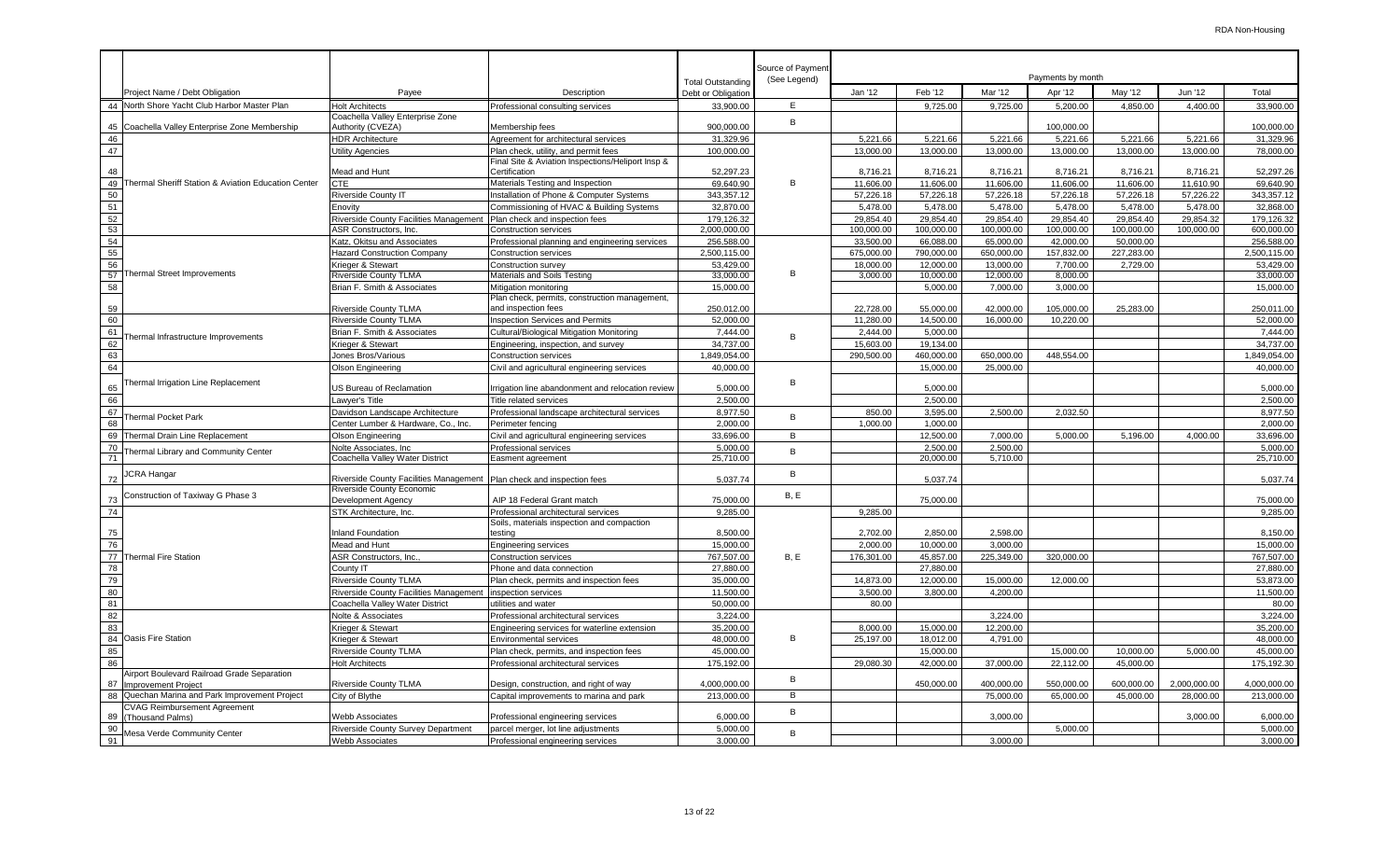|                                                    |                                                                                                                 |                                                                     |                                | Source of Payment |              |              |              |                              |              |             |               |
|----------------------------------------------------|-----------------------------------------------------------------------------------------------------------------|---------------------------------------------------------------------|--------------------------------|-------------------|--------------|--------------|--------------|------------------------------|--------------|-------------|---------------|
| Project Name / Debt Obligation                     | Pavee                                                                                                           | Description                                                         | <b>Total Outstanding</b>       | (See Legend)      | Jan '12      | Feb '12      | Mar '12      | Payments by month<br>Apr '12 | May '12      | Jun '12     | Total         |
| 92 Thousand Palms Community Design Guidelines      | STK Architecture, Inc.                                                                                          | Professional architectural services                                 | Debt or Obligation<br>7.221.91 | B                 | 3.611.44     | 1.805.23     | 1.805.23     |                              |              |             | 7.221.90      |
| 93 Chiriaco Summit ALP Update                      | Mead and Hunt                                                                                                   | Architectural and engineering services                              | 1.216.75                       | B                 | 1.216.75     |              |              |                              |              |             | 1.216.75      |
|                                                    |                                                                                                                 | Evaluadtion of budget package for reconstruction                    |                                |                   |              |              |              |                              |              |             |               |
| HAARB<br>94                                        | Dean Unger                                                                                                      | project.                                                            | 934,141.78                     | B                 | 10.000.00    | 10.000.00    | 10,000.00    | 10.000.00                    | 10.000.00    | 10.000.00   | 60,000.00     |
| Hemet Airport EIR and Master Plan<br>95            | Mead and Hunt                                                                                                   | Architectural and engineering services                              | 99,130.27                      | B.                | 20,000.00    | 20,000.00    | 20,000.00    | 20,000.00                    | 19,130.27    |             | 99.130.27     |
| 96                                                 | Mead and Hunt                                                                                                   | Architectural and engineering services                              |                                |                   |              |              |              |                              |              |             |               |
| 97 French Valley Airport Parking Lot               | MTGL, Inc                                                                                                       | Geotechnical engineering services                                   |                                | B                 |              |              |              |                              |              |             |               |
| 98                                                 | <b>ASR Constructors, Inc.</b>                                                                                   | Construction                                                        | 38.697.60                      |                   |              | 20.000.00    |              | 18.000.00                    |              |             | 38.000.00     |
| 99 Blythe Gas Station Remediation                  | Stantec Consulting                                                                                              | Environmental                                                       | 20.889.45                      | B                 | 5.000.00     | 5.000.00     | 5.000.00     | 5.000.00                     | 889.45       |             | 20.889.45     |
| 100 Mesa Verde Water Treatment Plant               | Various Public Agencies                                                                                         | Permit and inspection fees                                          | 24.464.50                      | B                 | 1.000.00     |              |              |                              |              |             | 1.000.00      |
| 101<br>Lalo's Restaurant Facade                    | Center Lumber & Hardware, Co., Inc.                                                                             | Desian                                                              | 2.275.00                       | E                 | 2.275.00     |              |              |                              |              |             | 2.275.00      |
| 102                                                | <b>Burrow's Construction</b>                                                                                    | <b>Construction services</b>                                        | 47.380.00                      |                   | 47.380.00    |              |              |                              |              |             | 47.380.00     |
| 103                                                | Center Lumber & Hardware, Co., Inc.                                                                             | Desian                                                              | 4,400.00                       | E                 | 4.400.00     |              |              |                              |              |             | 4,400.00      |
| Knight's Inn Facade<br>104                         | <b>4 &amp; D Custom Works</b>                                                                                   | <b>Construction services</b>                                        | 97.000.00                      |                   | 50,000.00    | 47,000.00    |              |                              |              |             | 97,000.00     |
| 105 Riverbottom Auto Body Facade (parcels 1, 2, 3) | Richard Hammond                                                                                                 | <b>Construction services</b>                                        | 200,000.00                     | E                 | 100,000.00   | 50,000.00    | 50.000.00    |                              |              |             | 200,000.00    |
| 106 Sheltering Wings Facade                        | Center Lumber & Hardware, Co., Inc.                                                                             | Desian                                                              | 5.250.00                       | E                 | 5.250.00     |              |              |                              |              |             | 5.250.00      |
| 107 Robertson Façade                               | Center Lumber & Hardware, Co., Inc.                                                                             | Desian                                                              | 1.345.00                       | E                 | 1.345.00     |              |              |                              |              |             | 1,345.00      |
| 108                                                | Center Lumber & Hardware, Co., Inc.                                                                             | Design                                                              | 11,735.00                      | E                 | 11.735.00    |              |              |                              |              |             | 11,735.00     |
| Desert Winds Motel Facade<br>109                   | Sign A Rama                                                                                                     | Signage                                                             | 200.85                         |                   | 200.85       |              |              |                              |              |             | 200.85        |
| 110                                                | Vuskic A                                                                                                        | Design                                                              | 3,916.50                       |                   | 1,305.50     | 1,305.50     | 1,305.50     |                              |              |             | 3.916.50      |
| 99 Cent Store Façade                               | <b>Construction Contractor TBD-</b><br>enforceable obligation as forgivable<br>loan/easement agreement has been |                                                                     |                                | E                 |              |              |              |                              |              |             |               |
| 111                                                | sianed.                                                                                                         | <b>Construction services</b>                                        | 88,122.00                      |                   |              | 11.015.25    | 22.030.50    | 22.030.50                    | 22.030.50    | 11,015.25   | 88,122.00     |
| 112 J & J Market Façade                            | Integrated Infrastructure                                                                                       | Desian                                                              | 6.354.00                       | E                 | 6.354.00     |              |              |                              |              |             | 6,354.00      |
| 113 Christ is Salvation Facade                     | Christ is Salvation                                                                                             | Desian                                                              | 500.00                         | E                 | 500.00       |              |              |                              |              |             | 500.00        |
| 114 Christ is Salvation Youth Center Facade        | Christ is Salvation                                                                                             | Desian                                                              | 500.00                         | E                 | 500.00       |              |              |                              |              |             | 500.00        |
| 115 Oasis Sports Facade                            | Center Lumber & Hardware, Co., Inc.                                                                             | Desian                                                              | 7.202.15                       | E                 | 3.602.00     | 3.600.15     |              |                              |              |             | 7.202.15      |
| 116 Ranch Market Facade                            | Center Lumber & Hardware, Co., Inc.                                                                             | Desian                                                              | 7.082.15                       | E                 | 2.361.00     | 4.721.15     |              |                              |              |             | 7,082.15      |
| 117 Higgins Property Façade                        | STK Architecture, Inc.                                                                                          | Design                                                              | 3.750.00                       | E                 | 1.875.00     | 1,875.00     |              |                              |              |             | 3.750.00      |
| 118 Animal Samaritans Facade                       | Animal Samaritans                                                                                               | Desian                                                              | 3.750.00                       | E                 | 3.750.00     |              |              |                              |              |             | 3.750.00      |
| 119<br>Thousand Palms Childcare Center Facade      | <b>Thousand Palms Childcare Center</b>                                                                          | Design                                                              | 1,750.00                       | F                 | 1.750.00     |              |              |                              |              |             | 1,750.00      |
| 120                                                | <b>Thousand Palms Childcare Center</b>                                                                          | Construction                                                        | 43,515.72                      |                   | 43,515.72    |              |              |                              |              |             | 43,515.72     |
| 121<br>Graffiti Abatement Program                  | Crowson Management                                                                                              | Graffiti removal services Thousand Palms Sub<br>Area                | 21,201.92                      | E                 | 5.000.00     | 5.000.00     | 5.000.00     | 5.201.92                     |              |             | 20.201.92     |
| 122                                                | Crowson Management                                                                                              | Graffiti removal services Desert Communities<br><b>Project Area</b> | 46,976.66                      |                   | 2,206.75     | 800.00       | 1,000.00     | 1,000.00                     | 1,000.00     | 1,000.00    | 7,006.75      |
|                                                    |                                                                                                                 |                                                                     |                                |                   |              |              |              |                              |              |             |               |
|                                                    |                                                                                                                 | <b>DCPA Totals</b>                                                  | 30.691.066.61                  |                   | 3,369,756.81 | 3,223,315.93 | 5,436,605.14 | 3,707,661.19                 | 1,931,793.22 | 5,026,322.1 | 22,695,454.40 |

\*AB 26- Section 34169: "Until successor agencies are authorized pursuant to Part 1.85 (commencing with Section 34170), redevelopment agencies shall do all of the following:<br>(h) Prepare a preliminary draft recognized obliga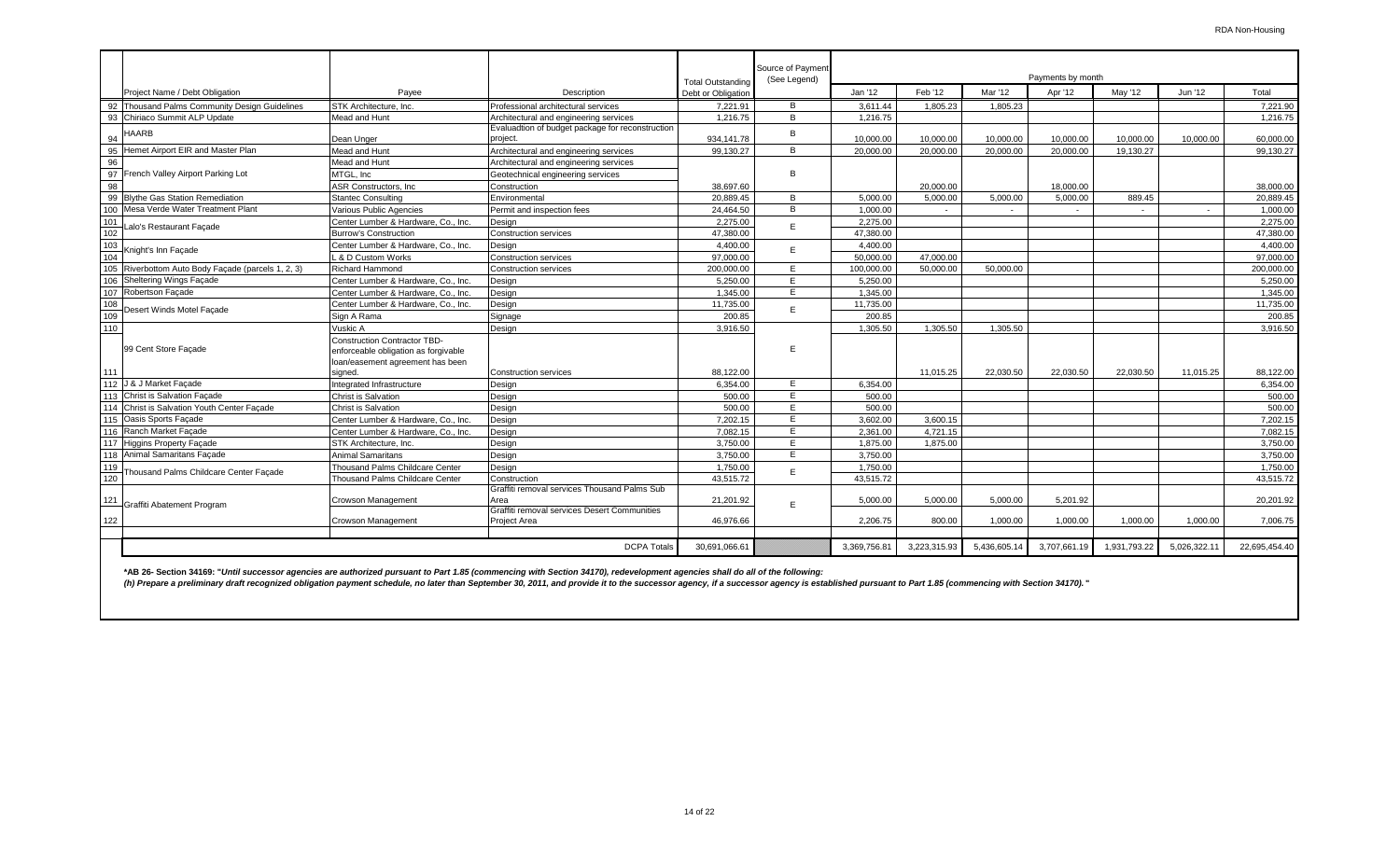Name of Redevelopment Agency: **Redevelopment Agency for the County of Riverside** A Redevelopment Project Areas: **Interstate 215 Corridor Project Area** Beauty and the state of the state of the state of the state of the state of the state of the state of the state of the state of the state of the state of

|     | <b>Sources of Payment</b>                                   |
|-----|-------------------------------------------------------------|
|     | Low and Moderate Income Housing Funds                       |
|     | <b>Bond Proceeds</b>                                        |
|     | Reserve Balances                                            |
|     | Administrative Cost Allowance                               |
|     | Redevelopment Property Tax Trust Fund/Tax Increment Revenue |
|     | Other- pursuant to AB 26, Section 34177(I)(1)(F)            |
| . . |                                                             |

# **AMENDED ENFORCEABLE OBLIGATION PAYMENT SCHEDULE**

#### **As of January 24, 2012 Per AB1x 26 - Section 34167 and 34169\***

|                                               |                                                     |                                         |                                                  |                                                | Source of Payment |            |            |            |                   |            |            |              |
|-----------------------------------------------|-----------------------------------------------------|-----------------------------------------|--------------------------------------------------|------------------------------------------------|-------------------|------------|------------|------------|-------------------|------------|------------|--------------|
|                                               |                                                     |                                         |                                                  |                                                | (See Legend)      |            |            |            | Payments by month |            |            |              |
|                                               | Project Name / Debt Obligation                      | Payee                                   | Description                                      | <b>Total Outstanding</b><br>Debt or Obligation |                   | Jan '12    | Feb '12    | Mar '12    | Apr '12           | May '12    | Jun '12    | Total        |
|                                               |                                                     |                                         |                                                  |                                                |                   |            |            |            |                   |            |            |              |
|                                               |                                                     | City of Riverside                       | Permitting, plan checking and inspections        | 5,000.00                                       |                   | 5.000.00   |            |            |                   |            |            | 5,000.00     |
|                                               | 2 Highgrove Backbone Sewer Project                  | <b>TLMA/ County Trans</b>               | Inspections, plan checking, permits              | 5,000.00                                       | B, E              | 2,500.00   | 2,500.00   |            |                   |            |            | 5,000.00     |
|                                               |                                                     | County Environmental Health             | Inspections, permits                             | 2,500.00                                       |                   | 2,500.00   |            |            |                   |            |            | 2,500.00     |
|                                               | 4 Highgrove Library                                 | <b>Riverside County Transportation</b>  | Inspections                                      | 5,000.00                                       | B                 | 2.000.00   | 2,000.00   | 1,000.00   |                   |            |            | 5.000.00     |
| 5                                             |                                                     | <b>URS and County Inspections</b>       | Geotech and inspection services                  | 275,000.00                                     |                   | 15,000.00  | 15,000.00  | 15,000.00  | 15,000.00         | 15,000.00  | 15,000.00  | 90,000.00    |
| 6                                             |                                                     | <b>AWI Builders</b>                     | Contractor                                       | 17,868,968.00                                  |                   | 702,000.00 | 705,000.00 | 705,000.00 | 705,000.00        | 905,000.00 | 905,000.00 | 4,627,000.00 |
| $\overline{7}$                                |                                                     | FF&E                                    | Furniture, fixtures, equipment                   | 300.000.00                                     |                   |            |            |            |                   |            |            | $\sim$ $-$   |
| $\overline{\mathbf{8}}$                       |                                                     | <b>Information Technology</b>           | Computer infrastructure                          | 100.000.00                                     |                   |            |            |            |                   |            |            | $\sim$       |
| 9                                             |                                                     | <b>EMWD</b>                             | Utility relocation and miscellaneous costs       | 200.000.00                                     |                   | 5.000.00   | 95.000.00  | 95.000.00  | 5.000.00          |            |            | 200.000.00   |
| 10                                            |                                                     | Edison                                  | Utility relocation and miscellaneous costs       | 100,000.00                                     |                   | 15,000.00  | 50.000.00  |            |                   |            |            | 65,000.00    |
| 11                                            |                                                     | Verizon                                 | Utility relocation and miscellaneous costs       | 50.000.00                                      |                   | 15.000.00  | 5.000.00   |            |                   |            |            | 20.000.00    |
| 12                                            | Mead Valley Community Center                        | Transportation                          | Utility relocation and miscellaneous costs       | 30,000.00                                      | B                 | 2.000.00   | 2,000.00   | 2,000.00   | 2,000.00          | 2,000.00   | 2.000.00   | 12,000.00    |
| 13                                            |                                                     | <b>Fire Department</b>                  | Utility relocation and miscellaneous costs       | 20,000.00                                      |                   | 3,000.00   | 1,000.00   | 1,000.00   | 2,000.00          | 2,000.00   | 1,000.00   | 10,000.00    |
| 14                                            |                                                     | <b>Flood Control</b>                    | Utility relocation and miscellaneous costs       | 30,000.00                                      |                   | 3,000.00   | 1,000.00   | 2,000.00   |                   |            |            | 6,000.00     |
| 15                                            |                                                     | TKE Engineering and GKK Works           | Construction management services                 | 5,000.00                                       |                   | 27,000.00  | 27,000.00  | 27,000.00  | 27,000.00         | 27,000.00  | 27,000.00  | 162,000.00   |
| 16                                            |                                                     | <b>County Counsel</b>                   | Document review fees                             | 25,000.00                                      |                   | 2.000.00   | 1.000.00   | 1.000.00   | 500.00            | 2.000.00   | 15.000.00  | 21.500.00    |
| 17                                            |                                                     | <b>TKE Engineering</b>                  | Architect                                        | 143.281.52                                     |                   | 8.000.00   | 8.000.00   | 8.000.00   | 8.000.00          | 8.000.00   | 8.000.00   | 48.000.00    |
| 18                                            |                                                     | SC Engineers, Inc.                      | Commissioning agent                              | 50,000.00                                      |                   | 10.000.00  | 10,000.00  | 5,000.00   | 5.000.00          | 2,000.00   | 2,000.00   | 34.000.00    |
| 19                                            |                                                     | K & R Consulting                        | Professional consulting services                 | 50,000.00                                      |                   | 8,576.18   |            |            |                   |            |            | 8,576.18     |
|                                               |                                                     |                                         | Agreement for design and construction of traffic |                                                |                   |            |            |            |                   |            |            |              |
|                                               |                                                     |                                         | signal, safety lighting, and associated street   |                                                | B                 |            |            |            |                   |            |            |              |
|                                               | 20 Clark Street/Old Elsinore Road                   | <b>Riverside County TLMA</b>            | improvements.                                    | 313,081.23                                     |                   | 50.000.00  | 50.000.00  | 50.000.00  | 50.000.00         | 50.000.00  | 33.048.00  | 283.048.00   |
|                                               |                                                     |                                         | Professional service for complete design         |                                                |                   |            |            |            |                   |            |            |              |
|                                               | 21 Markham & Carroll Street Improvement Project     | David Evans & Associates, Inc.          | services for street improvement project          | 17,605.00                                      | B                 | 2.000.00   | 5,000.00   | 5,000.00   | 5,000.00          | 600.00     |            | 17,600.00    |
| $\overline{22}$                               |                                                     | <b>Riverside County TLMA</b>            | Street plan check                                | 5.000.00                                       |                   | 1.000.00   | 1.000.00   | 1,000.00   | 1,000.00          | 1.000.00   |            | 5.000.00     |
|                                               |                                                     |                                         | Agreement for paving of multiple roads           |                                                | B                 |            |            |            |                   |            |            |              |
|                                               | 23 Mead Valley Road Improvement Project Phase I-III | <b>Riverside County TLMA</b>            | throughout the Mead Valley sub-area.             | 1,539,585.66                                   |                   | 100,000.00 | 100,000.00 | 100,000.00 | 100,000.00        | 100,000.00 | 100,000.00 | 600,000.00   |
| $\frac{24}{25}$                               |                                                     | <b>DLR Group</b>                        | Architectural services                           | 200,000.00                                     |                   | 15,000.00  | 15,000.00  | 15,000.00  | 15,000.00         | 15,000.00  | 15,000.00  | 90.000.00    |
|                                               |                                                     | Stronghold Engineering, Inc.            | Contractor                                       | 6,600,000.00                                   |                   | 700,000.00 | 700,000.00 | 700,000.00 | 700,000.00        | 700,000.00 | 700.000.00 | 4,200,000.00 |
| $rac{18}{26}$                                 |                                                     | Stronghold Engineering, Inc.            | Contractor change order                          | 800,000.00                                     |                   | 100.000.00 |            |            |                   |            |            | 100.000.00   |
| $rac{18}{27}$                                 |                                                     | Stronghold - FF&E                       | Fixtures, furniture, and equipment               | 450,000.00                                     |                   |            |            |            |                   |            | 450,000.00 | 450,000.00   |
| 28                                            |                                                     | <b>Information Technology</b>           | Computer infrastructure                          | 100,000.00                                     |                   |            |            |            |                   | 100,000.00 |            | 100.000.00   |
| 29                                            |                                                     | <b>Eastern Municipal Water District</b> | Utility                                          | 600.000.00                                     |                   |            | 300.000.00 |            | 300.000.00        |            |            | 600.000.00   |
| 30                                            |                                                     | Edison                                  | Utility                                          | 59,219.00                                      |                   | 20.000.00  | 20,000.00  |            |                   |            |            | 40,000.00    |
| 31                                            | Mead Valley Library                                 | Verizon                                 | Utility                                          | 35,000.00                                      | B                 |            |            | 20,000.00  |                   |            |            | 20,000.00    |
| $\frac{32}{32}$                               |                                                     | Transportation                          | Utility                                          | 35,000.00                                      |                   | 2,000.00   | 2,000.00   | 2,000.00   | 2,000.00          | 2,000.00   | 2,000.00   | 12,000.00    |
| $\overline{33}$                               |                                                     | <b>Fire Department</b>                  | Utility                                          | 35.000.00                                      |                   | 5.000.00   | 5.000.00   | 5.000.00   |                   |            |            | 15.000.00    |
|                                               |                                                     | <b>Flood Control</b>                    | Utility                                          | 35,000.00                                      |                   | 2,000.00   | 2.000.00   | 1,000.00   |                   |            |            | 5,000.00     |
| $\begin{array}{r} 34 \\ 35 \\ 36 \end{array}$ |                                                     | Westgroup Design                        | FF&E Desian                                      | 669.00                                         |                   |            |            |            |                   |            |            | $\sim$       |
|                                               |                                                     | <b>County Counsel</b>                   | Document review fees                             | 25,000.00                                      |                   | 2,000.00   | 1,000.00   | 1,000.00   | 1,000.00          | 1,000.00   | 1,000.00   | 7,000.00     |
|                                               |                                                     | <b>GKK Works</b>                        | <b>Consulting services</b>                       | 25,000.00                                      |                   |            | 2,000.00   | 2,000.00   | 2,000.00          | 2,000.00   | 2,000.00   | 10,000.00    |
| $rac{37}{38}$                                 |                                                     | SC Engineers, Inc                       | Consulting services                              | 35,600.00                                      |                   | 5.000.00   | 5.000.00   | 5,000.00   | 5.000.00          | 5.000.00   | 5.000.00   | 30.000.00    |
| $\frac{1}{39}$                                |                                                     |                                         |                                                  |                                                |                   |            |            |            |                   |            |            |              |
|                                               |                                                     | <b>Strategic Connections</b>            | Consulting services                              | 32.000.00                                      |                   | 2.000.00   | 2.000.00   | 2,000.00   | 2.000.00          | 2.000.00   | 2.000.00   | 12.000.00    |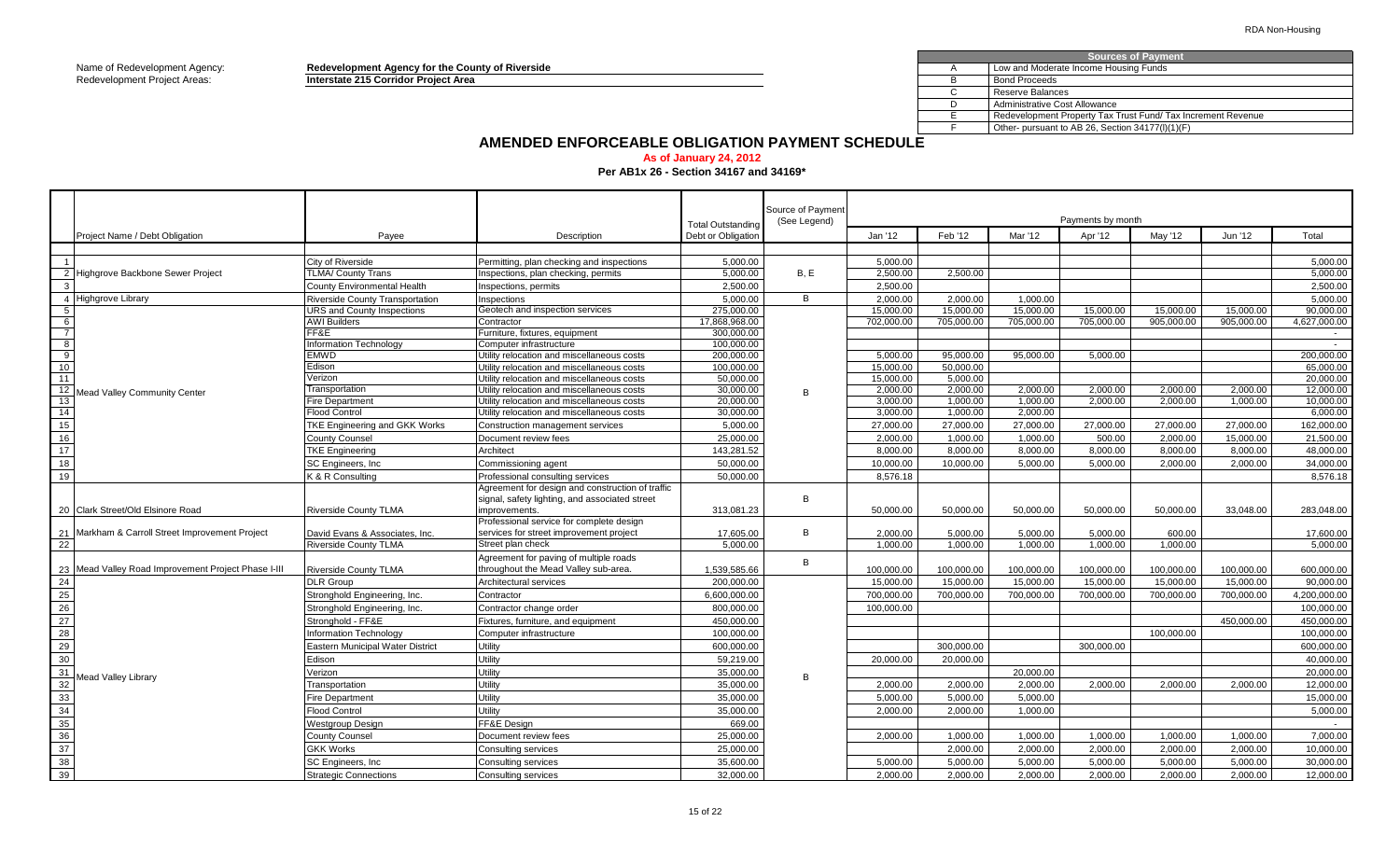|                                                                                       |                                                                                        |                                                                                                                                                                                                                                                                                                                                                                                                                                       |                                                                                                                                                                                                                                                                                                                        | <b>Total Outstanding</b>                          | Source of Payment<br>(See Legend) |                                                 |                                              |                                  | Payments by month                |                                  |                                |                                                   |
|---------------------------------------------------------------------------------------|----------------------------------------------------------------------------------------|---------------------------------------------------------------------------------------------------------------------------------------------------------------------------------------------------------------------------------------------------------------------------------------------------------------------------------------------------------------------------------------------------------------------------------------|------------------------------------------------------------------------------------------------------------------------------------------------------------------------------------------------------------------------------------------------------------------------------------------------------------------------|---------------------------------------------------|-----------------------------------|-------------------------------------------------|----------------------------------------------|----------------------------------|----------------------------------|----------------------------------|--------------------------------|---------------------------------------------------|
|                                                                                       | Project Name / Debt Obligation                                                         | Payee                                                                                                                                                                                                                                                                                                                                                                                                                                 | Description                                                                                                                                                                                                                                                                                                            | Debt or Obligation                                |                                   | Jan '12                                         | Feb '12                                      | Mar '12                          | Apr '12                          | May '12                          | Jun '12                        | Total                                             |
|                                                                                       | 40 Mead Valley Code Enforcement Office                                                 | <b>Broeske Architects</b>                                                                                                                                                                                                                                                                                                                                                                                                             | Professional architectural services                                                                                                                                                                                                                                                                                    | 150,000.00                                        | B                                 |                                                 |                                              |                                  |                                  | 30,000.00                        | 20,000.00                      | 50,000.00                                         |
|                                                                                       |                                                                                        |                                                                                                                                                                                                                                                                                                                                                                                                                                       | Agreement for paving of multiple roads                                                                                                                                                                                                                                                                                 |                                                   | B                                 |                                                 |                                              |                                  |                                  |                                  |                                |                                                   |
|                                                                                       | 41 Mead Valley Road Improvement Phase IV                                               | <b>Riverside County TLMA</b>                                                                                                                                                                                                                                                                                                                                                                                                          | throughout the Mead Valley sub-area.<br>Agreement for design and construction of the                                                                                                                                                                                                                                   | 1,655,317.07                                      |                                   |                                                 |                                              |                                  | 500.000.00                       |                                  | 500,000.00                     | 1,000,000.00                                      |
|                                                                                       | 42 Ramona & Cajalco Expressway Interchange                                             | <b>Riverside County TLMA</b>                                                                                                                                                                                                                                                                                                                                                                                                          | project.                                                                                                                                                                                                                                                                                                               | 1,000,000.00                                      | B                                 |                                                 |                                              |                                  | 500,000.00                       |                                  |                                | 500,000.00                                        |
|                                                                                       |                                                                                        | Sierra Landscape/Great American                                                                                                                                                                                                                                                                                                                                                                                                       |                                                                                                                                                                                                                                                                                                                        |                                                   |                                   |                                                 |                                              |                                  |                                  |                                  |                                |                                                   |
| 43                                                                                    |                                                                                        | (Surety Company)                                                                                                                                                                                                                                                                                                                                                                                                                      | Retention and Balance of Contract                                                                                                                                                                                                                                                                                      | 130,654.00                                        |                                   | 120.000.00                                      |                                              |                                  |                                  |                                  |                                | 120,000.00                                        |
|                                                                                       | Romoland Beautification Phase 1B                                                       | Eastern Municipal Water District                                                                                                                                                                                                                                                                                                                                                                                                      | Reclaimed, fees, permits and inspections                                                                                                                                                                                                                                                                               | 6,500.00                                          | B                                 | 1,500.00                                        |                                              |                                  |                                  |                                  | 5,000.00                       | 6,500.00                                          |
|                                                                                       |                                                                                        | Southern California Edison                                                                                                                                                                                                                                                                                                                                                                                                            | Electrical, fees, permits, inspections                                                                                                                                                                                                                                                                                 | 8,500.00                                          |                                   | 1,500.00                                        |                                              |                                  |                                  | 5,000.00                         | 2,000.00                       | 8,500.00                                          |
|                                                                                       |                                                                                        | EDA - Community Services Division                                                                                                                                                                                                                                                                                                                                                                                                     | Landscape maintenance, water boost system                                                                                                                                                                                                                                                                              | 69,000.00                                         |                                   | 300.00                                          | 300.00                                       | 300.00                           | 20,000.00                        | 20,000.00                        | 20,000.00                      | 60,900.00                                         |
| $\frac{12}{44}$ $\frac{44}{45}$ $\frac{45}{48}$                                       |                                                                                        | Caltrans                                                                                                                                                                                                                                                                                                                                                                                                                              | permits, inspections                                                                                                                                                                                                                                                                                                   | 65,000.00                                         |                                   | 65,000.00                                       |                                              |                                  |                                  |                                  |                                | 65.000.00                                         |
|                                                                                       |                                                                                        | Albert A Webb Associates                                                                                                                                                                                                                                                                                                                                                                                                              | Civil engineering services                                                                                                                                                                                                                                                                                             | 578,332.00                                        |                                   | 31,239.88                                       |                                              |                                  |                                  |                                  |                                | 31,239.88                                         |
| 49                                                                                    |                                                                                        | <b>Riverside County TLMA</b>                                                                                                                                                                                                                                                                                                                                                                                                          | Jtility coordination, inspection                                                                                                                                                                                                                                                                                       | 12,000.00                                         |                                   | 2,000.00                                        | 10,000.00                                    |                                  |                                  |                                  |                                | 12,000.00                                         |
| $\frac{50}{51}$                                                                       |                                                                                        | All American Asphalt                                                                                                                                                                                                                                                                                                                                                                                                                  | Contingency, utilities, permits                                                                                                                                                                                                                                                                                        | 8,000.00                                          |                                   | 8,000.00                                        |                                              |                                  |                                  |                                  |                                | 8,000.00                                          |
|                                                                                       | Romoland Beautification Project (II and III)                                           | Caltrans                                                                                                                                                                                                                                                                                                                                                                                                                              | permits, inspections                                                                                                                                                                                                                                                                                                   | 40,000.00                                         | B                                 | 20,000.00                                       | 20,000.00                                    |                                  |                                  |                                  |                                | 40,000.00                                         |
|                                                                                       |                                                                                        | Southern California Edison                                                                                                                                                                                                                                                                                                                                                                                                            | Electrical, fees, permits, inspections                                                                                                                                                                                                                                                                                 | 6.000.00                                          |                                   | 6.000.00                                        |                                              |                                  |                                  |                                  |                                | 6.000.00                                          |
|                                                                                       |                                                                                        | City of Menifee                                                                                                                                                                                                                                                                                                                                                                                                                       | Plan check and inspection fees                                                                                                                                                                                                                                                                                         | 10,000.00                                         |                                   | 10,000.00                                       |                                              |                                  |                                  |                                  |                                | 10,000.00                                         |
|                                                                                       |                                                                                        | All American Asphalt                                                                                                                                                                                                                                                                                                                                                                                                                  | General contracting                                                                                                                                                                                                                                                                                                    | 360.000.00                                        |                                   | 360,000.00                                      |                                              |                                  |                                  |                                  |                                | 360.000.00                                        |
| $\frac{2}{3}$ $\frac{2}{3}$ $\frac{1}{3}$ $\frac{1}{3}$ $\frac{1}{3}$                 |                                                                                        | <b>Riverside County TLMA</b>                                                                                                                                                                                                                                                                                                                                                                                                          | and surveying.                                                                                                                                                                                                                                                                                                         | 16,159.62                                         |                                   |                                                 |                                              |                                  |                                  |                                  |                                |                                                   |
|                                                                                       | Palomar Tradewinds Road Paving                                                         | City of Menifee                                                                                                                                                                                                                                                                                                                                                                                                                       | Design and construction reimbursement                                                                                                                                                                                                                                                                                  | 600,000.00                                        | B                                 |                                                 |                                              | 25,000.00                        |                                  |                                  | 25,000.00                      | 50,000.00                                         |
| 57                                                                                    |                                                                                        | Dahlin Group Consulting Services                                                                                                                                                                                                                                                                                                                                                                                                      | Consulting services                                                                                                                                                                                                                                                                                                    | 6,000.00                                          |                                   | 2,000.00                                        | 2,000.00                                     | 2,000.00                         |                                  |                                  |                                | 6,000.00                                          |
|                                                                                       |                                                                                        | Riverside County Transportation                                                                                                                                                                                                                                                                                                                                                                                                       | Inspections                                                                                                                                                                                                                                                                                                            | 5,000.00                                          |                                   | 2,000.00                                        | 2,000.00                                     | 1,000.00                         |                                  |                                  |                                | 5,000.00                                          |
|                                                                                       |                                                                                        | <b>Riverside County Fire Department</b>                                                                                                                                                                                                                                                                                                                                                                                               | Inspections                                                                                                                                                                                                                                                                                                            | 5,000.00                                          | B                                 | 2,000.00                                        | 2,000.00                                     | 1,000.00                         |                                  |                                  |                                | 5,000.00                                          |
|                                                                                       | $\frac{58}{59}$ Marion V. Ashley Romoland/Homeland Community<br>$\frac{59}{60}$ Center | <b>Edge Development</b>                                                                                                                                                                                                                                                                                                                                                                                                               | Construction services                                                                                                                                                                                                                                                                                                  | 300,000.00                                        |                                   | 20,000.00                                       | 150,000.00                                   | 130,000.00                       |                                  |                                  |                                | 300.000.00                                        |
|                                                                                       |                                                                                        |                                                                                                                                                                                                                                                                                                                                                                                                                                       | Architectural services and construction                                                                                                                                                                                                                                                                                |                                                   |                                   |                                                 |                                              |                                  |                                  |                                  |                                |                                                   |
| 61                                                                                    |                                                                                        | Moore, Lacofono, Golstman, Inc.                                                                                                                                                                                                                                                                                                                                                                                                       | administration                                                                                                                                                                                                                                                                                                         | 40,514.37                                         |                                   | 4,514.37                                        | 36,000.00                                    |                                  |                                  |                                  |                                | 40,514.37                                         |
| $\begin{array}{r}\n 62 \\  \hline\n 63 \\  \hline\n 64 \\  \hline\n 65\n \end{array}$ | Big League Dreams Perris Valley                                                        | Miscellaneous- Eastern Municipal Water<br>District, A & I Reprographics, Riverside<br>County TLMA, Press Enterprise,<br>Riverside County Flood Control, City of<br>Perris, Verizon, Riverside Couny<br><b>Environmental Health</b><br>Big League Dreams Perris, LLC<br>Soltek Pacific Construction<br>Elrod Fence<br>Construction Administration- SCE,<br>MSHCP, Eastern Municipal Water<br>District, Riverside County Flood Control, | Plan check, plan reproduction, plan check, bid<br>advertisement, plan check, plan check, facility<br>relocation, plan check<br>Reimbursement for FF&E<br>Construction services<br>Fence installation                                                                                                                   | 236.53<br>590.954.11<br>3,475,541.70<br>11,885.00 | B                                 | 236.53<br>300.000.00<br>300,000.00<br>11,885.00 | 100.000.00<br>400,000.00                     | 50.000.00<br>2,100,000.00        |                                  |                                  |                                | 236.53<br>450.000.00<br>2,800,000.00<br>11,885.00 |
| 66<br>67<br>68<br>69                                                                  | -215/Hwy 74 Interchange Monumentation<br><b>Trumble Road Landscape Improvements</b>    | City of Menifee, Groundbreaking, A & I<br>Reprographics, Riverside County TLMA,<br>The Gas Company, Eastern Municipal<br>Water District, City of Perris, Dressman<br><b>Promotional Products</b><br>Ian Davidson Landscape Architecture<br>Ian Davidson Landscape Architecture<br><b>Riverside County TLMA</b>                                                                                                                        | Service charges and inspection, MSHCP Fee,<br>Inspection and service charges, plan check,<br>inspection, groundbraking event, plan<br>reproduction, inspection, inspection and lateral<br>installation<br>Professional landscape architectural services<br>Professional landscape architectural services<br>Plan check | 363,780.28<br>27,300.00<br>4,271.86<br>20,000.00  | B<br>B                            | 142,500.00<br>3,000.00<br>500.00<br>2,000.00    | 100,000.00<br>3,000.00<br>500.00<br>2,000.00 | 3,000.00<br>1,000.00<br>2,000.00 | 3,000.00<br>1,000.00<br>2,000.00 | 3,000.00<br>1,000.00<br>2,000.00 | 3,000.00<br>200.00<br>2,000.00 | 242,500.00<br>18,000.00<br>4,200.00<br>12,000.00  |
|                                                                                       |                                                                                        |                                                                                                                                                                                                                                                                                                                                                                                                                                       | Plan check, permits, inspection fees, service                                                                                                                                                                                                                                                                          |                                                   |                                   |                                                 |                                              |                                  |                                  |                                  |                                |                                                   |
| 70                                                                                    |                                                                                        | Eastern Municipal Water District                                                                                                                                                                                                                                                                                                                                                                                                      | charges                                                                                                                                                                                                                                                                                                                | 17,800.00                                         |                                   | 500.00                                          | 500.00                                       | 500.00                           | 500.00                           | 500.00                           | 500.00                         | 3,000.00                                          |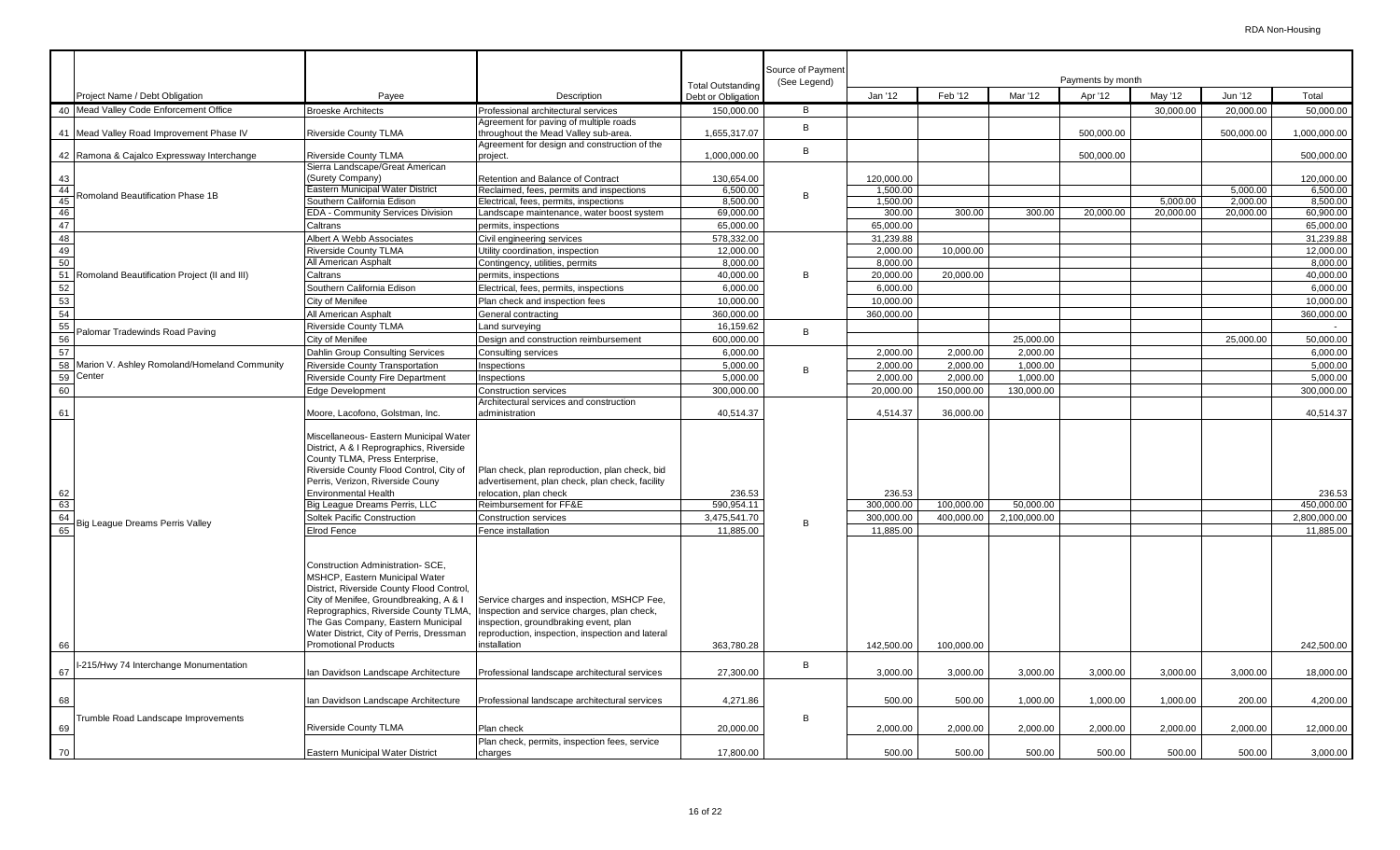|                                                                           |                                                                              |                                                                                | <b>Total Outstanding</b> | Source of Payment<br>(See Legend) |              |              |              | Payments by month |              |              |               |
|---------------------------------------------------------------------------|------------------------------------------------------------------------------|--------------------------------------------------------------------------------|--------------------------|-----------------------------------|--------------|--------------|--------------|-------------------|--------------|--------------|---------------|
| Project Name / Debt Obligation                                            | Payee                                                                        | Description                                                                    | Debt or Obligation       |                                   | Jan '12      | Feb '12      | Mar '12      | Apr '12           | May '12      | Jun '12      | Total         |
| 71                                                                        | TB Pennick & Sons                                                            | Design and Construction                                                        | 22,292,879.00            |                                   | 100,000.00   | 100,000.00   | 100,000.00   | 100,000.00        | 100,000.00   | 100,000.00   | 600,000.00    |
| 72                                                                        | TB Pennick & Sons                                                            | <b>Construction Contingency</b>                                                | 1,006,631.00             |                                   | 5,000.00     | 5,000.00     | 5,000.00     | 5,000.00          | 5,000.00     | 5,000.00     | 30,000.00     |
| 73                                                                        | TB Pennick & Sons                                                            | FF&E                                                                           | 100,000.00               |                                   |              |              |              |                   |              | 500.00       | 500.00        |
|                                                                           |                                                                              | Construction management services and                                           |                          |                                   |              |              |              |                   |              |              |               |
| 74                                                                        | <b>GKK Works</b>                                                             | contingency                                                                    | 922,870.00               |                                   | 20,000.00    | 20,000.00    | 20,000.00    | 20,000.00         | 20,000.00    | 20,000.00    | 120,000.00    |
|                                                                           | CTE. Inc                                                                     | Deputy inspections                                                             | 175,000.00               |                                   |              |              |              |                   |              | 10.000.00    | 10,000.00     |
|                                                                           | Alliant Consulting                                                           | abor compliance                                                                | 37,620.00                |                                   |              |              |              |                   |              | 2,000.00     | 2,000.00      |
| $\begin{array}{r} \n 75 \\  \hline\n 76 \\  \hline\n 77\n \end{array}$    | <b>RJM Design</b>                                                            | Architectural services                                                         | 75,000.00                |                                   | 10,000.00    | 10,000.00    | 10,000.00    | 10,000.00         | 10,000.00    | 10,000.00    | 60,000.00     |
| $\begin{array}{r} \hline 78 \\ 79 \\ 80 \end{array}$                      | Riverside County TLMA                                                        | Civil plan checking and inspections                                            | 60,000.00                |                                   | 10,000.00    | 10,000.00    | 10,000.00    | 10,000.00         | 10,000.00    | 10,000.00    | 60,000.00     |
|                                                                           | County Environmental Health                                                  | Health inspections, sewer and food service                                     | 25,000.00                |                                   |              |              |              |                   |              | 500.00       | 500.00        |
|                                                                           | City of Perris                                                               | Plan checking                                                                  | 20,000.00                |                                   | 10,000.00    | 10,000.00    |              |                   |              |              | 20,000.00     |
| 81<br>Perris Valley Aquatic Center                                        | Tri-Lakes Consulting                                                         | Civil plan checking and inspections                                            | 20,000.00                | B                                 | 10,000.00    | 10,000.00    |              |                   |              |              | 20,000.00     |
|                                                                           |                                                                              | Water and sewer fees, plan checking,                                           |                          |                                   |              |              |              |                   |              |              |               |
| 82                                                                        | Eastern Municipal Water District                                             | inspections                                                                    | 602,500.00               |                                   | 5,000.00     | 500.00       | 500.00       | 500.00            | 600,500.00   | 500.00       | 607,500.00    |
| 83                                                                        | Southern California Edison                                                   | Electrical, fees, permits, inspections                                         | 6.000.00                 |                                   | 5.000.00     | 500.00       |              |                   |              | 500.00       | 6.000.00      |
|                                                                           | Santa Ana Regional Water Board                                               | <b>NPDES Permits</b>                                                           | 5.000.00                 |                                   | 5.000.00     |              |              |                   |              |              | 5.000.00      |
| $\begin{array}{r} 84 \\ \hline 85 \\ \hline 86 \end{array}$               | <b>MSHCP / RCA</b>                                                           | <b>MSHCP Fees</b>                                                              | 60,000.00                |                                   | 60,000.00    |              |              |                   |              |              | 60,000.00     |
|                                                                           | Southern California Gas                                                      | Gas fees, permits and inspections                                              | 40.000.00                |                                   | 40.000.00    |              |              |                   |              |              | 40.000.00     |
| 87                                                                        | Verizon                                                                      | Data/Phone                                                                     | 5,000.00                 |                                   | 5,000.00     |              |              |                   |              |              | 5,000.00      |
| 88                                                                        | Adelphia                                                                     | Cable                                                                          | 2,500.00                 |                                   | 2,500.00     |              |              |                   |              |              | 2,500.00      |
|                                                                           |                                                                              |                                                                                |                          |                                   |              |              |              |                   |              |              |               |
| 89                                                                        | Riverside County Facilities Management   Building inspections, plan checking |                                                                                | 240,000.00               |                                   |              |              |              |                   |              | 20,000.00    | 20,000.00     |
| 90                                                                        | ATT                                                                          | Telecom                                                                        | 2,500.00                 |                                   |              |              |              |                   |              | 2,500.00     | 2,500.00      |
| Cajalco Widening Project                                                  |                                                                              | Environmental clearance, right of entries,                                     |                          | B                                 |              |              |              |                   |              |              |               |
| 91                                                                        | Riverside County TLMA                                                        | technical studies                                                              | 1,402,180.95             |                                   |              |              |              | 500,000.00        |              | 500,000.00   | 1,000,000.00  |
| Brown Street Road and Drainage Improvements<br>92                         | Riverside County TLMA                                                        | Installation of a precast bridge over street to<br>alleviate flooding problems | 489,633.66               | B                                 |              |              |              |                   | 500,000.00   |              | 500,000.00    |
| Norton Younglove Community Center Conference<br>93 Room Partition Upgrade | STK Architecture, Inc.                                                       | architectural services                                                         | 1,002.20                 | E                                 |              | 1,002.20     |              |                   |              |              | 1,002.20      |
| 94 Annie's Restaurant                                                     | Lyra Builders                                                                | Construction services                                                          | 256.40                   | E                                 | 256.40       |              |              |                   |              |              | 256.40        |
| 95 Bargain Basket Facade                                                  | <b>SPC</b>                                                                   | <b>Construction services</b>                                                   | 25.000.00                | E                                 |              | 25,000.00    |              |                   |              |              | 25,000.00     |
| 96 Chris' Burgers Façade                                                  | <b>Broeske Architects</b>                                                    | Design                                                                         | 2,648.75                 | E                                 | 2,000.00     | 648.75       |              |                   |              |              | 2,648.75      |
| 97 DC Electronics II Facade                                               | <b>Broeske Architects</b>                                                    | Design                                                                         | 2,535.74                 | E                                 | 2,535.74     |              |              |                   |              |              | 2,535.74      |
| 98 Pacific 1 Auto Façade                                                  | <b>Broeske Architects</b>                                                    | Design                                                                         | 8,675.85                 | E                                 | 3,000.00     | 5,675.85     |              |                   |              |              | 8,675.85      |
| 99 Romo Gas Mart Facade                                                   | Lyra Builders                                                                | Construction                                                                   | 1,651.41                 | E                                 | 1,651.41     |              |              |                   |              |              | 1,651.41      |
| 100 Romoland Market Facade                                                | <b>Broeske Architects</b>                                                    | Design                                                                         | 10,676.39                | E                                 | 4,000.00     | 6,676.39     |              |                   |              |              | 10,676.39     |
| 101 Fairprice Carpets Facade                                              | <b>Broeske Architects</b>                                                    | Design                                                                         | 12,950.00                | E                                 | 5,000.00     | 5,000.00     | 2,950.00     |                   |              |              | 12,950.00     |
| 102 La Frontera/Club El Paraiso H&S                                       | <b>Construction Contractor</b>                                               | Construction                                                                   | 75,000.00                | E                                 |              |              | 60,000.00    | 15,000.00         |              |              | 75,000.00     |
| 103 Tacos El Jr. H&S                                                      | <b>Construction Contractor</b>                                               | Construction                                                                   | 75,000.00                | E                                 |              | 50,000.00    | 25,000.00    |                   |              |              | 75,000.00     |
| 104 Riverside Smog & Auto H&S                                             | <b>Construction Contractor</b>                                               | Construction                                                                   | 75,000.00                | E                                 | 10,000.00    | 30,000.00    | 20,000.00    | 150,000.00        |              |              | 210,000.00    |
| 105 Reliable Tires H&S                                                    | <b>Construction Contractos</b>                                               | Construction                                                                   | 75,000.00                | E                                 |              | 50,000.00    | 25,000.00    |                   |              |              | 75,000.00     |
|                                                                           |                                                                              | Graffiti Abatement Services - Highgrove Sub                                    |                          |                                   |              |              |              |                   |              |              |               |
| 106                                                                       | <b>Inland Tri Tech</b>                                                       | Area                                                                           | 984.07                   |                                   | 200.00       | 200.00       | 584.07       |                   |              |              | 984.07        |
|                                                                           |                                                                              | Graffiti Abatement Services - Lakeview/Nuevo                                   |                          |                                   |              |              |              |                   |              |              |               |
| 107                                                                       | nland Tri Tech                                                               | Sub Area<br>Graffiti Abatement Services - Mead Valley Sub                      | 1,187.25                 |                                   | 500.00       | 500.00       | 187.25       |                   |              |              | 1,187.25      |
| Graffiti Abatement Program<br>108                                         | nland Tri Tech                                                               | Area                                                                           | 1,124.20                 | E                                 | 500.00       | 500.00       | 124.20       |                   |              |              | 1,124.20      |
|                                                                           |                                                                              | Graffiti Abatement Services - Romoland Sub                                     |                          |                                   |              |              |              |                   |              |              |               |
| 109                                                                       | nland Tri Tech                                                               | Area                                                                           | 1,071.00                 |                                   | 400.00       | 400.00       | 271.00       |                   |              |              | 1,071.00      |
|                                                                           |                                                                              | Graffiti Abatement Services - Sun City/Quail                                   |                          |                                   |              |              |              |                   |              |              |               |
| 110                                                                       | Inland Tri Tech                                                              | Valley Sub Area                                                                | 913.30                   |                                   | 300.00       | 300.00       | 313.30       |                   |              |              | 913.30        |
|                                                                           |                                                                              |                                                                                |                          |                                   |              |              |              |                   |              |              |               |
|                                                                           |                                                                              | I-215 Totals                                                                   | 67,752,247.12            |                                   | 3,568,095.51 | 3,304,703.19 | 4,366,729.82 | 3,789,500.00      | 3,248,600.00 | 3,544,248.00 | 21,821,876.52 |
|                                                                           |                                                                              |                                                                                |                          |                                   |              |              |              |                   |              |              |               |
|                                                                           |                                                                              |                                                                                |                          |                                   |              |              |              |                   |              |              |               |

**\*AB 26- Section 34169: "***Until successor agencies are authorized pursuant to Part 1.85 (commencing with Section 34170), redevelopment agencies shall do all of the following:*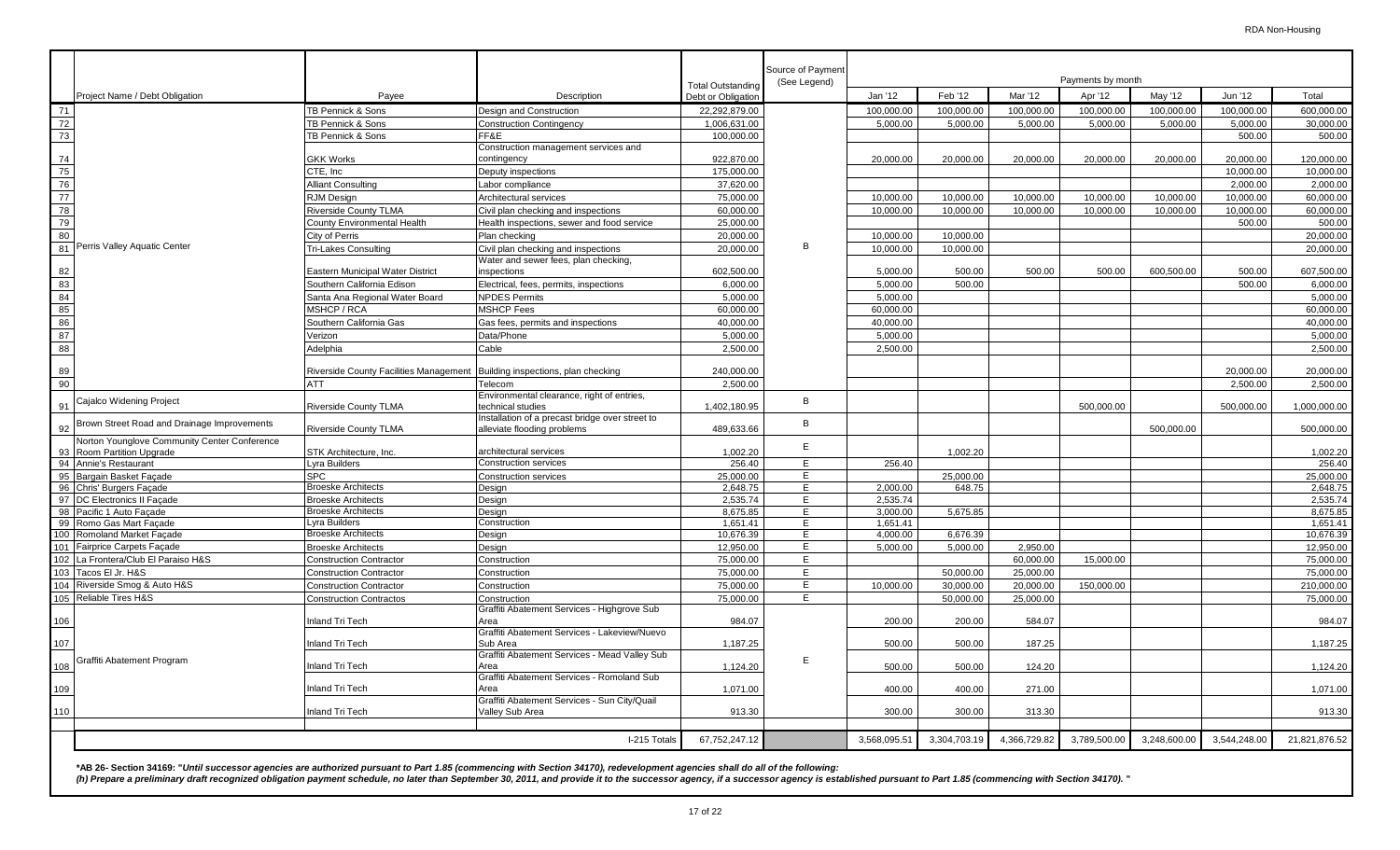#### **AMENDED ENFORCEABLE OBLIGATION PAYMENT SCHEDULE As of January 24, 2012 Per AB1x 26 - Section 34167 and 34169\***

|                                |                                                                              |  | Project Areas (PA)              |  |                                |
|--------------------------------|------------------------------------------------------------------------------|--|---------------------------------|--|--------------------------------|
| Name of Redevelopment Agency:  | Redevelopment Agency for the County of Riverside                             |  | 1-1986 Project Area             |  | Low and Moderate Income Ho     |
| Redevelopment Project Area(s): | 1-1986, Jurupa Valley, I-215, Mid-County and Desert Communities Project Area |  | Jurupa Valley Project Area      |  | <b>Bond Proceeds</b>           |
|                                |                                                                              |  | Mid-County Proiect Area         |  | Reserve Balances               |
|                                | AMENDED ENFORCEABLE OBLIGATION PAYMENT SCHEDULE                              |  | Desert Communities Project Area |  | Administrative Cost Allowance  |
|                                |                                                                              |  | I-215 Project Area              |  | Redevelopment Property Tax     |
|                                | As of January 24, 2012 Per AB1x 26 - Section 34167 and 34169 $^*$            |  |                                 |  | Others - pursuant to AB 26, So |

| Project Areas (PA)              |   | Sources of Payment                                           |
|---------------------------------|---|--------------------------------------------------------------|
| 1-1986 Proiect Area             | A | Low and Moderate Income Housing Funds                        |
| Jurupa Valley Project Area      | B | <b>Bond Proceeds</b>                                         |
| Mid-County Project Area         | С | Reserve Balances                                             |
| Desert Communities Project Area |   | Administrative Cost Allowance                                |
| I-215 Proiect Area              |   | Redevelopment Property Tax Trust Fund/ Tax Increment Revenue |
|                                 |   | Others - pursuant to AB 26, Section 34177(I)(1)(F)           |

|                                                                |                                              |                |                                           |                          | Source of<br>Payment |            |              |              |                   |              |               |                             |
|----------------------------------------------------------------|----------------------------------------------|----------------|-------------------------------------------|--------------------------|----------------------|------------|--------------|--------------|-------------------|--------------|---------------|-----------------------------|
|                                                                |                                              |                |                                           | <b>Total Outstanding</b> | (See                 |            |              |              | Payments by month |              |               |                             |
| Project Name / Debt Obligation                                 | Payee                                        | PA             | Description                               | Debt or Obligation       | Legend)              | $Jan-12$   | Feb-12       | Mar-12       | Apr-12            | Mav-12       | $Jun-12$      | Total                       |
| 1 USA HELP-HOMEBUYER EDUC/FORECLOSURE                          | <b>USA Help</b>                              |                | ALL Homeownership education               | 10.416.74                | $\mathsf{A}$         |            | 10.416.74    |              |                   |              |               | 10.416.74<br>- \$           |
| 2 USA HELP/HOMEBUYER ED/FORECLOSURE                            | USA Help                                     | <b>ALL</b>     | Homeownership education                   | 1.250.00                 | $\mathsf{A}$         |            | 1.250.00     |              |                   |              |               | - \$<br>1,250.00            |
| 3 PUBLIC NOTICE PUBLICATION COSTS/VARI                         | Various newspaper                            | <b>ALL</b>     | Marketing                                 | 2.047.22                 | $\overline{A}$       |            | 2.047.22     |              |                   |              |               | 2.047.22                    |
| 4 TRES LAGOS SENIOR APARTMENTS                                 | <b>Palm Communities</b>                      | -1             | Development and Construction Loan         | 9,500,000.00             | B/A                  |            |              |              |                   |              | 2,000,000.00  | <b>S</b><br>2,000,000.00    |
| 5 WEED ABATEMENT - RDA HOUSING                                 | Various contractors                          | 2              | Weed abatement/Property maintenance       | 35.00                    | $\overline{A}$       |            | 35.00        |              |                   |              |               | 35.00                       |
| 6 37TH ST & WALACE INFILL HSG PROJ                             |                                              | 2              |                                           | 151.750.00               | $\overline{A}$       |            | 75,875.00    |              |                   |              | 75,875.00     | 151.750.00                  |
| 7 MIRA LOMA INFILL HOUSING PROJECT                             | Riverside Hsg Dev Corp                       |                | Single-family construction                |                          |                      |            | 70.000.00    | 70.000.00    | 70,000.00         | 70,000.00    |               | 350.000.00<br>$\mathcal{L}$ |
|                                                                | Housina Authority                            | 2              | Single-family construction                | 350.000.00               | $\overline{A}$       |            |              |              |                   |              | 70.000.00     |                             |
| 8 MUSTANG LANE INFILL HOUSING PROJECT                          | Mary Erickson Community Housing              | $\overline{2}$ | Development loan infill                   | 4,000,000.00             | B/A                  |            | 2,000,000.00 |              |                   |              | 2,000,000.00  | 4,000,000.00<br>- \$        |
| 9 MUSTANG LN IHP/MARY ERICKSON COM HSG                         | Mustang Affordable Housing, LLC              | $\overline{2}$ | Pre-development Loan & MOU                | 222.952.20               | A                    |            | 44.590.44    | 44.590.44    | 44.590.44         | 44.590.44    | 44,590.44     | 222,952.20<br>l \$          |
| 10 MUSTANG LANE INFILL HOUSING PROJECT                         | Mary Erickson Community Housing              | 2              | Pre-development Loan & MOU                | 32,424.80                | $\overline{A}$       |            | 32,424.80    |              |                   |              |               | 32.424.80<br>-\$            |
| 11 GLEN AVON HOUSING PROJECT/LEGAL FEES                        | Straddling and Yocca                         | 2              | DDA legal                                 | 12.934.78                | $\mathsf{A}$         |            | 12.934.78    |              |                   |              |               | 12.934.78<br>- \$           |
| 12 FIGUEROA HOME IMPROVEMENT LOAN                              | <b>TR Design Group</b>                       | 2              | Architecture and Design                   | 11,513.66                | $\mathsf{A}$         | 11,513.66  |              |              |                   |              |               | \$<br>11,513.66             |
| 13 FIGUEROA HOME IMPROVEMENT LOAN/TLMA                         | <b>TR Design Group</b>                       | 2              | Architecture and Design                   | 25.000.00                | $\mathsf{A}$         | 5.871.66   |              |              |                   |              |               | \$<br>5.871.66              |
| 14 COTTONWOOD MHP/NORTHTOWN DEVT                               | Northtown Hsg Dev Corp                       | 2              | Predevelopment Loan & ENA                 | 746,101.87               | в                    |            | 100,000.00   |              |                   |              |               | 100,000.00<br>\$            |
| 15 COTTONWOOD MHP/MISC EXP                                     | Various contractors                          | 2              | <b>Real Property expenses</b>             | 1.065.00                 | $\overline{A}$       |            | 1.065.00     |              |                   |              |               | \$<br>1.065.00              |
| 16 COTTONWOOD MHP/RELOCATION                                   | Various tenants                              | 2              | <b>Relocation expenses</b>                | 7.290.00                 | $\overline{A}$       |            | 7,290.00     |              |                   |              |               | \$<br>7.290.00              |
| 17 FORECLOSED HOMES/SL IMPERIAL                                | SL-Imperial LLC                              | $\overline{2}$ | Foreclosure Acquistion, Rehab, Resale     | 210.515.91               | $\mathsf{A}$         | 20.000.00  |              |              |                   |              |               | 20.000.00<br>\$             |
| 18 SL IMPERIAL/5648 29TH ST                                    | SL-Imperial LLC                              | 2              | Foreclosure Acquistion, Rehab, Resale     | 24.516.94                | $\mathsf{A}$         |            |              |              | 24,516.94         |              |               | \$<br>24.516.94             |
| 19 SL IMPERIAL LLC/6590 FRANK AVENUE                           | SL-Imperial LLC                              | $\mathcal{P}$  | Foreclosure Acquistion, Rehab, Resale     | 43.509.01                | $\mathsf{A}$         |            | 33.000.00    |              | 10.509.01         |              |               | \$<br>43.509.01             |
| 20 4410 FELSPAR ST/SL IMPERIAL LLC                             | SL-Imperial LLC                              | 2              | Foreclosure Acquistion, Rehab, Resale     | 102.125.97               | $\overline{A}$       |            | 76.000.00    |              | 26,125.97         |              |               | 102,125.97<br>\$            |
| 21 4496 AGATE STREET/SL IMPERIAL LLC                           | <b>SL-Imperial LLC</b>                       | 2              | Foreclosure Acquistion, Rehab, Resale     | 92.479.32                | $\overline{A}$       |            | 69,000.00    |              | 23,479.32         |              |               | $\mathbf{s}$<br>92.479.32   |
| 22 6250 TARRAGONA DR/SL IMPERIAL LLC                           | SL-Imperial LLC                              | $\overline{2}$ | Foreclosure Acquistion, Rehab, Resale     | 97,421.00                | $\overline{A}$       |            |              | 73,000.00    |                   | 24,421.00    |               | \$<br>97,421.00             |
| 23 387 PACIFIC AVENUE/SL IMPERIAL LLC                          | <b>SL-Imperial LLC</b>                       | 2              | Foreclosure Acquistion, Rehab, Resale     | 94.540.43                | $\mathsf{A}$         |            |              | 71.000.00    |                   | 23.540.43    |               | 94.540.43<br>\$             |
| 24 21651 CLUB DR PERRIS/SL IMPERIAL LLC                        | <b>SL-Imperial LLC</b>                       | $\overline{2}$ | Foreclosure Acquistion, Rehab, Resale     | 5,929.13                 | $\mathsf{A}$         | 5.929.13   |              |              |                   |              |               | \$<br>5,929.13              |
| 25 3554 MANOR DR RIVERSIDE/SL IMPERIAL                         | SL-Imperial LLC                              | 2              | Foreclosure Acquistion, Rehab, Resale     | 10.680.64                | A                    |            | 10.680.64    |              |                   |              |               | -\$<br>10.680.64            |
| 26 32530 CRESCENT AVE LK ELSINORE/SL IM                        | SL-Imperial LLC                              | 2              | Foreclosure Acquistion, Rehab, Resale     | 7,530.93                 | $\overline{A}$       | 7,530.93   |              |              |                   |              |               | \$<br>7,530.93              |
| 27 9151 PATRICK CIR RIVERSIDE/SL IMPERI                        | <b>SL-Imperial LLC</b>                       | 2              | Foreclosure Acquistion, Rehab, Resale     | 36.435.25                | $\overline{A}$       |            | 36,435.25    |              |                   |              |               | \$<br>36.435.25             |
| 28 6583 VILLA VISTA DR/SL IMPERIAL LLC                         | SL-Imperial LLC                              | 2              | Foreclosure Acquistion, Rehab, Resale     | 26,355.18                | $\overline{A}$       | 26,355.18  |              |              |                   |              |               | 26,355.18<br>\$             |
| 29 8520 DONNA WAY RIVERSIDE/SL IMPERIAL                        | <b>SL-Imperial LLC</b>                       | 2              | Foreclosure Acquistion. Rehab. Resale     | 37.835.24                | $\overline{A}$       |            |              |              |                   | 37.835.24    |               | \$<br>37,835.24             |
| 30 4023 KENNETH ST RIVERSIDE/SL IMPERIA                        | SL-Imperial LLC                              | $\overline{2}$ | Foreclosure Acquistion, Rehab, Resale     | 38,119.13                | $\overline{A}$       |            |              |              |                   | 38,119.13    |               | \$<br>38,119.13             |
| 31 10472 54TH ST MIRA LOMA/SL IMPERIAL                         | SL-Imperial LLC                              | $\overline{2}$ | Foreclosure Acquistion, Rehab, Resale     | 30,899.42                | A                    |            |              |              |                   | 30.899.42    |               | \$<br>30,899.42             |
| 32 9084 63RD ST RIVERSIDE/SL IMPERIAL                          | SL-Imperial LLC                              | 2              | Foreclosure Acquistion, Rehab, Resale     | 26,082.92                | $\overline{A}$       |            |              |              |                   | 26,082.92    |               | $\mathfrak{L}$<br>26,082.92 |
| 33 6363 TOURNAMENT DR RIVERSIDE/SL IMPE                        | <b>SL-Imperial LLC</b>                       | $\overline{2}$ | Foreclosure Acquistion, Rehab, Resale     | 27.143.17                | $\mathsf{A}$         |            |              |              | 27,143.17         |              |               | 27.143.17<br>- \$           |
| 34 4141 ESTRADA DR. JURUPA VLY/SL IMPER                        | <b>SL-Imperial LLC</b>                       | 2              | Foreclosure Acquistion, Rehab, Resale     | 27.412.13                | $\overline{A}$       |            |              |              |                   | 27.412.13    |               | \$<br>27.412.13             |
| 35 IMISSION PLAZA/ALBERT A WEBB ASSOC (Vista RilAlbert A Webb) |                                              | 2              | <b>Entitlements &amp; Environmental</b>   | 95.970.08                | в                    |            |              | 23.992.52    |                   | 23.992.52    | 47.985.04     | l \$<br>95.970.08           |
| 36 MISSION VILLAGE SF-PREDEV/WORKFORCE                         | Workforce Homebuilders                       | 2              | Predevelopment Loan & ENA                 | 510.699.60               | B                    |            |              | 20,000.00    | 20.000.00         | 20.000.00    | 120.000.00 \$ | 180,000.00                  |
| 37 MISSION VILLAGE SINGLE-FAMILY SUBDIVISION                   | <b>Workforce Homebuilders</b>                | 2              | Development and Construction Loan         | 4,500,000.00             | $\overline{A}$       |            |              |              |                   |              |               | -\$<br>$\sim$               |
| 38 MOLINO WY INFILL/ESCROW & OTHER FEES                        | <b>Housing Authority</b>                     | 2              | Single-family construction                | 39.936.00                | в                    |            | 39.936.00    |              |                   |              |               | 39.936.00<br>$\mathfrak{L}$ |
| 39 MOLINO WAY INFILL/DDA CONST & DEV                           | <b>Housing Authority</b>                     | 2              | Single-family construction                | 133.000.00               | в                    |            | 44,333.33    |              | 44,333.33         |              | 44,333.34     | 133,000.00<br>- \$          |
| 40 HABITAT RIVERSIDE MOU - FY 2010-2011                        | <b>Habitat Riverside</b>                     | $\overline{2}$ | Single-family Acg, Rehab or New Construct | 339.433.22               | в                    |            | 113.144.41   |              | 113.144.41        |              | 113.144.40    | 339.433.22<br>. \$          |
| 41 HABITAT RIVERSIDE MOU - FY 2011-2012                        | Habitat Riverside                            | 2              | Single-family Acg, Rehab or New Construct | 500,000.00               | в                    |            |              |              |                   |              |               | - \$<br>$\sim$              |
| 42 HABITAT RIVERSIDE MOU - FY 2012-2013                        | <b>Habitat Riverside</b>                     | $\overline{2}$ | Single-family Acg. Rehab or New Construct | 500.000.00               | $\overline{A}$       |            |              |              |                   |              |               | ፍ<br>$\sim 10$              |
| 43 VISTA RIO PREDEV/PALM DESERT DEV CO                         | <b>Palm Communities</b>                      | 2              | Predevelopment Loan & ENA                 | 618,000.00               | в                    | 188.455.77 | 100,000.00   | 100.000.00   | 100.000.00        | 100.000.00   | 29,544.23     | 618.000.00                  |
| 44 VISTA RIO PO NPDES LEVY/SANTA ANA                           | <b>Riv Ctv Flood Control and Water Consy</b> | $\overline{2}$ | Annual Levv fees                          | 500.00                   | В                    |            |              |              |                   |              | 100.00        | 100.00                      |
| 45 VISTA RIO APARTMENTS                                        | <b>Palm Communities</b>                      | 2              | Development and Construction Loan         | 8.700.000.00             | $\mathsf{A}$         |            |              |              |                   |              |               | ፍ<br>$\sim$                 |
| 46 HIGHGROVE FAMILY APARTMENTS                                 | Workforce Homebuilders                       | 2              | Development Ioan & ENA                    | 7.083.935.04             | В                    |            | 1.000.000.00 | 2.000.000.00 | 2.000.000.00      | 2.000.000.00 | 83.935.04     | 7.083.935.04<br>l \$        |
| 47 WEED ABATEMENT - RDA HOUSING                                |                                              | -3             |                                           | 1.500.00                 | A                    |            | 1.500.00     |              |                   |              |               | 1.500.00                    |
|                                                                | Various contractors                          | $\mathbf{3}$   | Weed abatement/Property maintenance       | 3.600.00                 |                      |            | 3.600.00     |              |                   |              |               | 3.600.00<br>-S              |
| 48 TRACI GREEN/MHRP                                            | Traci Green/Hi-Mark                          |                | Home repair                               |                          | $\mathsf{A}$         |            |              |              |                   |              |               |                             |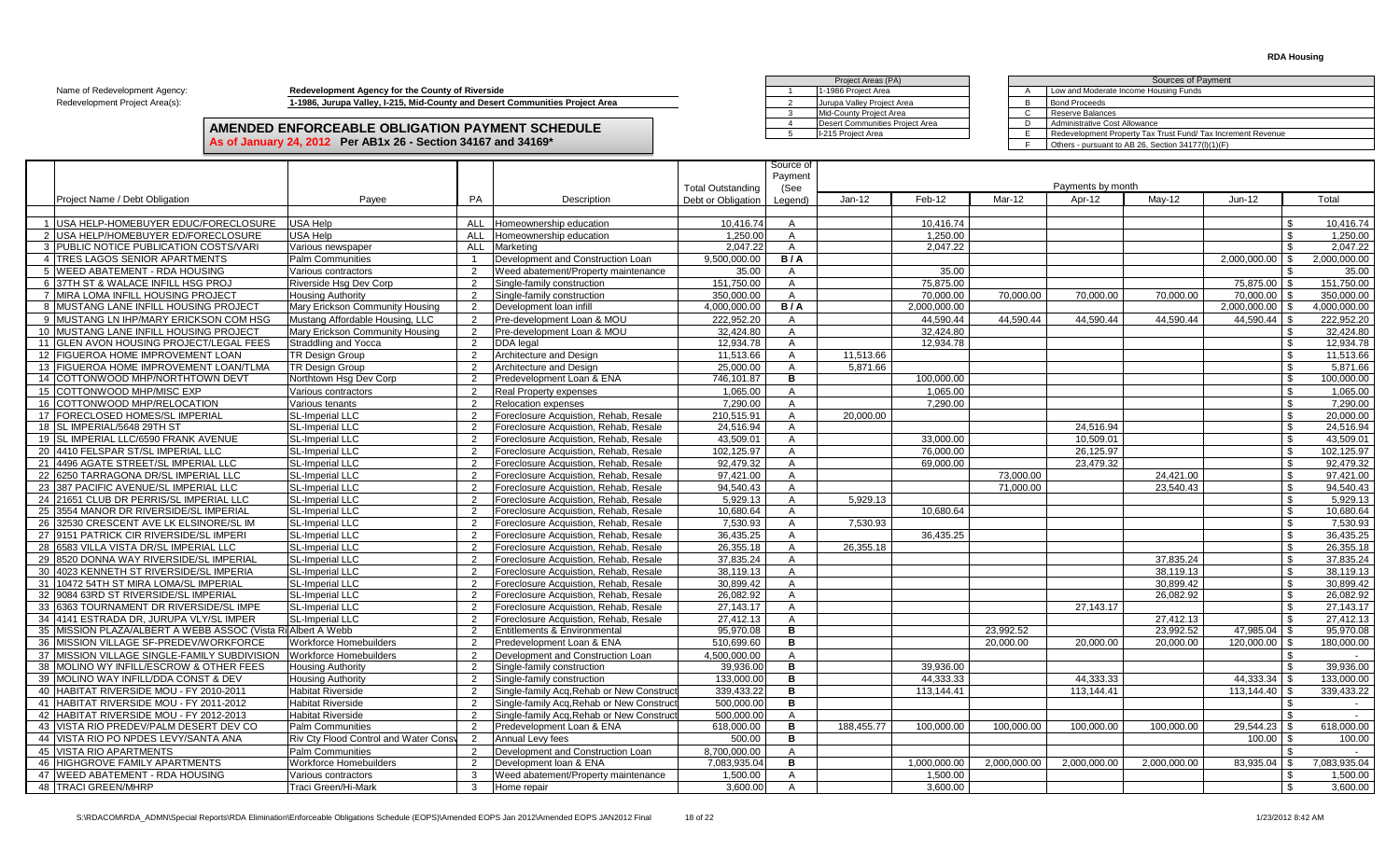|                                          |                                     |                |                                           |                                                | Source of       |           |              |              |                       |              |              |     |               |
|------------------------------------------|-------------------------------------|----------------|-------------------------------------------|------------------------------------------------|-----------------|-----------|--------------|--------------|-----------------------|--------------|--------------|-----|---------------|
|                                          |                                     |                |                                           |                                                | Payment         |           |              |              | Payments by month     |              |              |     |               |
| Project Name / Debt Obligation           | Payee                               | PA             | Description                               | <b>Total Outstanding</b><br>Debt or Obligation | (See<br>_egend) | $Jan-12$  | Feb-12       | Mar-12       | Apr-12                | $May-12$     | Jun-12       |     | Total         |
| 49 TRACI GREEN/MHRP                      | Traci Green/Hi-Mark                 | $\mathcal{B}$  | Home repair                               | 1.000.00                                       | $\overline{A}$  |           | 1.000.00     |              |                       |              |              |     | 1.000.00      |
| 50 Traci Green/MHRP                      | Traci Green/Hi-Mark                 | 3              | Home repair                               | 40.000.00                                      | В               |           | 40.000.00    |              |                       |              |              |     | 40.000.00     |
| 51 MURRIETA INFILL HOUSING PROJECT       | Third Street Holdina                | 3              | Flood insurance/Construction              | 53,800.00                                      | $\mathsf{A}$    |           | 53.800.00    |              |                       |              |              |     | 53,800.00     |
| 52 SMART & FINAL STATE ST EXP/PARAGON P  | Paragon                             | 3              | <b>Property Management</b>                | 12,943.22                                      | в               |           | 12.943.22    |              |                       |              |              |     | 12,943.22     |
| 53 N HEMET SUB PROJ AREA SPECIFIC PLAN   | The Planning Center                 | 3              |                                           | 108.409.16                                     | $\mathsf{A}$    |           | 36,136.39    |              |                       |              |              |     | 108.409.16    |
| 54 ISMART & FINAL ST EXP/REAL PROP COSTS | <b>Various Contractors</b>          |                | Specific Plan development                 | 5.029.08                                       | в               |           | 5.029.08     |              | 36,136.39             |              | 36,136.38    |     | 5.029.08      |
|                                          |                                     | 3<br>3         | <b>Real Property Costs</b><br>Relocation  | 300.947.24                                     | в               |           |              | 150,000.00   |                       |              |              |     | 300.947.24    |
| 55 NORTH HEMET HSG - RELOCATION/PARAGON  | Paragon                             |                |                                           |                                                |                 |           |              |              |                       |              | 150,947.24   |     |               |
| 56 SMART & FINAL EXP(MOLL)/OC TITLE CO   | Orange Coast                        | 3              | Title costs                               | 4,277.00                                       | в               |           | 4,277.00     |              |                       |              |              |     | 4,277.00      |
| 57 SMART & FINAL ST EXP (MOLL)/DUE DILI  | <b>URS</b>                          | 3              | Phase One report                          | 1,650.00                                       | в               |           | 1,650.00     |              |                       |              |              |     | 1,650.00      |
| 58 SMART & FINAL ST EXP(MOLL)/RP COSTS   | Various contractors                 | 3              | Real Property Costs                       | 5,000.00                                       | в               |           | 5,000.00     |              |                       |              |              |     | 5,000.00      |
| 59 SMART & FINAL/NO HEMET HSG-PRESS ENT  | <b>Press Enterprise</b>             | 3              | <b>Public Noticing</b>                    | 1,433.90                                       | в               |           | 1.433.90     |              |                       |              |              |     | 1,433.90      |
| 60 SMART & FINAL/NO HEMET HSG-CA PROP    | Various contractors                 | 3              | <b>Real Property Costs</b>                | 11.900.00                                      | в               |           | 11,900.00    |              |                       |              |              |     | 11,900.00     |
| 61 SMART & FINAL ST EXP/VALLEY CITIES    | Valley Cities Fencing Co.           | 3              | Fencing costs                             | 2.900.00                                       | в               |           | 2,900.00     |              |                       |              |              |     | 2.900.00      |
| 62 NORTH HEMET HOUSING/RELOCATION BENEF  | Various tenants                     | 3              | Relocation                                | 288.200.00                                     | в               |           |              | 100.000.00   |                       |              |              |     | 100.000.00    |
| 63 NORTH HEMET HOUSING/PROPERTY MGMNT    | Various contractors                 | 3              | <b>Property Management</b>                | 25.000.00                                      | в               |           | 25.000.00    |              |                       |              |              |     | 25.000.00     |
| 64 NORTH HEMET HOUSING/MISC COSTS        | √arious contractors                 | 3              | <b>Real Property Costs</b>                | 20.000.00                                      | в               |           | 20.000.00    |              |                       |              |              |     | 20.000.00     |
| 65 NORTH HEMET HSNG PROP MGMNT/PARAGON   | Paragon                             | 3              | <b>Real Property Costs</b>                | 3.438.25                                       | в               |           | 3.438.25     |              |                       |              |              |     | 3.438.25      |
| 66 NORTH HEMET HOUSING-FAIRCHILD/LAWYER  | <b>Lawvers Title</b>                | 3              | Title costs                               | 5.050.00                                       | в               |           | 5.050.00     |              |                       |              |              | £.  | 5.050.00      |
| 67 NORTH HEMET HSG-FAIRCHILD/RP COSTS    | Various contractors                 | 3              | <b>Real Property Costs</b>                | 49.936.00                                      | в               |           | 25.000.00    |              |                       | 24.936.00    |              |     | 49.936.00     |
| 68 NORTH HEMET HSG-FAIRCHILD/DUE DILIGE  | URS.                                | 3              | Phase One report                          | 1,886.00                                       | в               |           | 1,886.00     |              |                       |              |              | \$. | 1,886.00      |
| 69 NORTH HEMET HOUSING/APPRAISAL SVCS    | Himes and Himes                     | 3              | Appraisals                                | 1,500.00                                       | в               |           | 1,500.00     |              |                       |              |              |     | 1,500.00      |
| 70 NORTH HEMET HSG - CHACON/APPRAISAL    | Himes and Himes                     | 3              | Appraisals                                | 1,500.00                                       | в               |           | 1,500.00     |              |                       |              |              |     | 1,500.00      |
| 71 ORANGE BLOSSOM LANE - REHABILITATION  | Riverside Housing Development Corp  | -3             | Multi-family Acq/Rehab                    | 471,362.00                                     | в               | 90,000.00 | 100,000.00   |              |                       |              |              |     | 190,000.00    |
| 72 ORANGE BLOSSOM LANE - ACQUISITION     | Riverside Housing Development Corpo | 3              | Multi-family Acq/Rehab                    | 36,375.40                                      | в               |           | 36,375.40    |              |                       |              |              |     | 36,375.40     |
| 73 NORTH HEMET BOARD UP, FENCING         | Various contractors                 | 3              | Board up and fencing                      | 35.000.00                                      | в               |           | 35,000.00    |              |                       |              |              |     | 35,000.00     |
| 74 WEED ABATEMENT - RDA HOUSING          | Various contractors                 | $\overline{4}$ | Weed abatement/Property maintenance       | 1.000.00                                       | $\mathsf{A}$    |           | 1.000.00     |              |                       |              |              |     | 1.000.00      |
| 75 LEGACY APTS/THOUSAND PALMS-LN AGRMNT  | Thousand Palms Apartments LP        | $\overline{4}$ | Multi-family New Construction             | $\overline{5,}110,000.00$                      | в               |           | 2,000,000.00 |              |                       | 2,000,000.00 | 1,110,000.00 |     | 5.110.000.00  |
| 76 Los Vinedos - Resolution              | <b>DACE</b>                         | $\overline{4}$ | 41-unit mobile home park                  | 3,500,000.00                                   | В               |           |              | 2,000,000.00 |                       |              | 1,500,000.00 |     | 3,500,000.00  |
| 77 Paseo de Los Heroes III - Resolution  | Coachella Valley Housing Coalition  | $\overline{4}$ | 80-unit apartment complex for farmworkers | 1.500.000.00                                   | $\overline{A}$  |           |              |              |                       |              | 1.500.000.00 |     | 1.500.000.00  |
| 78 MOBILE HOME ABATEMENT/DURAN'S FARM    | Durans Farming and Clean Up         | $\overline{4}$ | Demo contract mobile homes                | 125,000.00                                     | в               |           |              | 62,500.00    |                       |              | 62,500.00    |     | 125,000.00    |
| 79 DATE PALM MHP - TAX ASSESMENT         | Desert Meadows Housing Partners. L  | $\overline{4}$ | Project expenses                          | 4.054.51                                       | в               |           | 4.054.51     |              |                       |              |              |     | 4.054.51      |
| 80 DATE PALM MHP-DDA/NAT'L COMM RENAISS  | Desert Meadows Housing Partners, LP | $\overline{4}$ | Project expenses                          | 4,791,211.98                                   | в               |           | 1,000,000.00 |              | 1,000,000.00          |              | 2,791,211.98 |     | 4,791,211.98  |
| 81 MECCA SECOND UNIT HOUSING             | <b>KTGY</b>                         | $\overline{4}$ | Plan Design                               | 127.52                                         | $\overline{A}$  |           | 127.52       |              |                       |              |              |     | 127.52        |
| 82 CALHFA HELP LOAN FUND/VALENCIA-INTER  | <b>CVHC</b>                         | $\overline{4}$ | Interest on CALHFA                        | 103.125.00                                     | $\mathsf{A}$    |           |              | 51.562.50    |                       |              | 51.562.50    |     | 103.125.00    |
| 83 CALHFA HELP LOAN FUND/NOH-PRINCIPAL   | <b>CVHC</b>                         | $\overline{4}$ | Development financing                     | 302,353.18                                     | $\overline{A}$  |           |              | 151.176.59   |                       |              | 151.176.59   |     | 302,353.18    |
| 84 CALHFA HELP LOAN FUND/NOH-INTEREST    | <b>CVHC</b>                         | $\overline{4}$ | Development financing                     | 137.500.00                                     | $\mathsf{A}$    |           |              | 68.750.00    |                       |              | 68.750.00    |     | 137.500.00    |
| 85 MOBILE HOME PARK DEVELOPMENT STDS     | <b>KTGY</b>                         | $\overline{4}$ | Plan Design                               | 425.00                                         | $\overline{A}$  |           | 425.00       |              |                       |              |              |     | 425.00        |
| 86 RIPLEY/MESA VERDE INFILL HSG PROJ     | Rancho Housing Alliance             | $\overline{4}$ | Construction costs                        | 50.451.62                                      | $\mathsf{A}$    |           | 50.451.62    |              |                       |              |              |     | 50.451.62     |
| 87 CROSSINGS AT MIDDLETON/ENA-UHC, LLC   | Urban Housing Communities           | $\overline{4}$ | Pre-development loan                      | 541,684.41                                     | в               |           |              | 270,842.21   |                       |              | 270,842.20   |     | 541.684.41    |
| 88 MOUNTAIN VIEW ESTATES MOBILE HOME PK  | <b>Desert Empire Homes</b>          | $\overline{4}$ | Development & Construction costs          | 2.742.290.07                                   | в               |           | 1.000.000.00 |              | 1,000,000.00          |              | 742.290.07   |     | 2.742.290.07  |
| 89 MOUNTAIN VIEW ESTATES MOBILE HOME PK  | <b>Desert Empire Homes</b>          | $\overline{4}$ | <b>MHTL Mobiles</b>                       | 12,082,500.00                                  | в               |           | 4,000,000.00 |              | $\sqrt{4,000,000.00}$ |              | 4,082,500.00 | \$. | 12,082,500.00 |
| 90 MOUNTAIN VIEW ESTATES MOBILE HOME PK  | <b>Desert Empire Homes</b>          | $\overline{4}$ | <b>Demolition of Mobiles</b>              | 905.000.00                                     | в               |           | 300.000.00   |              | 300.000.00            |              | 305.000.00   |     | 905,000.00    |
| 91 VILLALOBOS MHP RELOC/OVERLAND PACIFI  | <b>Overland Pacific</b>             | $\overline{4}$ | <b>Real Property Costs</b>                | 12.522.50                                      | в               |           | 12.522.50    |              |                       |              |              |     | 12,522.50     |
| 92 VILLALOBOS MHP/MISCELLANEOUS FEES     | Various contractors                 | $\overline{4}$ | <b>Real Property Costs</b>                | 143.379.52                                     | в               |           |              | 71.689.76    |                       | 71.689.76    |              |     | 143,379.52    |
| 93 VILLALOBOS MHP/LAWYERS TITLE          | Lawyers Title                       | $\overline{4}$ | Title costs                               | 849.00                                         | в               |           | 849.00       |              |                       |              |              |     | 849.00        |
| 94 VILLALOBOS MHP/MISC TRANSACTION FEES  | Various contractors                 | $\overline{4}$ | <b>Real Property Costs</b>                | 3,005.00                                       | в               |           | 3,005.00     |              |                       |              |              |     | 3,005.00      |
| 95 VILLALOBOS MHP/RELOCATION BEN-OVERLA  | <b>Overland Pacific</b>             | $\overline{4}$ | Relocation and Property Mgmt              | 117,358.1                                      | в               |           |              | 58,679.06    |                       |              | 58,679.05    |     | 117,358.11    |
| 96 COACHELLA VALLEY WATER DISTRICT       | Coachella Valley Water District     | $\overline{4}$ | Fees                                      | 75,000.00                                      | в               |           | 25,000.00    |              | 25,000.00             |              | 25,000.00    |     | 75,000.00     |
| 97 MIDDLETON ST & 66TH AVE-RELOC/OVERLA  | <b>Overland Pacific</b>             | $\overline{4}$ | <b>Real Property Costs</b>                | 20,127.90                                      | в               |           | 20,127.90    |              |                       |              |              |     | 20,127.90     |
| 98 MIDDLETON & 66TH/ESCOBEDO RELO BENEF  | Various tenants                     | $\overline{4}$ | Relocation                                | 186,718.68                                     | в               |           |              | 93,359.34    |                       |              | 93,359.34    |     | 186,718.68    |
| 99 MIDDLETON & 66TH/ESCOBEDO MISC        | Various contractors                 | $\overline{4}$ | <b>Real Property Costs</b>                | 9,518.04                                       | в               |           | 9,518.04     |              |                       |              |              |     | 9,518.04      |
| 100 HERNANDEZ MHP PHASE II/ENVIRON FEES  | Stantec                             | $\overline{4}$ | <b>Environmental work</b>                 | 2.882.00                                       | A               |           | 2.882.00     |              |                       |              |              |     | 2,882.00      |
| 101 HERNANDEZ-MHP/OVERLAND PACIFIC & CUT | Overland Pacific                    | $\overline{4}$ | <b>Relocation benefits</b>                | 5,315.58                                       | в               |           | 5,315.58     |              |                       |              |              |     | 5,315.58      |
| 102 OPERATION SAFEHOUSE/LAWYERS TITLE    | Operation Safe House                | $\overline{4}$ | Title costs                               | 2.688.63                                       | A               |           | 2.688.63     |              |                       |              |              |     | 2.688.63      |
| 103 OPERATION SAFE HOUSE. INC./DDA       | <b>Operation Safe House</b>         | $\overline{4}$ | <b>DDA</b>                                | 700.000.00                                     | $\overline{A}$  |           | 250.000.00   |              | 250.000.00            |              | 200.000.00   |     | 700.000.00    |
| 104 OPERATION SAFE HOUSE/RIV CO CLERK    | <b>Riverside County Clerk</b>       | $\overline{4}$ | Recording costs                           | 2,074.25                                       | $\mathsf{A}$    |           | 2.074.25     |              |                       |              |              |     | 2,074.25      |
|                                          |                                     |                |                                           |                                                |                 |           |              |              |                       |              |              |     |               |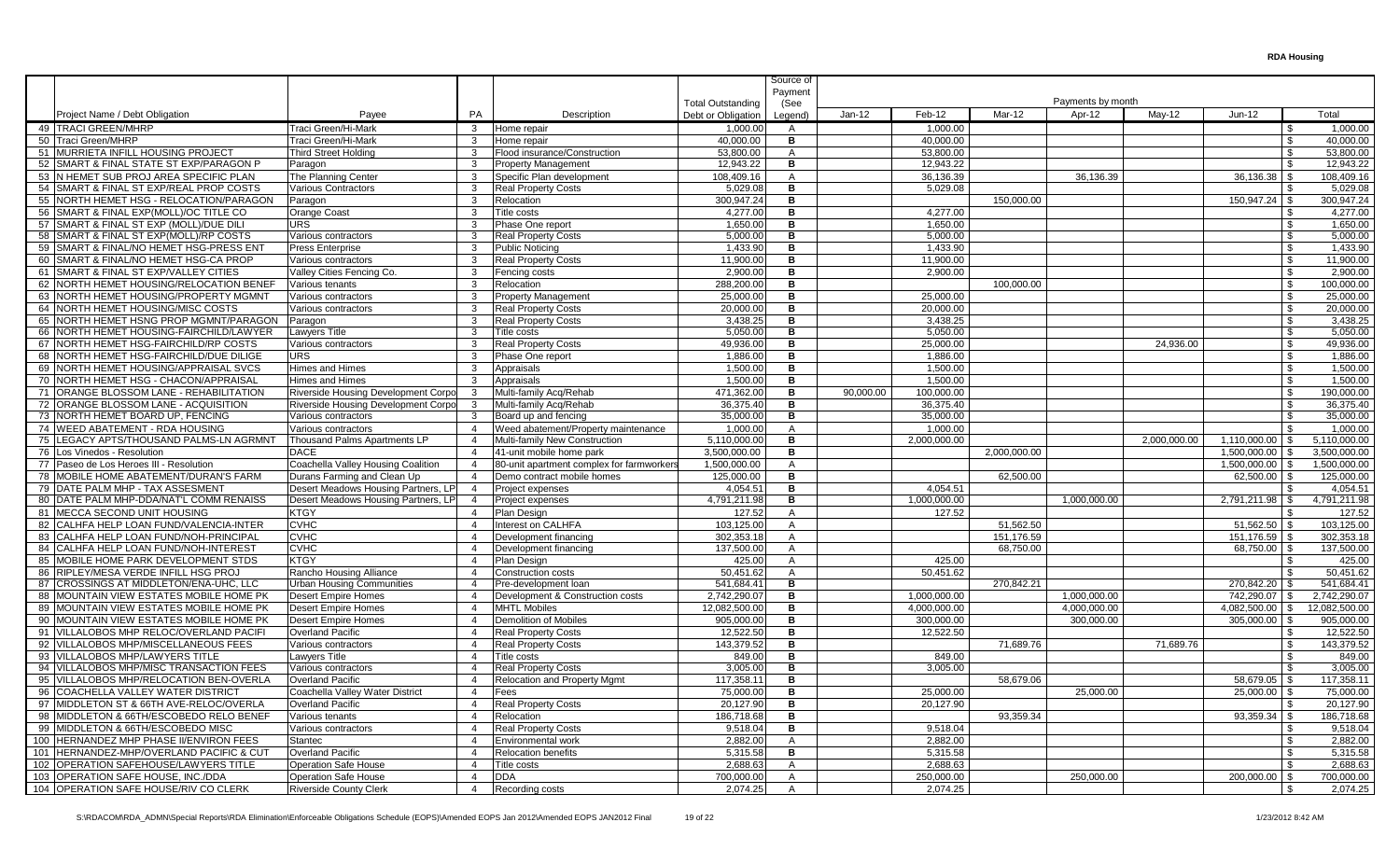**RDA Housing**

|                                                             |                                  |     |                                     |                            | Source of       |        |              |           |                   |                                                                                                      |            |               |
|-------------------------------------------------------------|----------------------------------|-----|-------------------------------------|----------------------------|-----------------|--------|--------------|-----------|-------------------|------------------------------------------------------------------------------------------------------|------------|---------------|
|                                                             |                                  |     |                                     | <b>Total Outstanding</b>   | Payment<br>(See |        |              |           | Payments by month |                                                                                                      |            |               |
| Project Name / Debt Obligation                              | Payee                            | PA. | Description                         | Debt or Obligation Legend) |                 | Jan-12 | Feb-12       | Mar-12    | Apr-12            | May-12                                                                                               | $Jun-12$   | Total         |
| 105 100 PALMS ENA/URBAN HOUSING                             | <b>Urban Housing Communities</b> |     | Pre-development loan                | 186.148.60                 |                 |        |              | 93,074.30 |                   |                                                                                                      | 93,074.30  | 186,148.60    |
| 106 REDEVELOPMENT HOMEOWNERSHIP PROGRAM Escrow Company      |                                  |     | Down payment assistance (Gopar)     | 75,000.00                  |                 |        | 25.000.00    |           | 25.000.00         |                                                                                                      | 25.000.00  | 75,000.00     |
| 107 100 PALMS HOUSING PROJECT                               | Urban Housing Communities        |     | Development and Construction Loan   | 10,000,000.00              |                 |        |              |           |                   |                                                                                                      |            |               |
| 108 MIDDLETON ST & 66TH AVE-LAND ACQUISITION Property Owner |                                  |     | Land Acquisition & Relocation       | 350,000.00                 |                 |        | 350,000.00   |           |                   |                                                                                                      |            | 350,000.00    |
| 109 MIDDLETON ST & 66TH AVE-BOARD UP, FENCE                 | <b>Overland Pacific</b>          |     | Board up and fencing and consultant | 50,000.00                  |                 |        | 50,000.00    |           |                   |                                                                                                      |            | 50,000.00     |
| 110 MIDDLETON ST & 66TH AVE                                 | Contractor                       |     | Development and Construction Loan   | 2,000,000.00               |                 |        |              |           |                   |                                                                                                      |            |               |
| 111 HERNANDEZ MHP BOARD UP-FENCE                            | <b>Overland Pacific</b>          |     | Board up and fencing                | 75,000.00                  |                 |        | 75,000.00    |           |                   |                                                                                                      |            | 75,000.00     |
| 112 SHERMAN ROAD (ROMOLAND)/EMWD                            | EMWD                             |     | Water Assessments (Annual Fees)     | 1,345.20                   |                 |        | 1,345.20     |           |                   |                                                                                                      | 300.00     | 1,645.20      |
| 113 VINEYARDS AT MENIFEE APARTMENTS/MVLP                    | Menifee Vineyards L.P.           |     | Development loan                    | 2,520,000.00               |                 |        | 1,000,000.00 |           | 1,000,000.00      |                                                                                                      | 520,000.00 | 2,520,000.00  |
| 114 WEED ABATEMENT - RDA HOUSING                            | Various contractors              |     | Weed abatement/Property maintenance | 1,000.00                   |                 |        | 1.000.00     |           |                   |                                                                                                      |            | 1.000.00      |
|                                                             |                                  |     |                                     |                            |                 |        |              |           |                   |                                                                                                      |            |               |
|                                                             |                                  |     | Total                               | 88,966,080.48              |                 |        |              |           |                   | 355,656.33   \$14,508,764.60   \$ 5,574,216.72   \$10,139,978.98   \$ 4,563,518.99   \$18,467,837.14 |            | 53,609,972.76 |

\*AB 26- Section 34169: "Until successor agencies are authorized pursuant to Part 1.85 (commencing with Section 34170), redevelopment agencies shall do all of the following: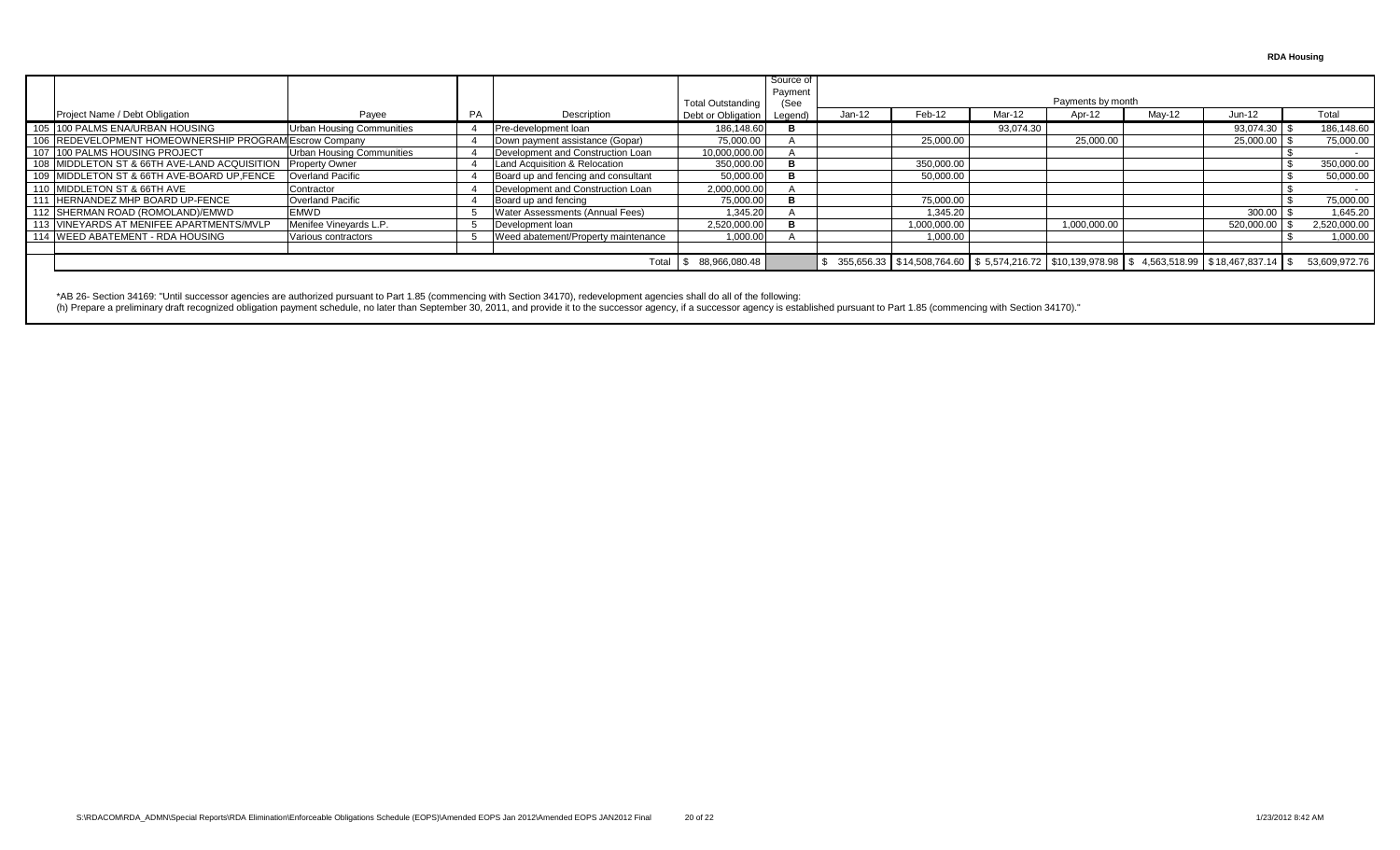Name of Redevelopment Agency: **Redevelopment Agency for the County of Riverside**<br>Redevelopment Project Areas **Project Area 1-1986, Jurupa Valley Project Area, Mid-County** 

Redevelopment Project Areas **Project Area 1-1986, Jurupa Valley Project Area, Mid-County Project Area, web area, the communities Project Area, I-215 Corridor Project Area, The Communities Project Area, I-215 Corridor Proje** 

|   | <b>Sources of Payment</b>                                   |  |  |  |  |  |  |  |  |  |  |  |
|---|-------------------------------------------------------------|--|--|--|--|--|--|--|--|--|--|--|
|   | Low and Moderate Income Housing Funds                       |  |  |  |  |  |  |  |  |  |  |  |
| в | <b>Bond Proceeds</b>                                        |  |  |  |  |  |  |  |  |  |  |  |
|   | Reserve Balances                                            |  |  |  |  |  |  |  |  |  |  |  |
|   | Administrative Cost Allowance                               |  |  |  |  |  |  |  |  |  |  |  |
|   | Redevelopment Property Tax Trust Fund/Tax Increment Revenue |  |  |  |  |  |  |  |  |  |  |  |
|   | Other- pursuant to AB 26. Section 34177(I)(1)(F)            |  |  |  |  |  |  |  |  |  |  |  |

**Real Estate Division** 

#### **AMENDED ENFORCEABLE OBLIGATION PAYMENT SCHEDULE**

# **As of January 24, 2012 Per AB1x 26 - Section 34167 and 34169\***

|                                |                               |                                                | Total                                             |                      |           |           |            | Payments by month |            |           |                        |
|--------------------------------|-------------------------------|------------------------------------------------|---------------------------------------------------|----------------------|-----------|-----------|------------|-------------------|------------|-----------|------------------------|
|                                |                               |                                                | Outstanding Debt<br>or Obligation<br>(Approximate | Source of<br>Payment |           |           |            |                   |            |           |                        |
| Project Name / Debt Obligation | Payee                         | Description                                    | Amount)                                           | (See Legend)         | Jan '12   | Feb '12   | Mar '12    | Apr '12           | May '12    | Jun '12   | Total                  |
| <b>WEED ABATEMENT</b>          | VARIOUS CONTRACTORS           | <b>WEED ABATEMENT</b>                          | 14.000.00                                         | E.                   | 2.334.00  | 2.334.00  | 2.334.00   | 2.334.00          | 2.334.00   | 2.330.00  | 14.000.00              |
|                                | OM GRAY LLC                   | ROW - ACQUISITION                              | 7,500.00                                          | B                    |           |           |            |                   |            | 7,500.00  | 7,500.00               |
| RUBIDOUX AREA II               | <b>FUERTE</b>                 | <b>ROW - ACQUISITION</b>                       | 3.000.00                                          | B                    |           |           |            |                   |            | 3,000.00  | 3,000.00               |
|                                | <b>RCSD</b>                   | ROW - ACQUISITION                              | 1.500.00                                          | B                    |           |           |            |                   |            | 3,000.00  | 3.000.00               |
|                                | EPIC LAND SOLUTIONS           | <b>RELOCATION</b>                              | 50,000,00                                         | B                    |           |           |            |                   | 10.000.00  |           | 10,000,00              |
| LIMONTE STREET IMPROVEMENT     | <b>DMA</b>                    | F&E                                            | 120,000,00                                        | B                    |           |           |            |                   | 10.000.00  |           | 10.000.00              |
|                                |                               |                                                |                                                   |                      |           |           |            |                   |            |           |                        |
|                                | <b>DONNA DESMOND</b><br>CHEN  | <b>GOODWILL APPRAISAL</b><br>ROW - ACQUISITION | 55,000.00<br>45.000.00                            | B<br>B               |           |           | 10,000.00  | 45,000,00         |            |           | 10,000.00<br>45,000.00 |
| PYRITE STREET IMPROVEMENTS     | CARRERA                       | ROW - ACQUISITION                              | 6,500.00                                          | B                    |           |           |            | 6,500.00          |            |           | 6,500.00               |
| RANCHO JURUPA SPORTS PARK      |                               | <b>ACQUISITION</b>                             | 90.000.00                                         | B                    |           |           |            | 90.000.00         |            |           | 90.000.00              |
| MEAD VALLEY COMMUNITY CENTER   | <b>FAMILY SERVICE CENTER</b>  | <b>ACQUISITION</b>                             | 390.000.00                                        | B                    |           |           |            |                   |            |           | $\sim$                 |
| RUBIDOUX AREA III              | <b>VARIOUS PROPERT OWNERS</b> | <b>ROW - EASEMENTS</b>                         | 20,000.00                                         | B                    |           |           |            |                   |            |           | $\sim$                 |
| MECCA COMFORT STATION          | VALDOVINO                     | <b>ACQUISITION</b>                             | 850,000.00                                        | $\mathbf{B}$         |           |           | 850,000.00 |                   |            |           | 850.000.00             |
|                                | MICHAEL FRANCIS               | <b>APPRAISALS</b>                              | 4,500.00                                          |                      |           | 4,500.00  |            |                   |            |           | 4,500.00               |
|                                | DONNA DESMOND                 | <b>GOODWILL APPRAISAL</b>                      | 3.500.00                                          | $\mathbf{B}$         |           |           |            |                   |            | 3.500.00  | 3.500.00               |
|                                | DESMOND, MARCELLO & AMSTER    | <b>F &amp; E APPRIASAL</b>                     | 3,500.00                                          | B                    |           |           | 3,500.00   |                   |            |           | 3,500.00               |
|                                | LEE - AGUA PURA               | <b>RELOCATION</b>                              | 20,000.00                                         | B                    |           | 3,000.00  |            |                   |            |           | 3,000.00               |
|                                | EPIC LAND SOLUTIONS           | RELOCATION SERVICE                             | 11.200.00                                         | B                    | 1.200.00  | 1.200.00  | 1.200.00   | 1.200.00          | 1.200.00   | 1.200.00  | 7.200.00               |
|                                | A NORIA                       | <b>GOODWILL</b>                                | 125.000.00                                        | B                    |           |           |            |                   | 125,000.00 |           | 125,000.00             |
| <b>MISSION PLAZA</b>           | A NORIA RELO BEN AMENDED      | RELOCATION BENEFITS                            | 60.000.00                                         | B                    |           |           | 30,000,00  | 30,000,00         |            |           | 60.000.00              |
|                                | EPIC LAND - AMENDED           | RELOCATION SERVICES                            | 18,000,00                                         | B                    | 3.000.00  | 3,000.00  | 3.000.00   | 3.000.00          | 3.000.00   | 3.000.00  | 18,000,00              |
|                                | <b>CBS</b>                    | PROPERTY MANAGEMENT                            | 30.528.00                                         | B                    | 848.00    | 848.00    | 848.00     | 848.00            | 848.00     | 848.00    | 5.088.00               |
|                                | <b>DIVERSIFIED</b>            | PROPERTY MANAGEMENT                            | 28,260.00                                         | B                    | 785.00    | 785.00    | 785.00     | 785.00            | 785.00     | 785.00    | 4,710.00               |
|                                | THERMAL COOL                  | PROPERTY MANAGEMENT                            | 1.224.00                                          | B                    |           |           | 204.00     |                   |            |           | 204.00                 |
|                                | LINC LIGHTING                 | PROPERTY MANAGEMENT                            | 15,000.00                                         | B                    |           | 500.00    | 500.00     | 500.00            | 500.00     | 500.00    | 2,500.00               |
|                                | <b>SCE</b>                    | <b>UTILITIES</b>                               | 100.00                                            | B                    |           |           |            |                   |            |           | $\sim$                 |
|                                | <b>INLAND EMPIRE P</b>        | SIGNAGE                                        | 525.00                                            | B                    |           | 525.00    |            |                   |            |           | 525.00                 |
| MOOSE LODGE                    | SAME DAY SIGN                 | SIGNAGE                                        | 283.00                                            | B                    |           | 238.00    |            |                   |            |           | 238.00                 |
|                                | EMWD                          | WATER                                          | 3.015.00                                          | B                    | 335.00    | 335.00    | 335.00     | 335.00            | 335.00     | 335.00    | 2.010.00               |
|                                | <b>GAS COMPANY</b>            | GAS                                            | 2.700.00                                          | B                    | 300.00    | 300.00    | 300.00     | 300.00            | 300.00     | 300.00    | 1.800.00               |
|                                | SO CAL EDISON                 | <b>ELECTRIC</b>                                | 1.485.00                                          | B                    | 165.00    | 165.00    | 165.00     | 165.00            | 165.00     | 165.00    | 990.00                 |
| <b>SMART &amp; FINAL</b>       | GORE BACKFLOW TESTING         | <b>BACKFLOW SERVICES</b>                       | 600.00                                            | B                    |           |           |            | 400.00            |            |           | 400.00                 |
|                                | HEMET WASTE SERVICE           | <b>WASTE SERVICE</b>                           | 2.565.00                                          | B                    | 285.00    | 285.00    | 285.00     | 285.00            | 285.00     | 285.00    | 1.710.00               |
|                                | VALLEY CITIES FENCE CO        | <b>FENCING</b>                                 | 11.000.00                                         | B                    |           |           | 11.000.00  |                   |            |           | 11.000.00              |
|                                | <b>DJS GLASS &amp; MIRROR</b> |                                                |                                                   | B                    |           |           |            |                   |            |           |                        |
| <b>HIGHGROVE LIBRARY</b>       | GOODE & ASSOC                 | WINDOWS/GLASS<br><b>ENGINEERING</b>            | 19,800.00                                         |                      | 3.300.00  | 3.300.00  | 3.300.00   | 3.300.00          | 3.300.00   | 3.300.00  | 19,800.00              |
|                                |                               | <b>RDA Relocation Obligation Totals</b>        | 7,000.00                                          | B                    |           |           | 7,000.00   |                   |            |           | 7,000.00               |
|                                |                               |                                                | 2.022.285.00                                      |                      | 12.552.00 | 21.315.00 | 924.756.00 | 184.952.00        | 158.052.00 | 30.048.00 | 1.331.675.00           |

**\*AB 26- Section 34169: "***Until successor agencies are authorized pursuant to Part 1.85 (commencing with Section 34170), redevelopment agencies shall do all of the following:*